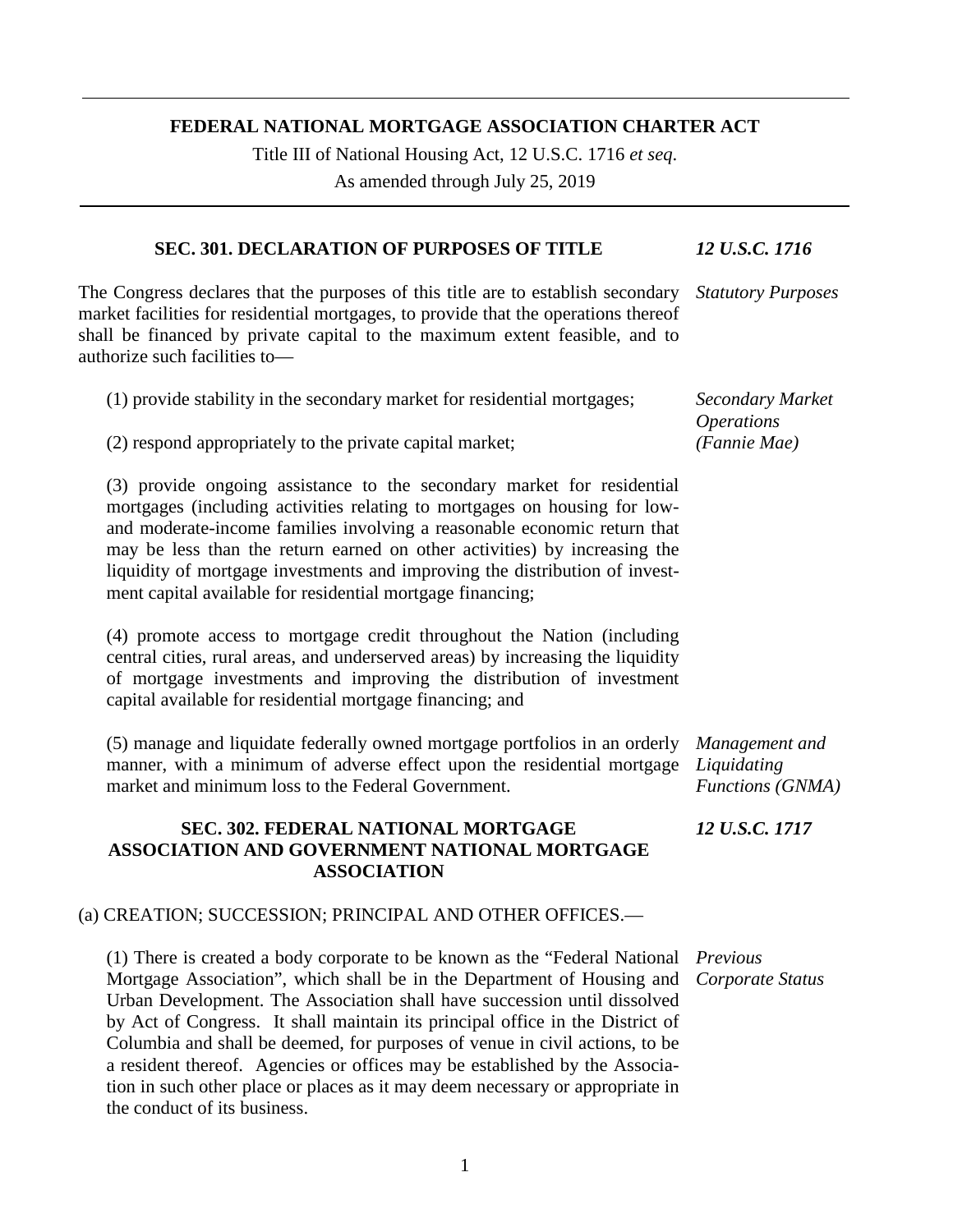(2) On September 1, 1968, the body corporate described in the foregoing *Partition* paragraph shall cease to exist in that form and is hereby partitioned into two separate and distinct bodies corporate, each of which shall have continuity and corporate succession as a separated portion of the previously existing body corporate, as follows:

(A) One of such separated portions shall be a body corporate without *GNMA* capital stock to be known as Government National Mortgage Association (hereinafter referred to as the "Association"), which shall be in the Department of Housing and Urban Development and which shall retain the assets and liabilities acquired and incurred under sections 305 and 306 prior to such date, including any and all liabilities incurred pursuant to subsection (c) of this section. The Association shall have succession until dissolved by Act of Congress. It shall maintain its principal office in the District of Columbia and shall be deemed, for purposes of venue in civil actions, to be a resident thereof. Agencies or offices may be established by the Association in such other place or places as it may deem necessary or appropriate in the conduct of its business.

(B) The other such separated portion shall be a body corporate to be *Fannie Mae* known as Federal National Mortgage Association (hereinafter referred to as the "corporation"), which shall retain the assets and liabilities acquired and incurred under sections 303 and 304 prior to such date. The corporation shall have succession until dissolved by Act of Congress. It shall maintain its principal office in the District of Columbia or the metropolitan area thereof and shall be deemed, for purposes of jurisdiction and venue in civil actions, to be a District of Columbia corporation.

(3) The partition transaction effected pursuant to the foregoing paragraph constitutes a reorganization within the meaning of section  $368(a)(1)(E)$  of the Internal Revenue Code of 1986; and for the purposes of such Code, no gain or loss is recognized by the previously existing body corporate by reason of the partition, and the basis and holding period of the assets of the corporation immediately following such partition are the same as the basis and holding period of such assets immediately prior to such partition.

### (b) PURCHASE AND SALE OF INSURED AND CONVENTIONAL MORT-GAGES; TRANSACTIONS IN LOANS AND ADVANCES OF CREDIT.—

(1) For the purposes set forth in section 301 and subject to the limitations *Mortgage Purchase*  and restrictions of this title, each of the bodies corporate named in *Authority (Fannie*  subsection (a)(2) is authorized, pursuant to commitments or otherwise, to *Mae and GNMA*) purchase, service, sell, or otherwise deal in any mortgages which are insured under the National Housing Act or title V of the Housing Act of 1949, or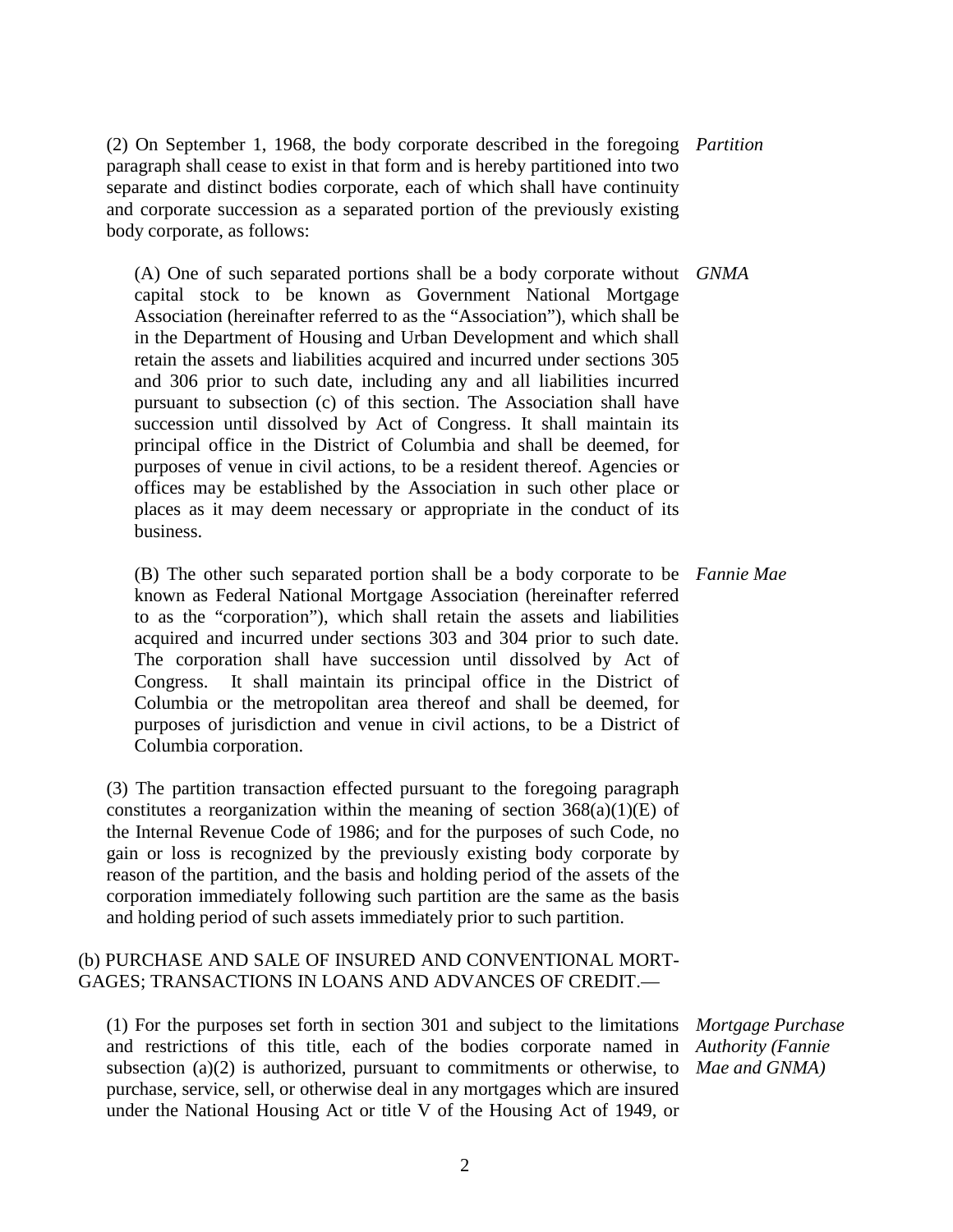which are insured or guaranteed under the Servicemen's Readjustment Act of 1944 or chapter 37 of title 38, United States Code; and to purchase, service, sell, or otherwise deal in any loans made or guaranteed under part B of title VI of the Public Health Service Act; and the corporation is authorized to lend on the security of any such mortgages and to purchase, sell, or otherwise deal in any securities guaranteed by the Association under section 306(g): *Provided*, That (1) the Association may not purchase any mortgage *Price*  at a price exceeding 100 per centum of the unpaid principal amount thereof at the time of purchase, with adjustments for interest and any comparable items; (2) the Association may not purchase any mortgage, except a mortgage insured under title V of the Housing Act of 1949, if it is offered by, or covers property held by, a State, territorial, or municipal instrumentality; and (3) the Association may not purchase any mortgage under section 305, except a mortgage insured under section 220 or title VIII or section  $203(k)$ , or under title IX with respect to a new community approved under section 1004 thereof, or insured under section 213 and covering property located in an urban renewal area, or a mortgage covering property located in Alaska, Guam, or Hawaii, if the original principal obligation thereof exceeds or exceeded \$55,000 in the case of property upon which is located a dwelling designed principally for a one-family residence; or \$60,000 in the case of a two- or three-family residence; or \$68,750 in the case of a four-family residence; or, in the case of a property containing more than four dwelling units, \$38,000 per dwelling unit (or such higher amount not in excess of \$45,000 per dwelling unit as the Secretary may by regulation specify in any geographical area where the Secretary finds that cost levels so require) for that part of the property attributable to dwelling use. Notwithstanding the provisions of clause (3) of the preceding sentence, *Exception* the Association may purchase a mortgage under section 305 with an original principal obligation which exceeds the otherwise applicable maximum amount per dwelling unit if the mortgage is insured under section  $207(c)(3)$ , 213(b)(2), 220(d)(3)(B)(iii), 221(d)(3)(ii), 221(d)(4)(ii), 231(c)(2),  $234(e)(3)$ , or 236. For the purposes of this title, the terms "mortgages" and "home mortgages" shall be inclusive of any mortgages or other loans insured under any of the provisions of the National Housing Act or title V of the Housing Act of 1949.

(2) For the purposes set forth in section 301(a), the corporation is authorized, pursuant to commitments or otherwise, to purchase, service, sell, lend on the security of, or otherwise deal in mortgages which are not insured or guaranteed as provided in paragraph (1) (such mortgages referred to hereinafter as "conventional mortgages"). No such purchase of a conventional mortgage secured by a property comprising one- to four-family dwelling units shall be made if the outstanding principal balance of the mortgage at the time of purchase exceeds 80 per centum of the value of the property securing the mortgage, unless (A) the seller retains a participation of not less than 10 per centum in the mortgage; (B) for such period and under such circumstances as the corporation may require, the seller agrees

*Lending Authority (Fannie Mae)*

*Limitation (GNMA)*

*Principal Obligation Limitations (GNMA)*

*Conventional Mortgages (Fannie Mae)*

*Credit Enhancement Requirements*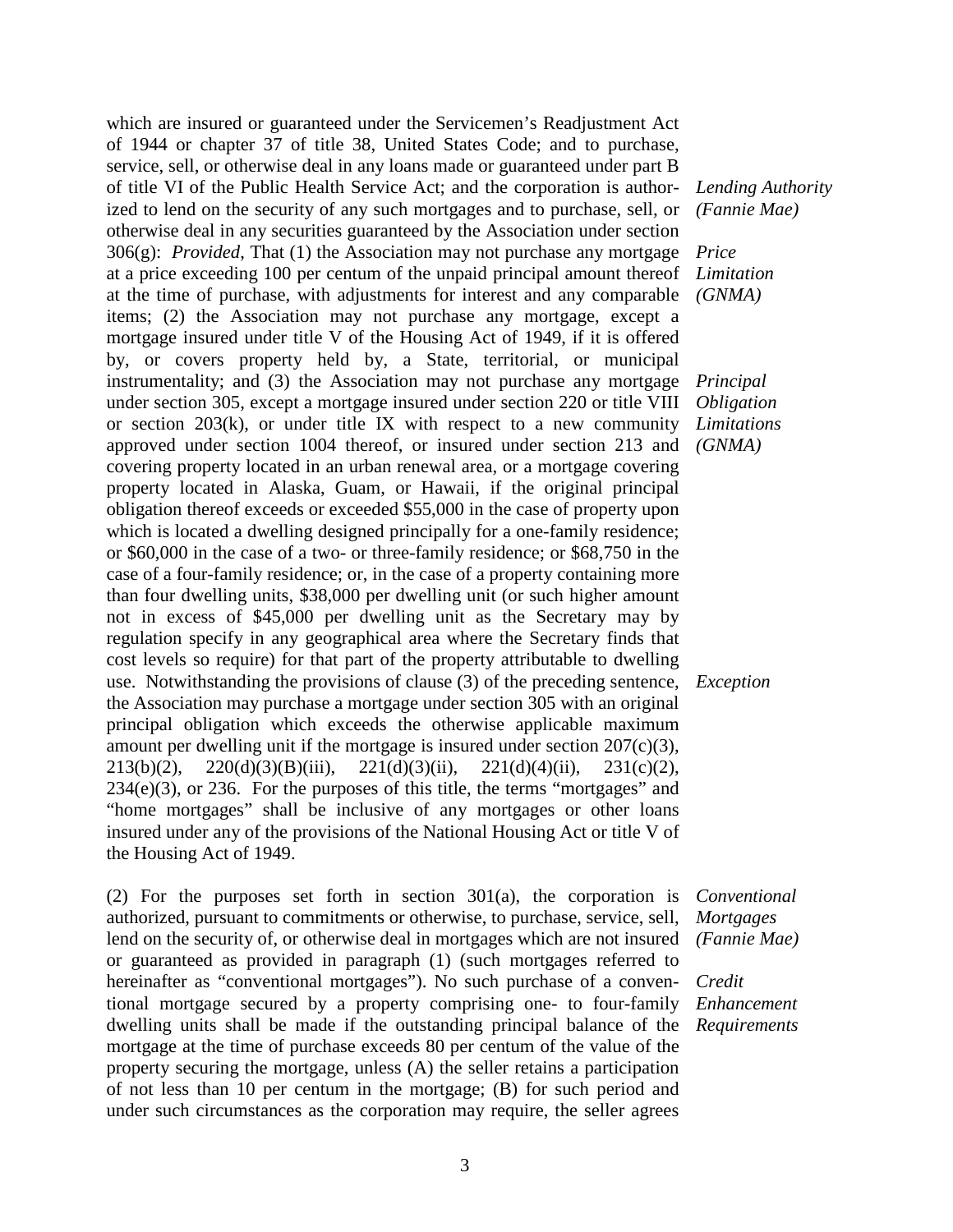to repurchase or replace the mortgage upon demand of the corporation in the event that the mortgage is in default; or (C) that portion of the unpaid principal balance of the mortgage which is in excess of such 80 per centum is guaranteed or insured by a qualified insurer as determined by the corporation. The corporation shall not issue a commitment to purchase a conventional mortgage prior to the date the mortgage is originated, if such mortgage is eligible for purchase under the preceding sentence only by reason of compliance with the requirements of clause (A) of such sentence. The corporation may purchase a conventional mortgage which was *One-year*  originated more than one year prior to the purchase date only if the seller is *Limitation* the Federal Deposit Insurance Corporation, the Resolution Trust Corporation, the National Credit Union Administration, or any other seller currently engaged in mortgage lending or investing activities. For the purpose of this section, the term "conventional mortgages" shall include a mortgage, lien, or other security interest on the stock or membership certificate issued to a tenant-stockholder or resident-member of a cooperative housing corporation, as defined in section 216 of the Internal Revenue Code of 1986, and on the proprietary lease, occupancy agreement or right of tenancy in the dwelling unit of the tenant-stockholder or residentmember in such cooperative housing corporation. The corporation shall *Loan Limitations* establish limitations governing the maximum original principal obligation of conventional mortgages that are purchased by it; in any case in which the corporation purchases a participation interest in such a mortgage, the limitation shall be calculated with respect to the total original principal obligation of the mortgage and not merely with respect to the interest purchased by the corporation. Such limitations shall not exceed \$417,000 for a mortgage secured by a single-family residence, \$533,850 for a mortgage secured by a 2-family residence, \$645,300 for a mortgage secured by a 3-family residence, and \$801,950 for a mortgage secured by a 4-family residence, except that such maximum limitations shall be adjusted effective January 1 of each year beginning after the effective date of the Federal Housing Finance Regulatory Reform Act of 2008 [July 30, 2008], subject to the limitations in this paragraph. Each adjustment shall be made by adding to each such amount (as it may have been previously adjusted) a percentage thereof equal to the percentage increase, during the most recent 12-month or 4-quarter period ending before the time of determining such annual adjustment, in the housing price index maintained by the Director of the Federal Housing Finance Agency) pursuant to section 1322 of the Federal Housing Enterprises Financial Safety and Soundness Act of 1992 (12 U.S.C. 4541)). If the change in such house price index during the most recent 12-month or 4-quarter period ending before the time of determining such annual adjustment is a decrease, then no adjustment shall be made for the next year, and the next adjustment shall take into account prior declines in the house price index, so that any adjustment shall reflect the net change in the house price index since the last adjustment. Declines in the house price index shall be accumulated and then reduce increases until subsequent increases exceed prior declines. The foregoing limitations may be increased

*Annual Adjustment of Loan Limitations*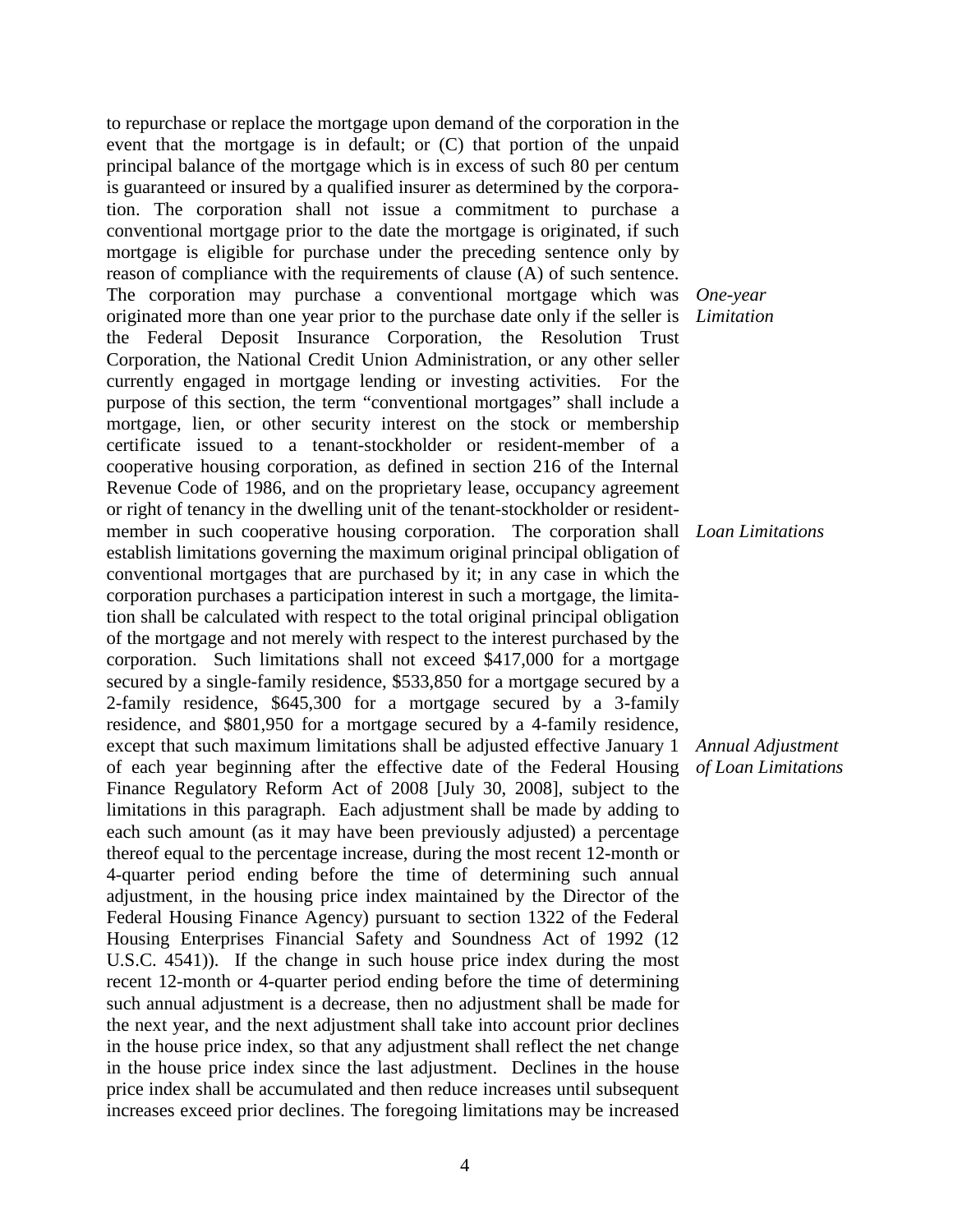by not to exceed 50 per centum with respect to the properties located in Alaska, Guam, Hawaii, and the Virgin Islands. Such foregoing limitations shall also be increased, with respect to properties of a particular size located in any area for which 115 percent of the median house price for such size residence exceeds the foregoing limitation for such size residence, to the lesser of 150 percent of such limitation for such size residence or the amount that is equal to 115 percent of the median house price in such area for such size residence.

(3) The corporation is authorized to purchase, service, sell, lend on the *Home Improvement*  security of, and otherwise deal in loans or advances of credit for the *Loans* purchase and installation of home improvements, including energy conserving improvements or solar energy systems described in the last paragraph of section 2(a) of the National Housing Act and residential energy conservation measures as described in section 210(11) of the National Energy Conservation Policy Act and financed by a public utility in accordance with the requirements of title II of such Act. To be eligible for purchase, any such loan or advance of credit (other than a loan or advance made with respect to energy conserving improvements or solar energy systems or residential energy conservation measures) not insured under title I of the National Housing Act shall be secured by a lien against the property to be improved.

(4) The corporation is authorized to purchase, service, sell, lend on the *Manufactured*  security of, and otherwise deal in loans or advances of credit secured by *Homes* mortgages or other liens against manufactured homes.

(5)(A) The corporation is authorized to purchase, service, sell, lend on the *Subordinate*  security of, and otherwise deal in (i) conventional mortgages that are secured by a subordinate lien against a one- to four-family residence that is the principal residence of the mortgagor; and (ii) conventional mortgages that are secured by a subordinate lien against a property comprising five or more family dwelling units. If the corporation, pursuant to paragraphs (1) through (4), shall have purchased, serviced, sold, or otherwise dealt with any other outstanding mortgage secured by the same residence, the aggregate original amount of such other mortgage and the mortgage authorized to be purchased, serviced, sold, or otherwise dealt with under this paragraph shall not exceed the applicable limitation determined under paragraph (2).

(B) The corporation shall establish limitations governing the maximum *Loan Limitations* original principal obligation of conventional mortgages described in *for Subordinate*  subparagraph (A). In any case in which the corporation purchases a *Mortgages*participation interest in such a mortgage, the limitation shall be calculated with respect to the total original principal obligation of such mortgage described in subparagraph (A) and not merely with respect to the interest purchased by the corporation. Such limitations shall not

*Mortgages*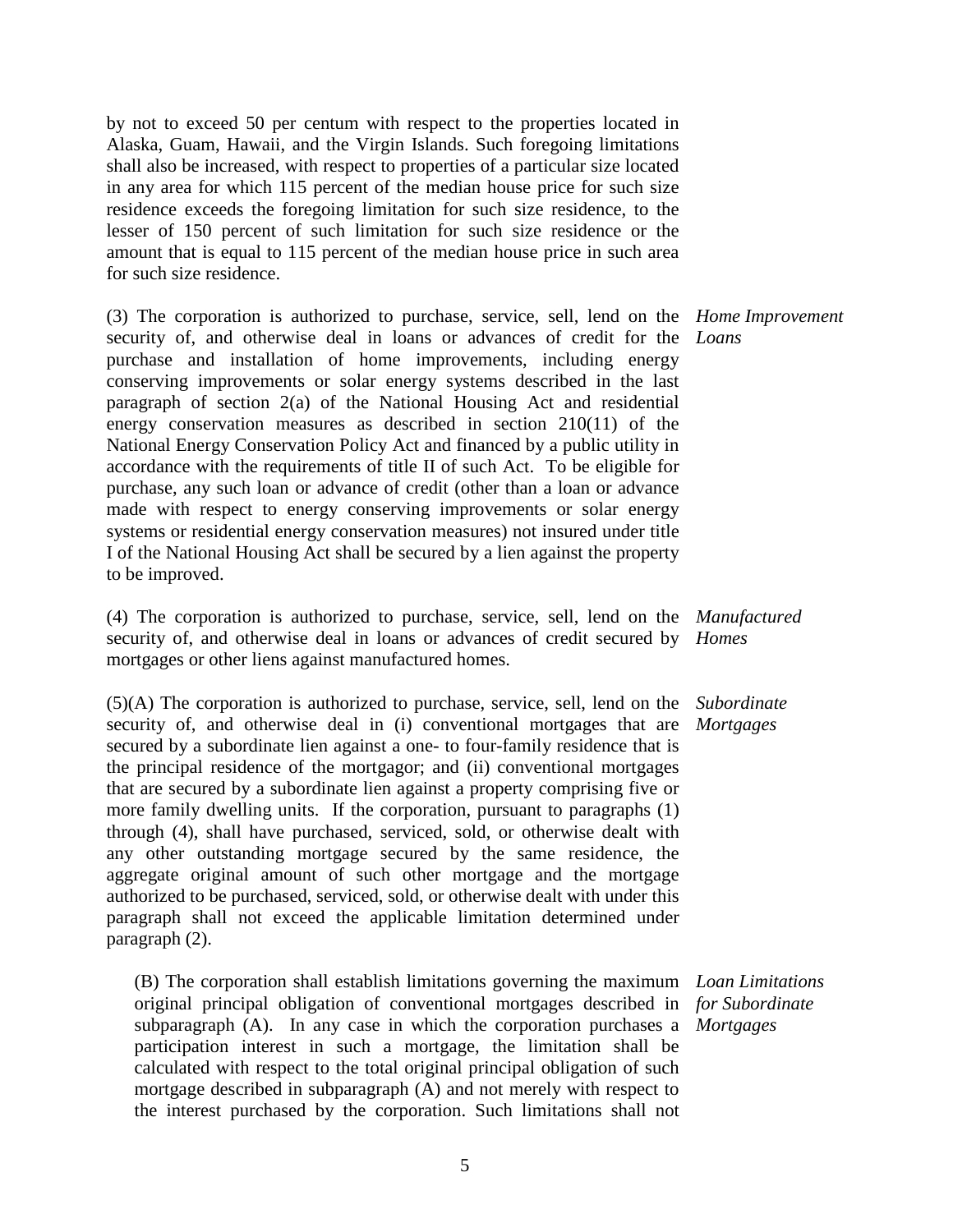exceed (i) with respect to mortgages described in subparagraph (A)(i), 50 per centum of the single-family residence mortgage limitation determined under paragraph (2); and (ii) with respect to mortgages described in subparagraph (A)(ii), the applicable limitation determined under paragraph (2).

(C) No subordinate mortgage against a one- to four-family residence *Credit*  shall be purchased by the corporation if the total outstanding indebtedness secured by the property as a result of such mortgage exceeds 80 per centum of the value of such property unless (i) that portion of such total outstanding indebtedness that exceeds such 80 per centum is guaranteed or insured by a qualified insurer as determined by the corporation; (ii) the seller retains a participation of not less than 10 per centum in the mortgage; or (iii) for such period and under such circumstances as the corporation may require, the seller agrees to repurchase or replace the mortgage upon the demand of the corporation in the event that the mortgage is in default. The corporation shall not issue a commitment to purchase a subordinate mortgage prior to the date the mortgage is originated, if such mortgage is eligible for purchase under the preceding sentence only by reason of compliance with the requirements of clause (ii) of such sentence.

(6) The corporation may not implement any new program (as such term is *Approval for New*  defined in section 1303 of the Federal Housing Enterprises Financial Safety *Programs* and Soundness Act of 1992) before obtaining the approval of the Secretary under section 1322 of such Act.

(7)(A) DEFINITIONS.—In this paragraph—

(i) the term 'credit score' means a numerical value or a categorization created by a third party derived from a statistical tool or modeling system used by a person who makes or arranges a loan to predict the likelihood of certain credit behaviors, including default; and

(ii) the term 'residential mortgage' has the meaning given the term in section 302 of the Federal Home Loan Mortgage Corporation Act (12 U.S.C. 1451).

(B) USE OF CREDIT SCORES.—The corporation shall condition purchase of a residential mortgage by the corporation under this subsection on the provision of a credit score for the borrower only if—

(i) the credit score is derived from any credit scoring model that has *Mortgages (Fannie*  been validated and approved by the corporation under this *Mae)*paragraph; and

*Enhancement Requirements for Subordinate Mortgages*

*Use of Credit Scores in Purchasing Residential*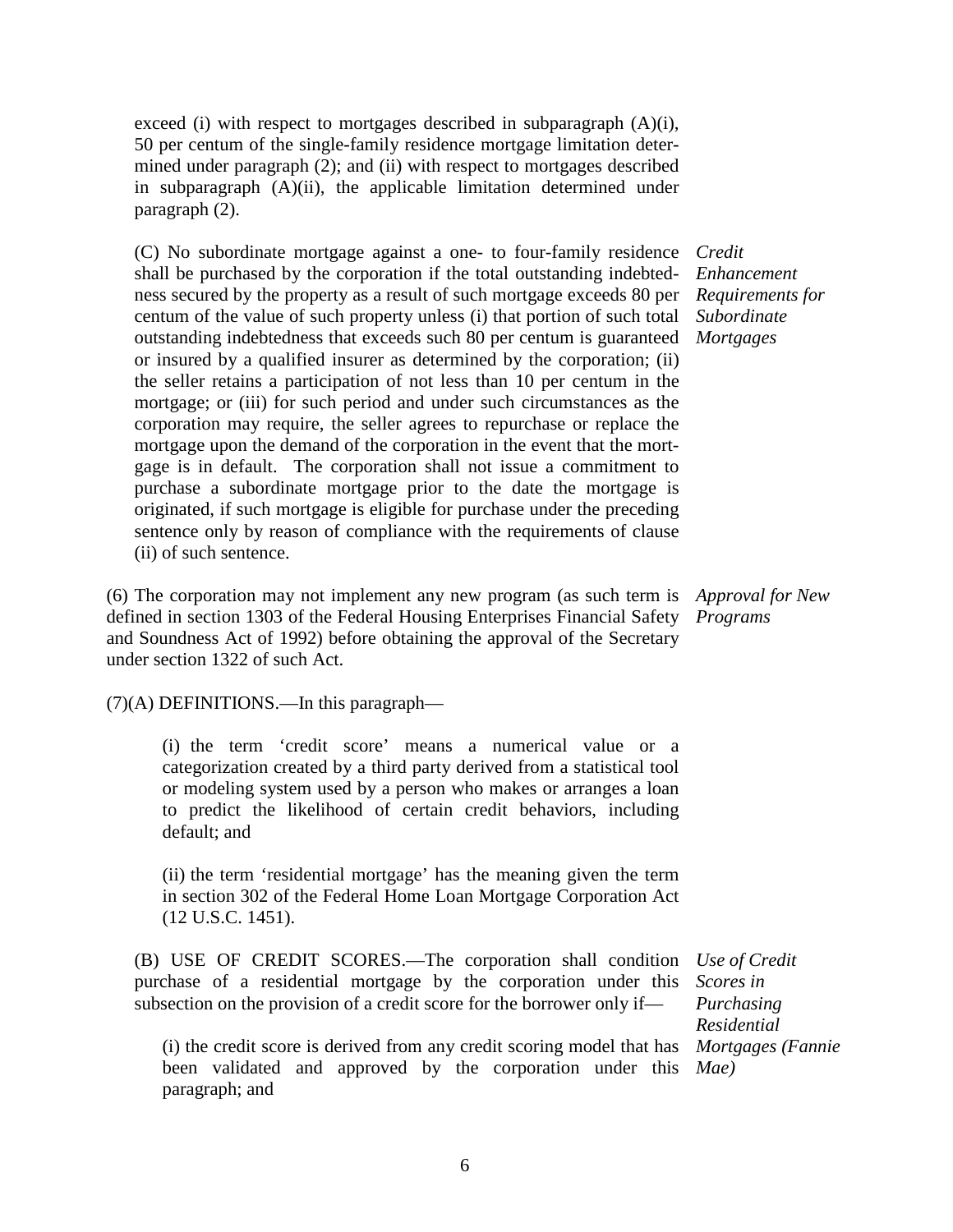(ii) the corporation provides for the use of the credit score by all of the automated underwriting systems of the corporation and any other procedures and systems used by the corporation to purchase residential mortgages that use a credit score.

(C) VALIDATION AND APPROVAL PROCESS.—The corporation *Validation and*  shall establish a validation and approval process for the use of credit *Approval Process*  score models, under which the corporation may not validate and approve *for Use of Credit*  a credit score model unless the credit score model—

*Score Models*

(i) satisfies minimum requirements of integrity, reliability, and accuracy;

(ii) has a historical record of measuring and predicting default rates and other credit behaviors;

(iii) is consistent with the safe and sound operation of the corporation;

(iv) complies with any standards and criteria established by the Director of the Federal Housing Finance Agency under section 1328(1) of the Federal Housing Enterprises Financial Safety and Soundness Act of 1992; and

(v) satisfies any other requirements, as determined by the corporation.

(D) REPLACEMENT OF CREDIT SCORE MODEL.—If the corporation has validated and approved 1 or more credit score models under subparagraph (C) and the corporation validates and approves an additional credit score model, the corporation may determine that—

(i) the additional credit score model has replaced the credit score model or credit score models previously validated and approved; and

(ii) the credit score model or credit score models previously validated and approved shall no longer be considered validated and approved for the purposes of subparagraph (B).

(E) PUBLIC DISCLOSURE.—Upon establishing the validation and approval process required under subparagraph (C), the corporation shall make publicly available a description of the validation and approval process.

(F) APPLICATION.—Not later than 30 days after the effective date of this paragraph, the corporation shall solicit applications from developers of credit scoring models for the validation and approval of those models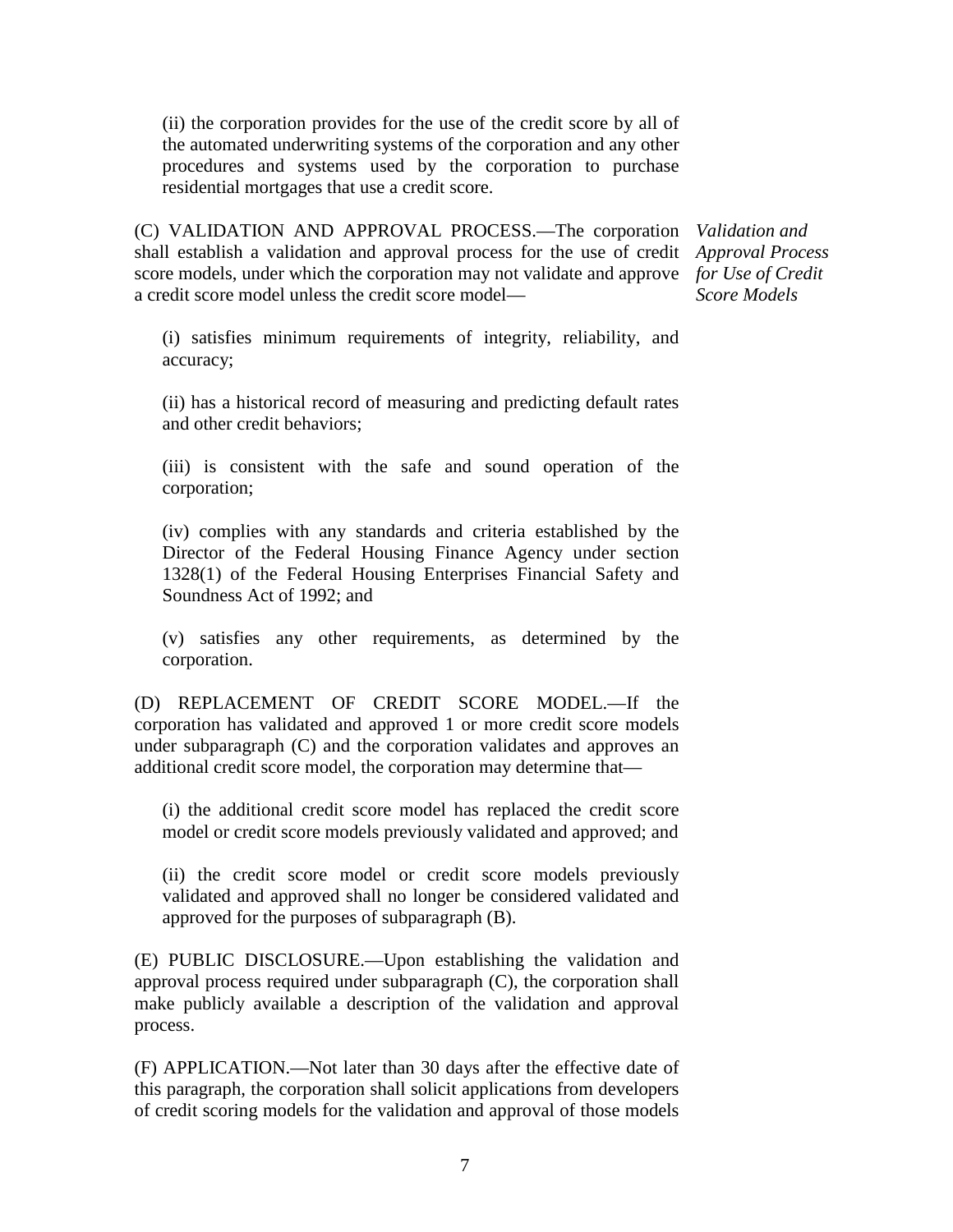under the process required under subparagraph (C).

# (G) TIMEFRAME FOR DETERMINATION; NOTICE.—

(i) IN GENERAL.—The corporation shall make a determination with respect to any application submitted under subparagraph (F), and provide notice of that determination to the applicant, before a date established by the corporation that is not later than 180 days after the date on which an application is submitted to the corporation.

(ii) EXTENSIONS.—The Director of the Federal Housing Finance Agency may authorize not more than 2 extensions of the date established under clause (i), each of which shall not exceed 30 days, upon a written request and a showing of good cause by the corporation.

(iii) STATUS NOTICE.—The corporation shall provide notice to an applicant regarding the status of an application submitted under subparagraph (F) not later than 60 days after the date on which the application was submitted to the corporation.

(iv) REASONS FOR DISAPPROVAL.—If an application submitted under subparagraph (F) is disapproved, the corporation shall provide to the applicant the reasons for the disapproval not later than 30 days after a determination is made under this subparagraph.

(H) AUTHORITY OF DIRECTOR.—If the corporation elects to use a *Periodic Review of*  credit score model under this paragraph, the Director of the Federal Housing Finance Agency shall require the corporation to periodically *Approval Process*review the validation and approval process required under subparagraph (C) as the Director determines necessary to ensure that the process remains appropriate and adequate and complies with any standards and criteria established pursuant to section 1328(1) of the Federal Housing Enterprises Financial Safety and Soundness Act of 1992.

(I) EXTENSION.—If, as of the effective date of this paragraph, a credit score model has not been approved under subparagraph (C), the corporation may use a credit score model that was in use before the effective date of this paragraph, if necessary to prevent substantial market disruptions, until the earlier of—

(i) the date on which a credit score model is validated and approved under subparagraph (C); or

(ii) the date that is 2 years after the effective date of this paragraph.

*Validation and*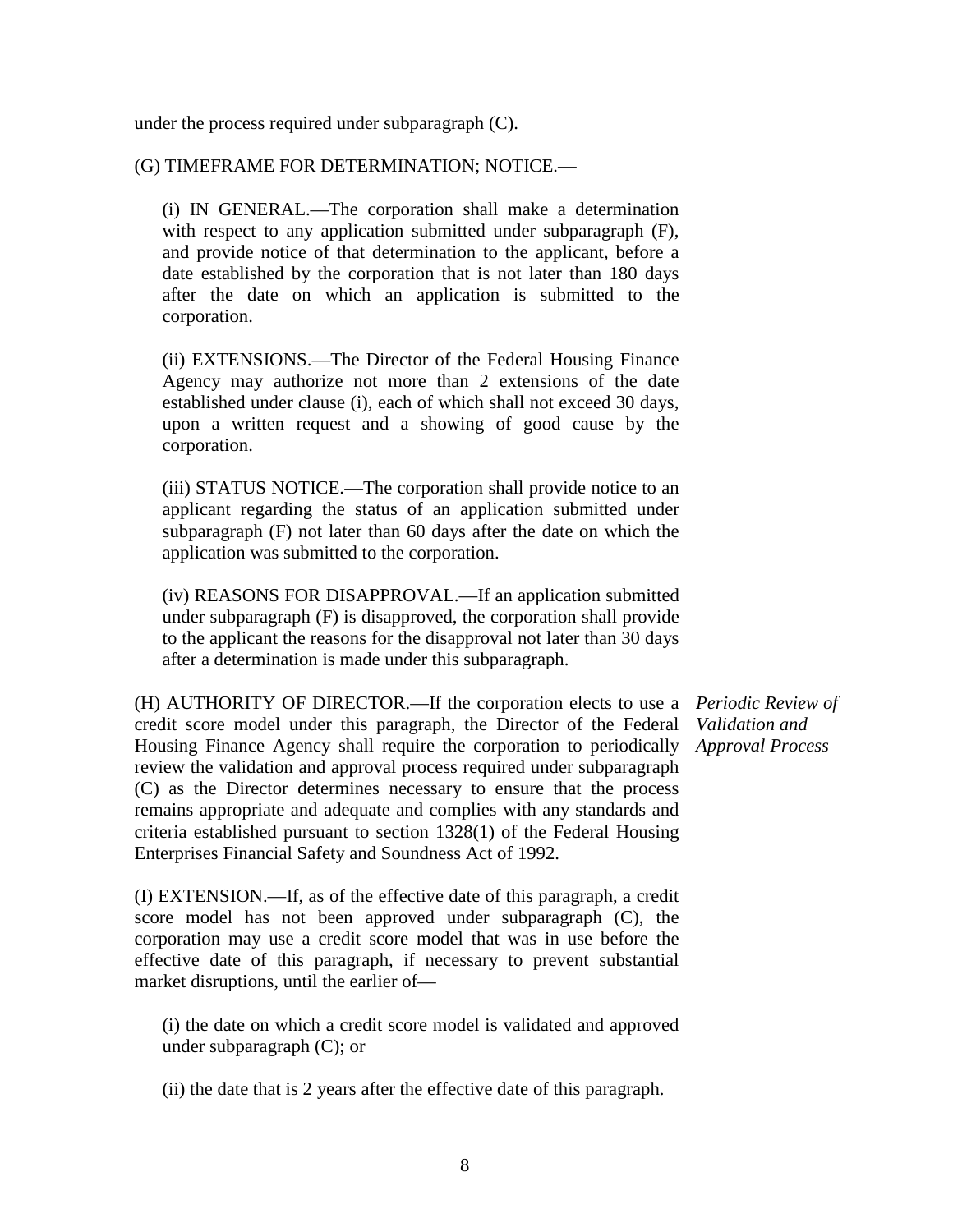# (c) ADMINISTRATION OF TRUSTS; OBLIGATIONS OF DEPARTMENTS AND AGENCIES OF UNITED STATES; EXEMPTION OF INTEREST INCOME FROM TAXATION; AUTHORIZATION OF APPROPRIATIONS FOR DIFFERENTIAL REIMBURSEMENTS.—

(1) Notwithstanding any other provision of this Act or of any other law, the *Fiduciary Powers*  Association is authorized under section 306 to create, accept, execute, and otherwise administer in all respects such trusts, receiverships, conservatorships, liquidating or other agencies, or other fiduciary and representative undertakings and activities, hereinafter in this subsection called "trusts", as might be appropriate for financing purposes; and in relation thereto the Association may acquire, hold and manage, dispose of, and otherwise deal in any mortgages or other types of obligations in which any department or agency of the United States listed in paragraph (2) of this subsection may have a financial interest. The Association may join in any such undertakings and activities, hereinafter in this subsection called "trusts"; notwithstanding that it is also serving in a fiduciary or representative capacity; and is authorized to guarantee any participations or other instruments, whether evidence of property rights or debt, issued for such financing purposes. Participations or other instruments issued by the Association pursuant to this subsection shall to the same extent as securities which are direct obligations of or obligations guaranteed as to principal or interest by the United States be deemed to be exempt securities within the meaning of laws administered by the Securities and Exchange Commission. The amounts of any mortgages and other obligations acquired by the Association under section 306, pursuant to this subsection, shall not be included in the total amounts set forth in section 306(c).

(2) Subject to the limitations provided in paragraph (4) of this subsection, *Establishment of*  one or more trusts may be established as provided in this subsection by each *Trusts* of the following departments or agencies:

(A) The Farmers Home Administration of the Department of Agriculture, but only with respect to operating loans, direct farm ownership loans, direct housing loans, and direct soil and water loans. Such trusts may not be established with respect to loans for housing for the elderly under sections 502 and 515(a) of the Housing Act of 1949, nor with respect to loans for nonfarm recreational development.

(B) The Department of Education, but only with respect to loans made by the Secretary of Education for construction of academic facilities, and loans to help finance student loan programs.

(C) The Department of Housing and Urban Development.

(D) The Department of Veterans Affairs.

*(GNMA)*

*Authority to Guarantee Participations (GNMA)*

*SEC Exemption*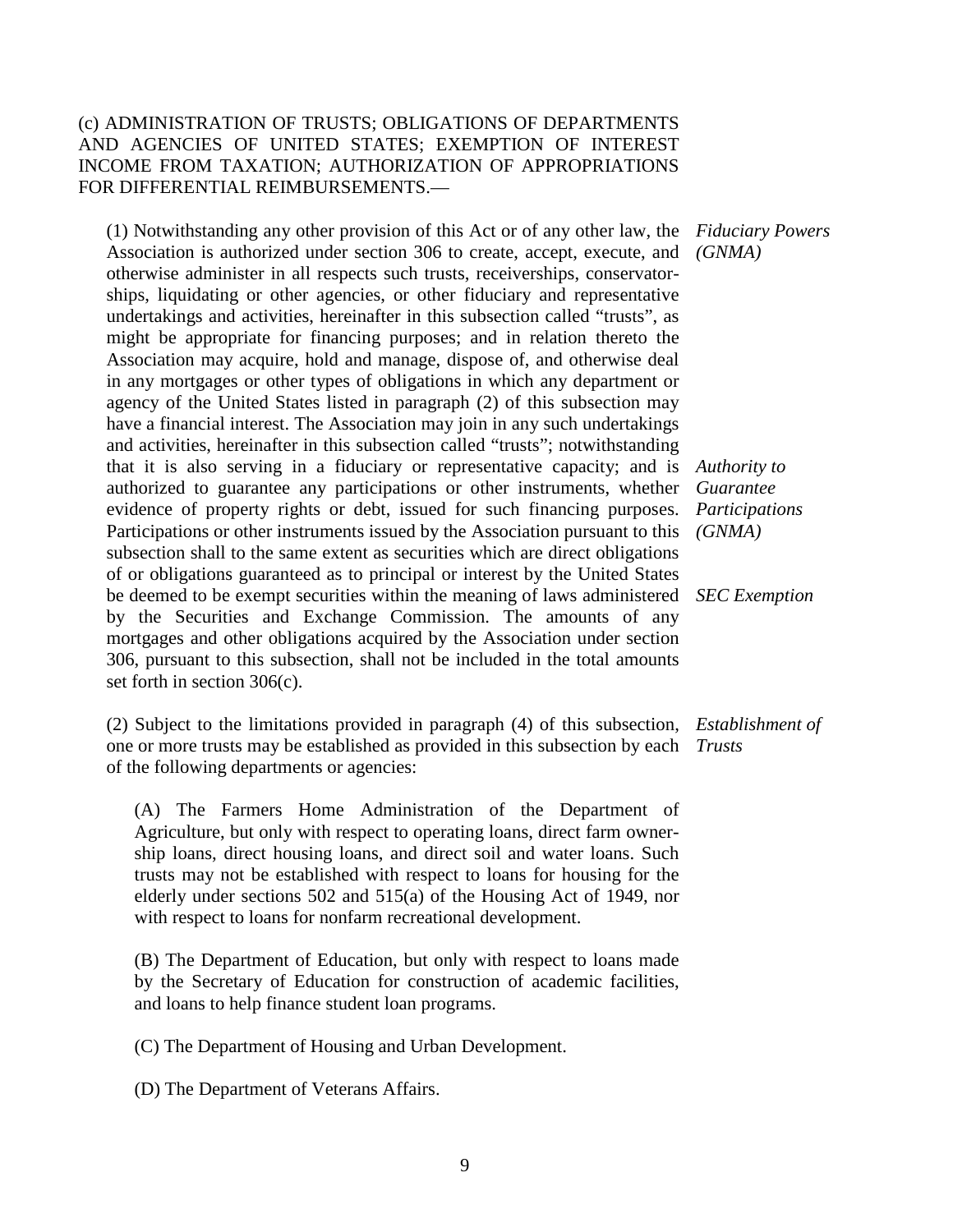- (E) The Export-Import Bank.
- (F) The Small Business Administration.

The head of each such department or agency, hereinafter in this subsection called the "trustor", is authorized to set aside a part or all of any obligations held by the trustor and subject them to a trust or trusts and, incident thereto, shall guarantee to the trustee timely payment thereof. The trust instrument may provide for the issuance and sale of beneficial interests or participations, by the trustee, in such obligations or in the right to receive interest and principal collections therefrom; and may provide for the substitution or withdrawal of such obligations, or for the substitution of cash for obligations. The trust or trusts shall be exempt from all taxation. The trust instrument may also contain other appropriate provisions in keeping with the purposes of this subsection. The Association shall be named and shall act as trustee of any such trusts and, for the purposes thereof, the title to such obligations shall be deemed to have passed to the Association in trust. The trust instrument shall provide that custody, control, and administration of the obligations shall remain in the trustor subjecting the obligations to the trust, subject to transfer to the trustee in event of default or probable default, as determined by the trustee, in the payment of principal and interest of the beneficial interests or participations. Collections from obligations subject to the trust shall be dealt with as provided in the instrument creating the trust. The trust instrument shall provide that the trustee will promptly pay to the trustor the full net proceeds of any sale of beneficial interests or participations to the extent they are based upon such obligations or collections. Such proceeds shall be dealt with as otherwise provided by law for sales or repayment of such obligations. The effect of both past and future *Effect of Sales* sales of any issue of beneficial interests or participations shall be the same, to the extent of the principal of such issue, as the direct sale with recourse of the obligations subject to the trust. Any trustor creating a trust or trusts hereunder is authorized to purchase, through the facilities of the trustee, outstanding beneficial interests or participations to the extent of the amount of the trustor's responsibility to the trustee on beneficial interests or participations outstanding, and to pay the trustor's proper share of the costs and expenses incurred by the Association as trustee pursuant to the trust instrument.

(3) When any trustor guarantees to the trustee the timely payment of obligations the trustor subjects to a trust pursuant to this subsection, and it becomes necessary for such trustor to meet his responsibilities under such guaranty, the trustor is authorized to fulfill such guaranty.

(4) Beneficial interests or participations shall not be issued for the account *Appropriation Act*  of any trustor in an aggregate principal amount greater than is authorized *Authorization*with respect to such trustor in an appropriation Act. Any such authorization shall remain available only for the fiscal year for which it is granted and for

*Trust Instrument*

*Guaranty of Trustor*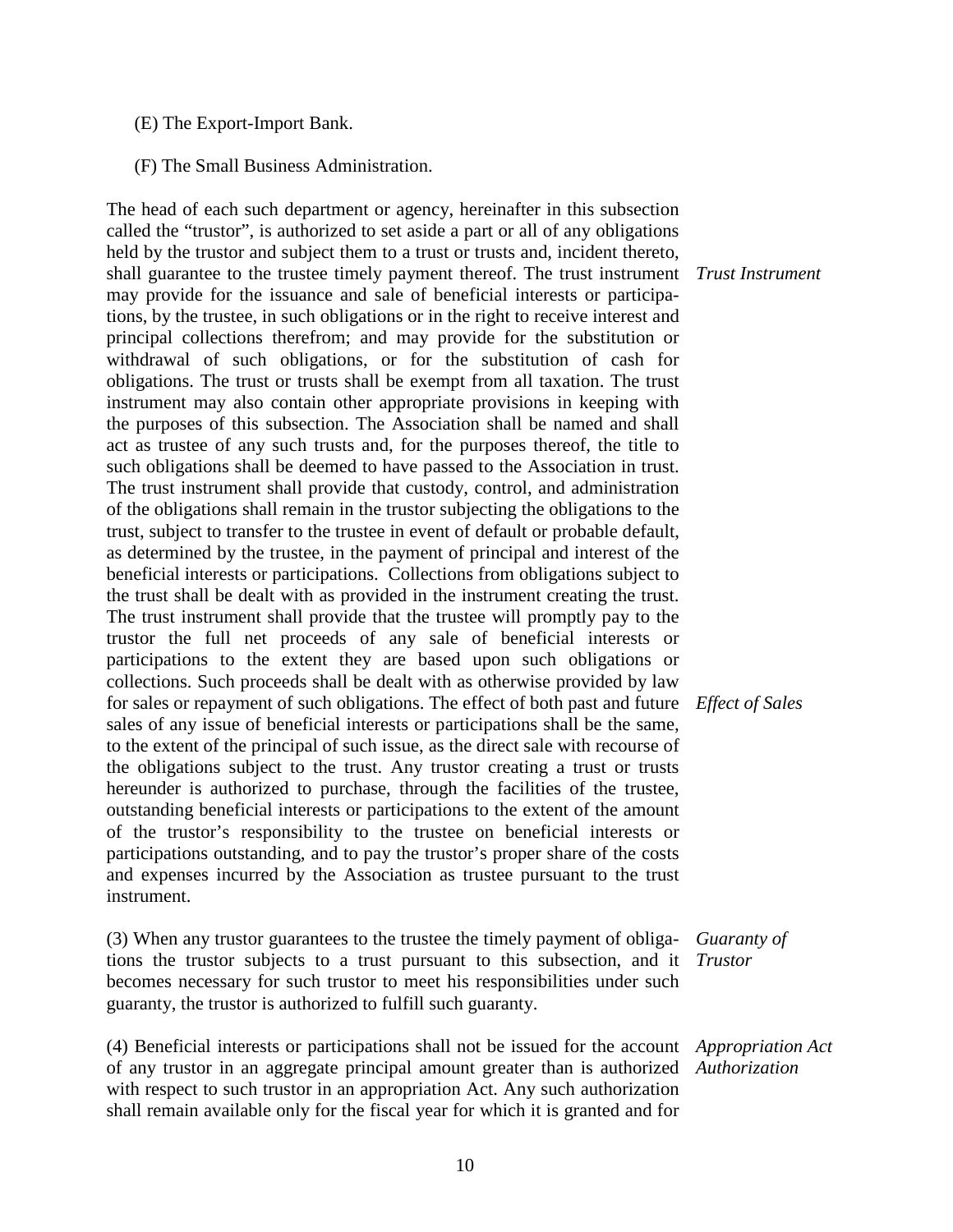the succeeding fiscal year.

(5) The Association, as trustee, is authorized to issue and sell beneficial interests or participations under this subsection, notwithstanding that there may be an insufficiency in aggregate receipts from obligations subject to the related trust to provide for the payment by the trustee (on a timely basis out of current receipts or otherwise) of all interest or principal on such interests or participations (after provision for all costs and expenses incurred by the trustee, fairly prorated among trustors). There are authorized to be appropriated without fiscal year limitation such sums as may be necessary to enable any trustor to pay the trustee such insufficiency as the trustee may require on account of outstanding beneficial interests or participations authorized to be issued pursuant to paragraph (4) of this subsection. Such trustor shall make timely payments to the trustee from such appropriations, subject to and in accord with the trust instrument. In the event that the insufficiency required by the trustee is on account of principal maturities of outstanding beneficial interests or participations authorized to be issued pursuant to paragraph (4) of this subsection, or pursuant hereto, the trustee is authorized to elect to issue additional beneficial interests or participations for refinancing purposes in lieu of requiring any trustor or trustors to make payments to the trustee from appropriated funds or other sources. Each such issue of beneficial interests or participations shall be in an amount determined by the trustee but not in excess of the aggregate amount which the trustee would otherwise require the trustor or trustors to pay from appropriated funds or other sources, and may be issued without regard to the provisions of paragraph (4) of this subsection. All refinancing issues of beneficial interests or participations shall be deemed to have been issued pursuant to the authority contained in the appropriation Act or Acts under which the beneficial interests or participations were originally issued.

*Appropriation Authority for Insufficiencies*

*Rollover Authority*

### **SEC. 303. CAPITALIZATION OF FEDERAL NATIONAL MORTGAGE ASSOCIATION**  *12 U.S.C. 1718*

(a) COMMON STOCK; PREFERRED STOCK; TRANSFERABILITY OF SHARES.—The corporation shall have common stock, without par value, which shall be vested with all voting rights, each share being entitled to one vote with rights of cumulative voting at all elections of directors. The corporation may eliminate such rights of cumulative voting by a resolution adopted by its board of directors and approved by the holders of a majority of the shares of common stock voting in person or by proxy at the annual meeting, or other special meeting, at which such resolution is considered. The corporation may have preferred stock on such terms and conditions as the board of directors shall prescribe. The free transferability of the stock at all times to any person, firm, corporation, or other entity shall not be restricted except that, as to the corporation, it shall be transferable only on the books of the corporation. The corporation may issue shares of common stock in return for appropriate payments into capital or capital and surplus.

*Common Stock*

*Transferability*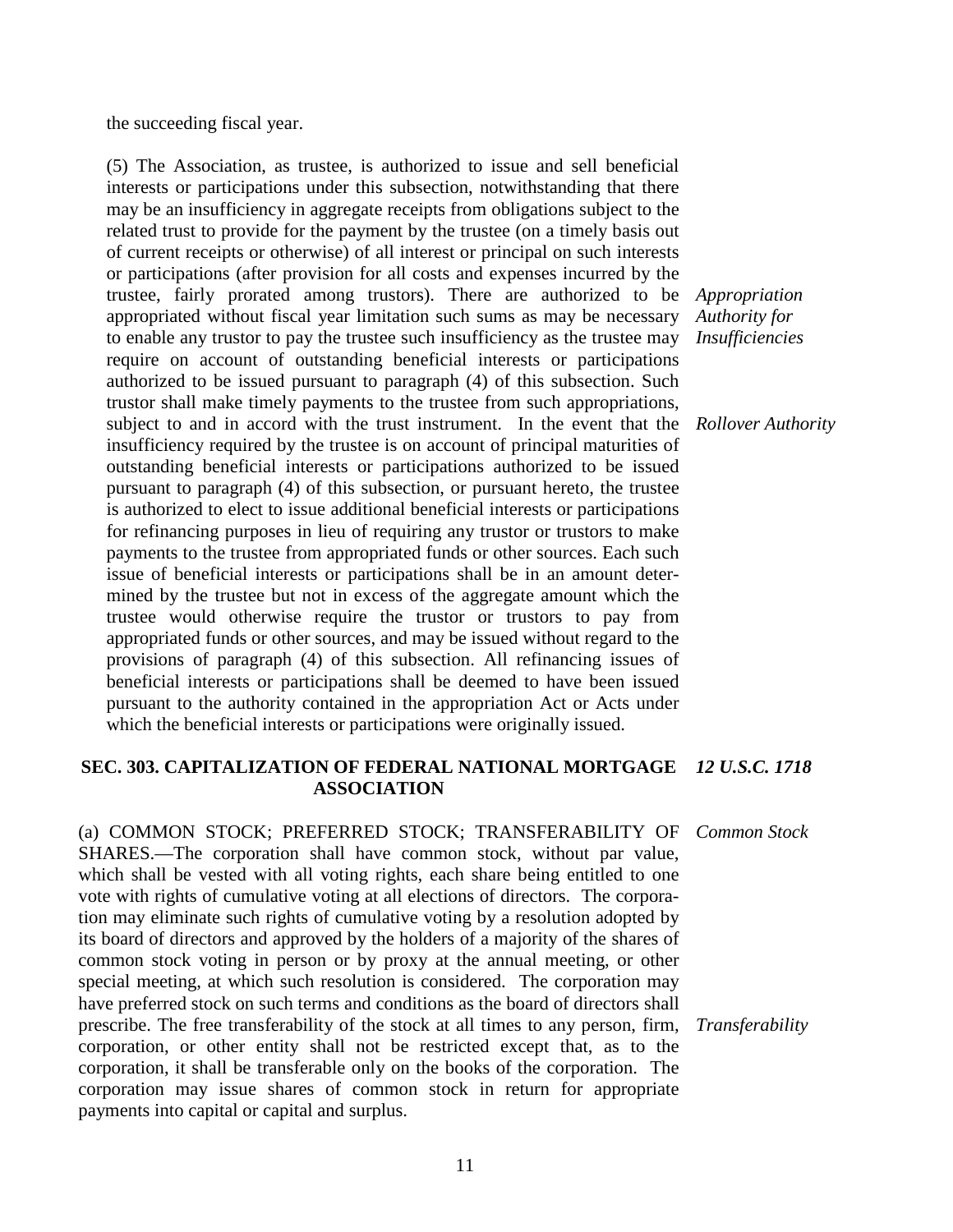# (b) FEES AND CHARGES; ANNUAL TRANSFER OF EARNINGS TO GENERAL SURPLUS ACCOUNT.—

(1) The corporation may impose charges or fees, which may be regarded as *Self-Sustaining* elements of pricing, with the objective that all costs and expenses of the operations of the corporation should be within its income derived from such operations and that such operations should be fully self-supporting.

(2) All earnings from the operations of the corporation shall annually be transferred to the general surplus account of the corporation. At any time, funds of the general surplus account may, in the discretion of the board of directors, be transferred to reserves.

# (c) CAPITAL DISTRIBUTIONS FROM GENERAL SURPLUS ACCOUNT; MINIMUM CAPITALIZATION LEVELS.—

(1) Except as provided in paragraph (2), the corporation may make such *Capital*  capital distributions (as such term is defined in section 1303 of the Federal *Distributions* Housing Enterprises Financial Safety and Soundness Act of 1992) as may be declared by the board of directors. All capital distributions shall be charged against the general surplus account of the corporation.

(2) The corporation may not make any capital distribution that would decrease the total capital of the corporation (as such term is defined in section 1303 of the Federal Housing Enterprises Financial Safety and Soundness Act of 1992) to an amount less than the risk-based capital level for the corporation established under section 1361 of such Act or that would decrease the core capital of the corporation (as such term is defined in section 1303 of such Act) to an amount less than the minimum capital level for the corporation established under section 1362 of such Act, without prior written approval of the distribution by the Director of the Federal Housing Finance Agency.

(d) INSTITUTIONS ELIGIBLE TO PURCHASE STOCK.—Notwithstanding *Legal*  any other provision of law, any institution, including a national bank or State *Investment*member bank of the Federal Reserve System or any member of the Federal Deposit Insurance Corporation, trust company or other banking organization, organized under any law of the United States, including the laws relating to the District of Columbia, shall be authorized to purchase shares of common stock of the corporation, and to hold or dispose of such stock, subject to the provisions of this title.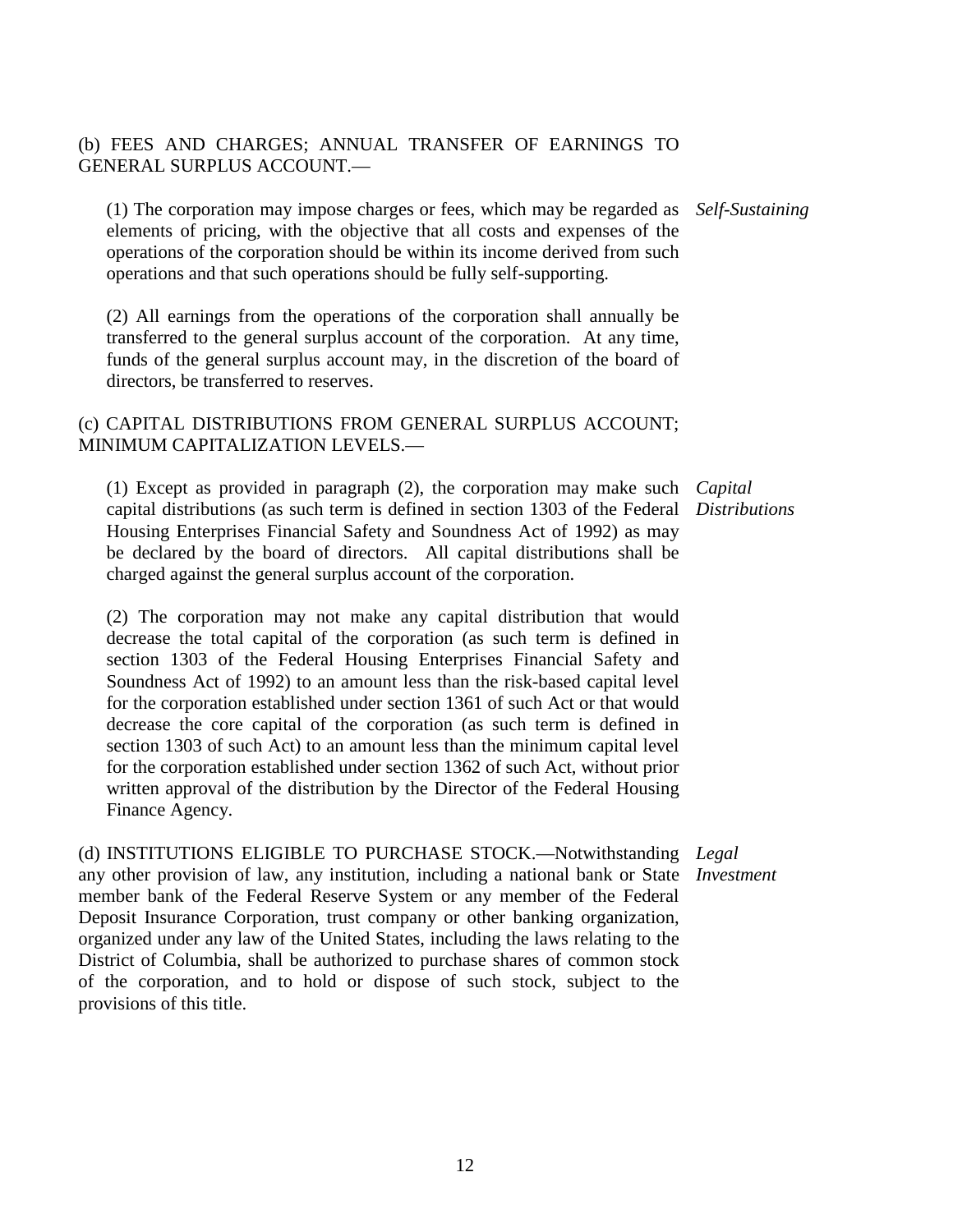### *12 U.S.C. 1719*

### **SEC. 304. SECONDARY MARKET OPERATIONS**

### (a) PURCHASE AND SALE OF MORTGAGES; SECONDARY MARKET OPERATIONS; ADVANCE OF FUNDS OR ORIGINATION OF LOANS; SETTLEMENT OR EXTINGUISHMENT OF BORROWERS RIGHTS.—

(1) To carry out the purposes set forth in paragraph (a) of section 301, the *Institutional*  operations of the corporation under this section shall be confined so far as practicable, to mortgages which are deemed by the corporation to be of such quality, type, and class as to meet, generally, the purchase standards imposed by private institutional mortgage investors. In the interest of assuring sound operation, the prices to be paid by the corporation for mortgages purchased in its secondary market operations under this section, should be established, from time to time, within the range of market prices for the particular class of mortgages involved, as determined by the corporation. The volume of the corporation's purchases and sales, and the establishment of the purchase prices, sale prices, and charges or fees, in its secondary market operations under this section, should be determined by the corporation from time to time, and such determinations should be consistent with the objectives that such purchases and sales should be effected only at such prices and on such terms as will reasonably prevent excessive use of the corporation's facilities, and that the operations of the corporation under this section should be within its income derived from such operations and that such operations should be fully self supporting. Nothing in this title shall prohibit the corporation from purchasing, and making commitments to purchase, any mortgage with respect to which the Secretary of Housing and Urban Development has entered into a contract with the corporation to make interest subsidy payments under section 243 of the National Housing Act.

(2) The volume of the corporation's lending activities and the establishment of its loan ratios, interest rates, maturities, and charges or fees, in its secondary market operations under this section, should be determined by the corporation from time to time; and such determinations, in conjunction with determinations made under paragraph (1), should be consistent with the objectives that the lending activities should be conducted on such terms as will reasonably prevent excessive use of the corporation's facilities, and that the operations of the corporation under this section should be within its income derived from such operations and that such operations should be fully self-supporting. The corporation shall not be permitted to use its *Prohibitions*lending authority (A) to advance funds to a mortgage seller on an interim basis, using mortgage loans as collateral, pending the sale of the mortgages in the secondary market; or (B) to originate mortgage loans. Notwithstanding any Federal, State, or other law to the contrary, the corporation is empowered, in connection with any loan under this section, whether before or after any default, to provide by contract with the borrower for the settlement or extinguishment, upon default, of any redemption, equitable,

*Investor Purchase Standard*

*Operations to be Self-Supporting*

*Authority to Lend on the Security of Mortgages*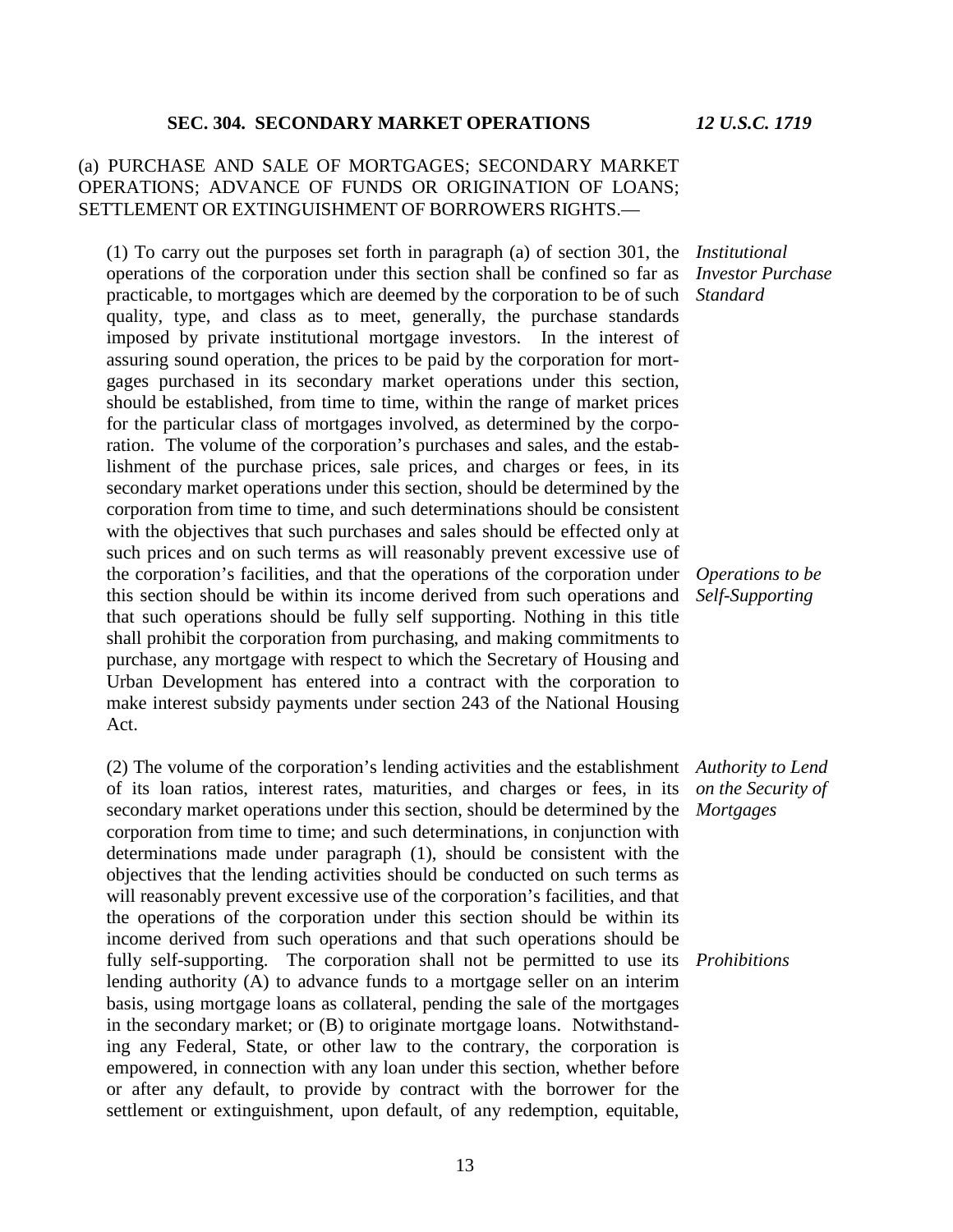legal, or other right, title, or interest of the borrower in any mortgage or mortgages that constitute the security for the loan; and with respect to any such loan, in the event of default and pursuant otherwise to the terms of the contract, the mortgages that constitute such security shall become the absolute property of the corporation.

(b) OBLIGATIONS OF THE CORPORATION.—For the purposes of this *General*  section, the corporation is authorized to issue, upon the approval of the Secretary of the Treasury, and have outstanding at any one time obligations having such maturities and bearing such rate or rates of interest as may be determined by the corporation with the approval of the Secretary of the Treasury, to be redeemable at the option of the corporation before maturity in such manner as may be stipulated in such obligations. The corporation shall insert appropriate language in all of its obligations issued under this subsection clearly indicating that such obligations, together with the interest thereon, are not guaranteed by the United States and do not constitute a debt or obligation of the United States or of any agency or instrumentality thereof other than the corporation. The corporation is authorized to purchase in the open market any of its obligations outstanding under this subsection at any time and at any price.

(c) PURCHASE OF OBLIGATIONS BY TREASURY; CONDITIONS AND RESTRICTIONS.—The Secretary of the Treasury is authorized in the Secretary's discretion to purchase any obligations issued pursuant to subsection (b) of this section, as now or hereafter in force, and for such purpose the Secretary of the Treasury is authorized to use as a public debt transaction the proceeds of the sale of any securities hereafter issued under chapter 31 of title 31, United States Code, and the purposes for which securities may be issued under chapter 31 of title 31, United States Code, are extended to include such purchases. The Secretary of the Treasury shall not at any time purchase any obligations under this subsection if such purchase would increase the aggregate principal amount of the Secretary's then outstanding holdings of such obligations under this subsection to an amount greater than \$2,250,000,000. Each purchase of obligations by the Secretary of the Treasury under this subsection shall be upon such terms and conditions as to yield a return at a rate determined *Terms and Rates* by the Secretary of the Treasury, taking into consideration the current average rate on outstanding marketable obligations of the United States as of the last day of the month preceding the making of such purchase. The Secretary of the Treasury may, at any time, sell, upon such terms and conditions and at such price or prices as the Secretary shall determine, any of the obligations acquired by the Secretary under this subsection. All redemptions, purchases, and sales by the Secretary of the Treasury of such obligations under this subsection shall be treated as public debt transactions of the United States.

(d) MORTGAGE-BACKED SECURITIES; ISSUANCE; MATURITIES; RATES OF INTEREST; EXEMPT SECURITIES; ADEQUACY OF MORTGAGES TO PERMIT PRINCIPAL AND INTEREST PAYMENTS; STATEMENT IN SECURITIES.—To provide a greater degree of liquidity to

*Obligations*

*Not Guaranteed by the United States*

*Authority of Treasury to Purchase Obligations*

*Limitations*

*Authority to Issue Secured Obligations*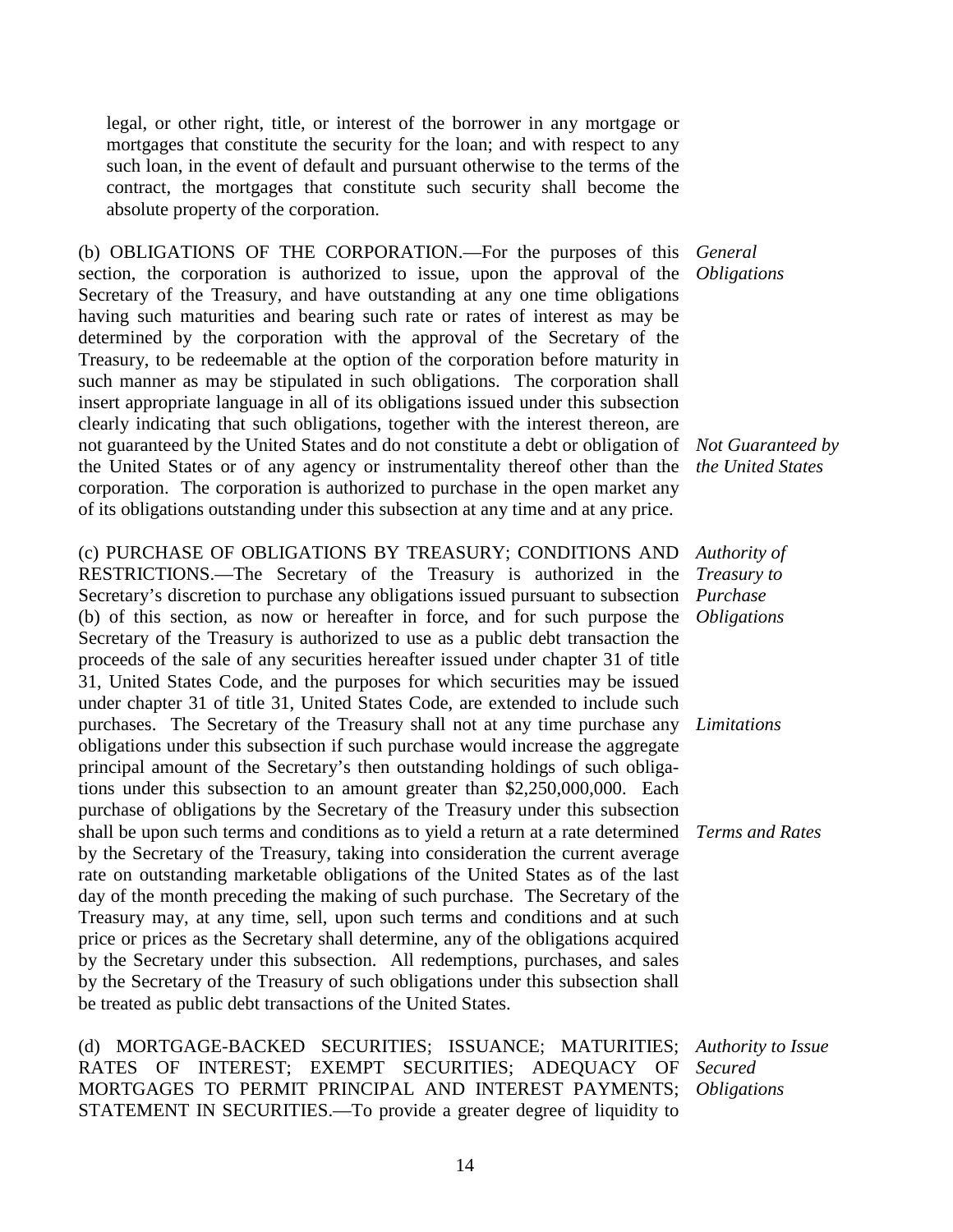the mortgage investment market and an additional means of financing its operations under this section, the corporation is authorized to set aside any mortgages held by it under this section, and, upon approval of the Secretary of the Treasury, to issue and sell securities based upon the mortgages so set aside. Securities issued under this subsection may be in the form of debt obligations or trust certificates of beneficial interest, or both. Securities issued under this subsection shall have such maturities and bear such rate or rates of interest as may be determined by the corporation with the approval of the Secretary of the Treasury. Securities issued by the corporation under this subsection shall, to the same extent as securities which are direct obligations of or obligations guaranteed as to principal and interest by the United States, be deemed to be exempt securities within the meaning of laws administered by the Securities and Exchange Commission. Mortgages set aside pursuant to this subsection shall at all times be adequate to enable the corporation to make timely principal and interest payments on the securities issued and sold pursuant to this subsection. The corporation shall insert appropriate language in all of the securities issued under this subsection clearly indicating that such securities, together with the interest thereon, are not guaranteed by the United States and do not constitute a debt or obligation of the United States or any agency or instrumentality thereof other than the corporation.

(e) SUBORDINATED OR CONVERTIBLE OBLIGATIONS; ISSUANCE; MATURITIES; RATE OF INTEREST; REDEMPTION; EXEMPT SECURITIES; DEBT OR OBLIGATION OF UNITED STATES; PURCHASES IN OPEN MARKET.—For the purposes of this section, the corporation is authorized to issue, upon the approval of the Secretary of the Treasury, obligations which are subordinated to any or all other obligations of the corporation, including subsequent obligations. The obligations issued under this subsection shall have such maturities and bear such rate or rates of interest as may be determined by the corporation with the approval of the Secretary of the Treasury and may be made redeemable at the option of the corporation before maturity in such manner as may be stipulated in such obligations. Any of such obligations may be made convertible into shares of common stock in *Convertible* such manner, at such price or prices, and at such time or times as may be stipulated therein. Obligations issued by the corporation under this subsection shall, to the same extent as securities which are direct obligations of or obligations guaranteed as to principal or interest by the United States, be deemed to be exempt securities within the meaning of laws administered by the Securities and Exchange Commission. The corporation shall insert appropriate language in all of its obligations issued under this subsection clearly indicating that such obligations, together with the interest thereon, are not guaranteed by the United States and do not constitute a debt or obligation of the United States or of any agency or instrumentality thereof other than the corporation. The corporation is authorized to purchase in the open market any of its obligations outstanding under this subsection at any time and at any price.

*SEC Exemption*

*Authority to Issue Subordinated Obligations*

*SEC Exemption*

*Not Guaranteed by the United States*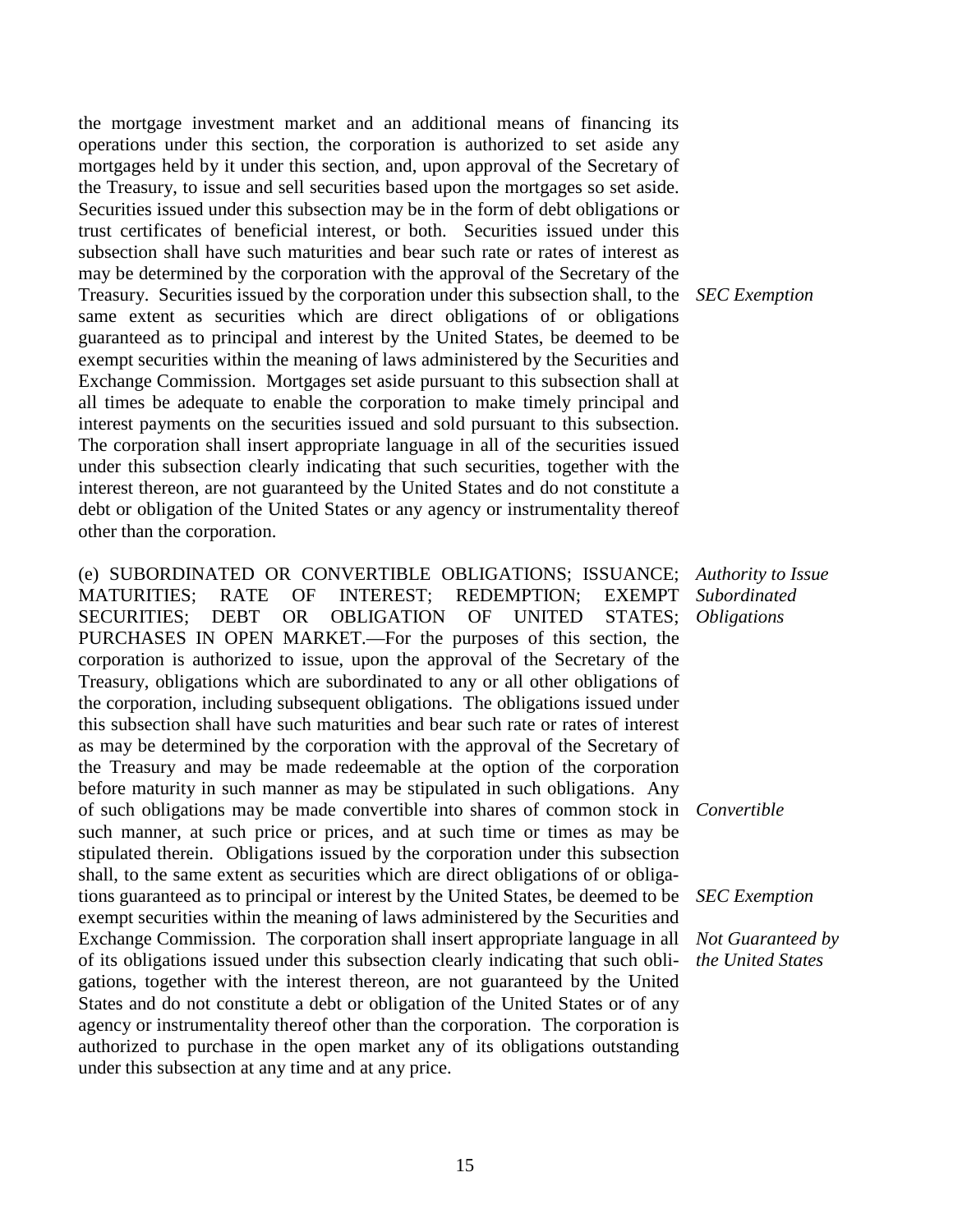(f) PROHIBITION ON ASSESSMENT OR COLLECTION OF FEE OR *Fee Limitation* CHARGE BY UNITED STATES.—Except for fees paid pursuant to section  $309(g)$  of this Act and assessments pursuant to section 1316 of the Federal Housing Enterprises Financial Safety and Soundness Act of 1992, no fee or charge may be assessed or collected by the United States (including any executive department, agency, or independent establishment of the United States) on or with regard to the purchase, acquisition, sale, pledge, issuance, guarantee, or redemption of any mortgage, asset, obligation, trust certificate of beneficial interest, or other security by the corporation. No provision of this subsection shall affect the purchase of any obligation by the Secretary of the Treasury pursuant to subsection (c) of this section.

### (g) TEMPORARY AUTHORITY OF TREASURY TO PURCHASE OBLIGA-TIONS AND SECURITIES; CONDITIONS.—

# (1) AUTHORITY TO PURCHASE.—

(A) GENERAL AUTHORITY.—In addition to the authority under subsection (c) of this section, the Secretary of the Treasury is authorized to purchase any obligations and other securities issued by the corporation under any section of this Act, on such terms and conditions as the *Purchase*  Secretary may determine and in such amounts as the Secretary may *Obligations and*  determine. Nothing in this subsection requires the corporation to issue *Other Securities* obligations or securities to the Secretary without mutual agreement between the Secretary and the corporation. Nothing in this subsection permits or authorizes the Secretary, without the agreement of the corporation, to engage in open market purchases of the common securities of the corporation.

*Temporary Authority of Treasury to* 

(B) EMERGENCY DETERMINATION REQUIRED.—In connection *Emergency*  with any use of this authority, the Secretary must determine that such *Determination* actions are necessary to—

(i) provide stability to the financial markets;

(ii) prevent disruptions in the availability of mortgage finance; and

(iii) protect the taxpayer.

(C) CONSIDERATIONS.—To protect the taxpayers, the Secretary of *Considerations*the Treasury shall take into consideration the following in connection with exercising the authority contained in this paragraph:

(i) The need for preferences or priorities regarding payments to the Government.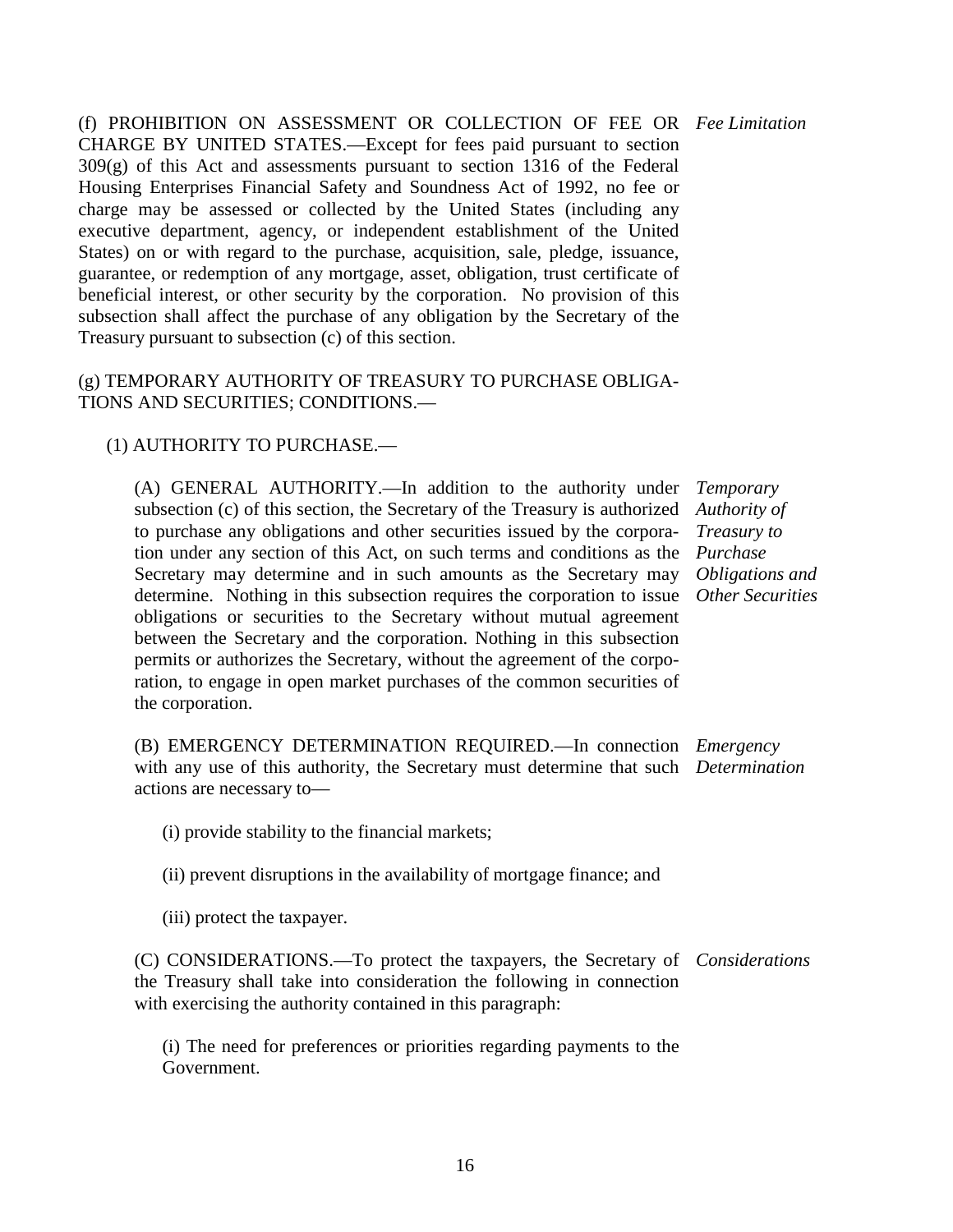(ii) Limits on maturity or disposition of obligations or securities to be purchased.

(iii) The corporation's plan for the orderly resumption of private market funding or capital market access.

(iv) The probability of the corporation fulfilling the terms of any such obligation or other security, including repayment.

(v) The need to maintain the corporation's status as a private shareholder-owned company.

(vi) Restrictions on the use of corporation resources, including limitations on the payment of dividends and executive compensation and any such other terms and conditions as appropriate for those purposes.

(D) REPORTS TO CONGRESS.—Upon exercise of this authority, the Secretary shall report to the Committees on the Budget, Financial Services, and Ways and Means of the House of Representatives and the Committees on the Budget, Finance, and Banking, Housing, and Urban Affairs of the Senate as to the necessity for the purchase and the determinations made by the Secretary under subparagraph (B) and with respect to the considerations required under subparagraph (C), and the size, terms, and probability of repayment or fulfillment of other terms of such purchase.

(2) RIGHTS; SALE OF OBLIGATIONS AND SECURITIES.—

(A) EXERCISE OF RIGHTS.—The Secretary of the Treasury may, at any time, exercise any rights received in connection with such purchases.

(B) SALE OF OBLIGATION AND SECURITIES.—The Secretary of the Treasury may, at any time, subject to the terms of the security or otherwise upon terms and conditions and at prices determined by the Secretary, sell any obligation or security acquired by the Secretary under this subsection.

(C) DEFICIT REDUCTION.—The Secretary of the Treasury shall deposit in the General Fund of the Treasury any amounts received by the Secretary from the sale of any obligation acquired by the Secretary under this subsection, where such amounts shall be—

(i) dedicated for the sole purpose of deficit reductions; and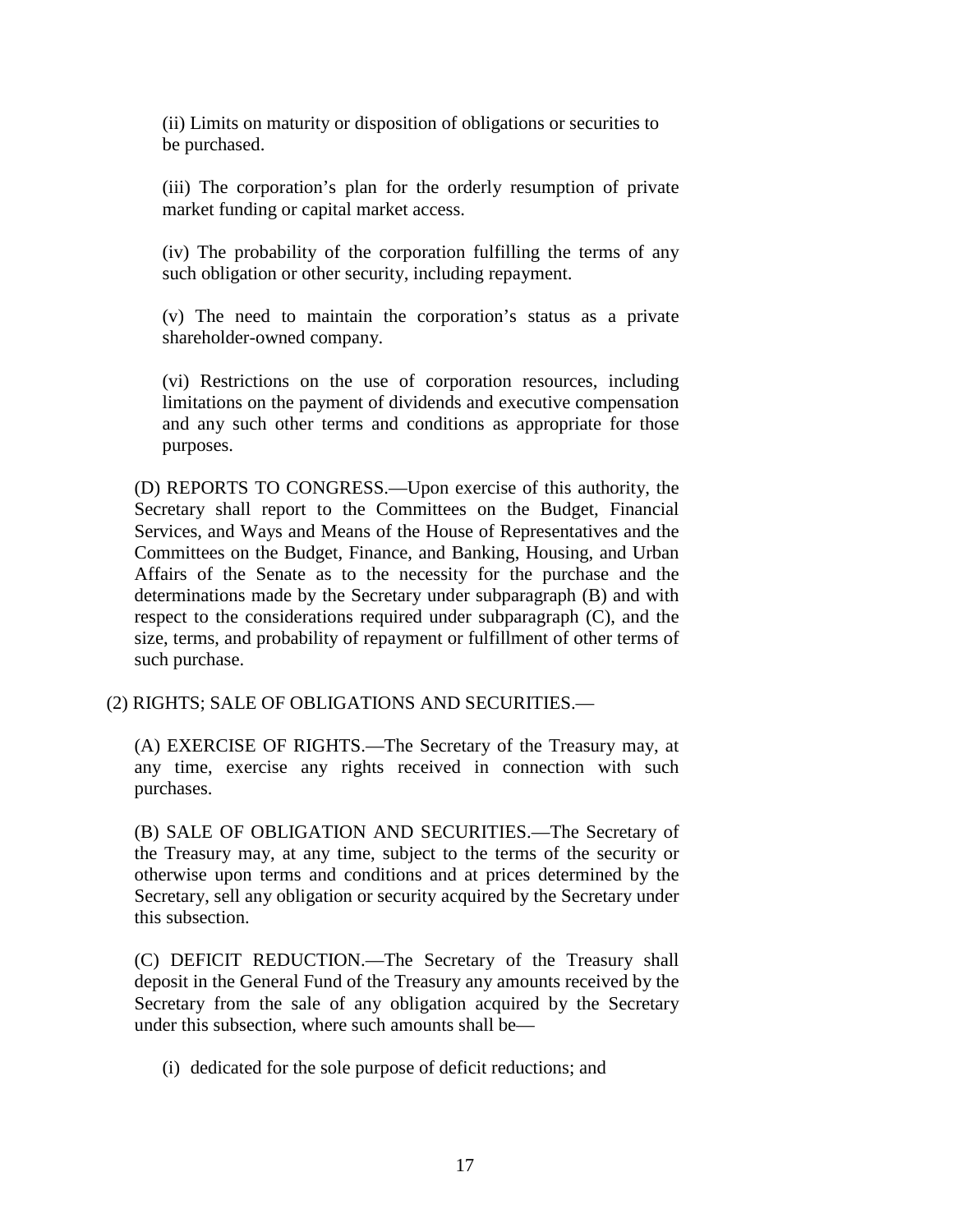(ii) prohibited from use as an offset for other spending increases or revenue reductions.

(D) APPLICATION OF SUNSET TO PURCHASED OBLIGATIONS OR SECURITIES.—The authority of the Secretary of the Treasury to hold, exercise any rights received in connection with, or sell, any obligations or securities purchased is not subject to the provisions of paragraph (4).

(3) FUNDING.—For the purpose of the authorities granted in this subsection, the Secretary of the Treasury may use the proceeds of the sale of any securities issued under chapter 31 of Title 31, and the purposes for which securities may be issued under chapter 31 of Title 31 are extended to include such purchases and the exercise of any rights in connection with such purchases. Any funds expended for the purchase of, or modifications to, obligations and securities, or the exercise of any rights received in connection with such purchases under this subsection shall be deemed appropriated at the time of such purchase, modification, or exercise.

(4) TERMINATION OF AUTHORITY.—The authority under this *Termination of*  subsection (g), with the exception of paragraphs (2) and (3) of this *Authority* subsection, shall expire December 31, 2009.

(5) AUTHORITY OF THE DIRECTOR WITH RESPECT TO EXECUTIVE COMPENSATION.—The Director shall have the power to approve, disapprove, or modify the executive compensation of the *Executive*  corporation, as defined under Regulation S-K, 17 C.F.R. 229.

*Temporary Authority Over Compensation*

#### **SEC. 305. SPECIAL ASSISTANCE FUNCTIONS OF GOVERNMENT NATIONAL MORTGAGE ASSOCIATION** *12 U.S.C. 1720*

Repealed.

#### **SEC. 306. MANAGEMENT AND LIQUIDATION FUNCTIONS OF GOVERNMENT NATIONAL MORTGAGE ASSOCIATION** *12 U.S.C. 1721*

(a) SEPARATE ACCOUNTABILITY OF ASSETS AND LIABILITIES.—To carry out the purposes set forth in paragraph (c) of section 301, the Association *Portfolio as of*  is authorized and directed, as of the close of the cutoff date determined by the Association pursuant to section 303(d), to establish separate accountability for all of its assets and liabilities (exclusive of capital, surplus, surplus reserves, and undistributed earnings to be evidenced by preferred stock as provided in section 303(d), but inclusive of all rights and obligations under any outstanding contracts), and to maintain such separate accountability for the management and orderly liquidation of such assets and liabilities as provided in this section. *Fannie Mae October 31, 1954*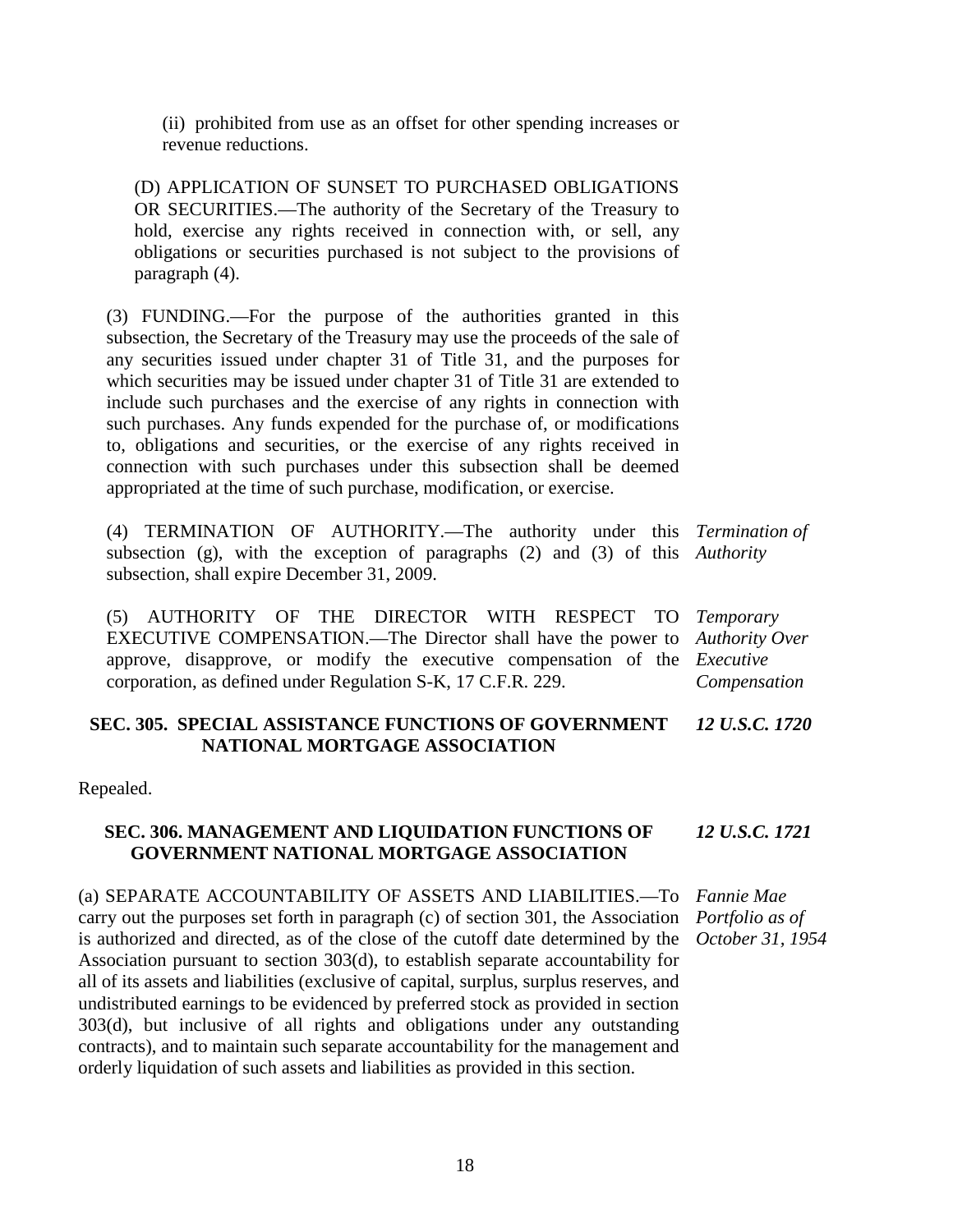(b) ISSUANCE OF OBLIGATIONS TO EXPEDITE SUBSTITUTION OF *Private Financing* PRIVATE FINANCING.—For the purposes of this section and to assure that, to the maximum extent, and as rapidly as possible, private financing will be substituted for Treasury borrowings otherwise required to carry mortgages held under the aforesaid separate accountability, the Association is authorized to issue, upon the approval of the Secretary of the Treasury, and have outstanding at any one time obligations having such maturities and bearing such rate or rates of interest as may be determined by the Association with the approval of the Secretary of the Treasury, to be redeemable at the option of the Association before maturity in such manner as may be stipulated in such obligations; but in no event shall any such obligations be issued if, at the time of such proposed issuance, and as a consequence thereof, the resulting aggregate amount of its outstanding obligations under this subsection would exceed the amount of the Association's ownership under the aforesaid separate accountability, free from any liens or encumbrances, of cash, mortgages, and obligations of the United States or guaranteed thereby, or obligations, participations, or other instruments which are lawful investments for fiduciary, trust or public funds. The proceeds of any private financing effected under this subsection shall be paid to the Secretary of the Treasury in reduction of the indebtedness of the Association to the Secretary of the Treasury under the aforesaid separate accountability. The Association shall insert appropriate language in all of its obligations issued under this subsection clearly indicating that such obligations, together with the interest thereon, are not guaranteed by the United States and do not constitute a debt or obligation of the United States or of any agency or instrumentality thereof other than the Association. The Association is authorized to purchase in the open market any of its obligations outstanding under this subsection at any time and at any price.

(c) CUTOFF DATE AS CONTROLLING PURCHASES; TOTAL AMOUNT OF MORTGAGES AND COMMITMENTS.—No mortgage shall be purchased by the Association in its operations under this section except pursuant to and in accordance with the terms of a contract or commitment to purchase the same made prior to the cutoff date provided for in section 303(d), which contract or commitment became a part of the aforesaid separate accountability, and the total amount of mortgages and commitments held by the Association under this section shall not, in any event, exceed \$3,350,000,000: *Provided,* That such maximum amount shall be progressively reduced by the amount of cash realizations on account of principal of mortgages held under the aforesaid separate accountability and by cancellation of any commitments to purchase mortgages thereunder, as reflected by the books of the Association, with the objective that the entire aforesaid maximum amount shall be eliminated with the orderly liquidation of all mortgages held under the aforesaid separate accountability: *And provided further,* That nothing in this subsection shall preclude the Association from granting such usual and customary increases in the amounts of outstanding commitments (resulting from increased costs or otherwise) as have theretofore been covered by like increases in commitments granted by the agencies of the Federal Government insuring or guaranteeing the

*Limitation on Mortgage Purchases*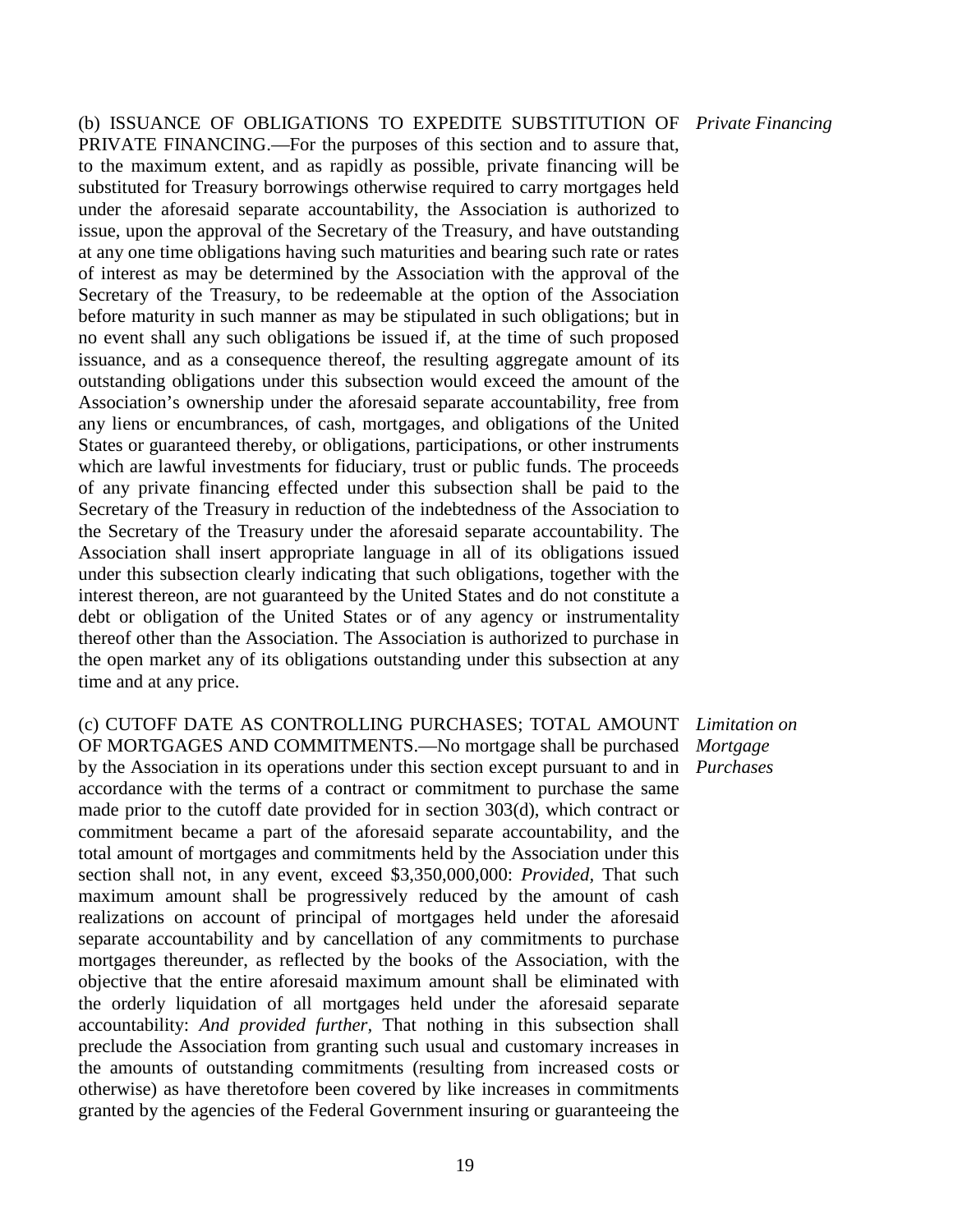mortgages. There shall be excluded from the total amounts set forth in this *Exclusion from*  subsection the amounts of any mortgages which, subsequent to May 31, 1954, *Limitation* are transferred by law to the Association and held under the aforesaid separate accountability.

(d) ISSUANCE OF OBLIGATIONS SUFFICIENT TO CARRY OUT FUNCTIONS; CHARACTER; PURCHASE.—The Association may issue to the Secretary of the Treasury its obligations in an amount outstanding at any one time sufficient to enable the Association to carry out its functions under this section, such obligations to mature not more than five years from their respective dates of issue, to be redeemable at the option of the Association before maturity in such manner as may be stipulated in such obligations. Each such obligation shall bear interest at a rate determined by the Secretary of the *Interest Rate* Treasury, taking into consideration the current average rate on outstanding marketable obligations of the United States as of the last day of the month preceding the issuance of the obligation of the Association. The Secretary of the Treasury is authorized to purchase any obligations of the Association to be issued under this section, and for such purpose the Secretary of the Treasury is authorized to use as a public debt transaction the proceeds from the sale of any securities issued under chapter 31 of title 31, United States Code, and the purpose for which securities may be issued under chapter 31 of title 31, United States Code, are extended to include any purchases of the Association's obligations hereunder.

(e) ACQUISITION OF MORTGAGES OFFERED BY SECRETARY OF HOUSING AND URBAN DEVELOPMENT.—Notwithstanding any other provision of law, the Association is authorized, under the aforesaid separate accountability, to make commitments to purchase, and to purchase, service, or *Instrumentalities* sell any obligations offered to it by the Secretary of Housing and Urban Development, or any mortgages covering residential property offered to it by any Federal instrumentality, or the head thereof. There shall be excluded from the total amounts set forth in subsection (c) the amounts of any obligations or mortgages purchased by the Association pursuant to this subsection.

(f) TRANSFER OF FUNDS.—Notwithstanding any of the provisions of this Act or of any other law, an amount equal to the net decrease for the preceding fiscal year in the aggregate principal amount of all mortgages owned by the Association under this section shall, as of July 1 of each of the *Authority*years 1961 through 1964, be transferred to and merged with the authority provided under section 305(a), and the amount of such authority as specified in section 305(c) shall be increased by any amounts so transferred.

*Treasury Financing*

*Authority to Purchase From Federal* 

*Transfer of Dollar Authority to Presidential*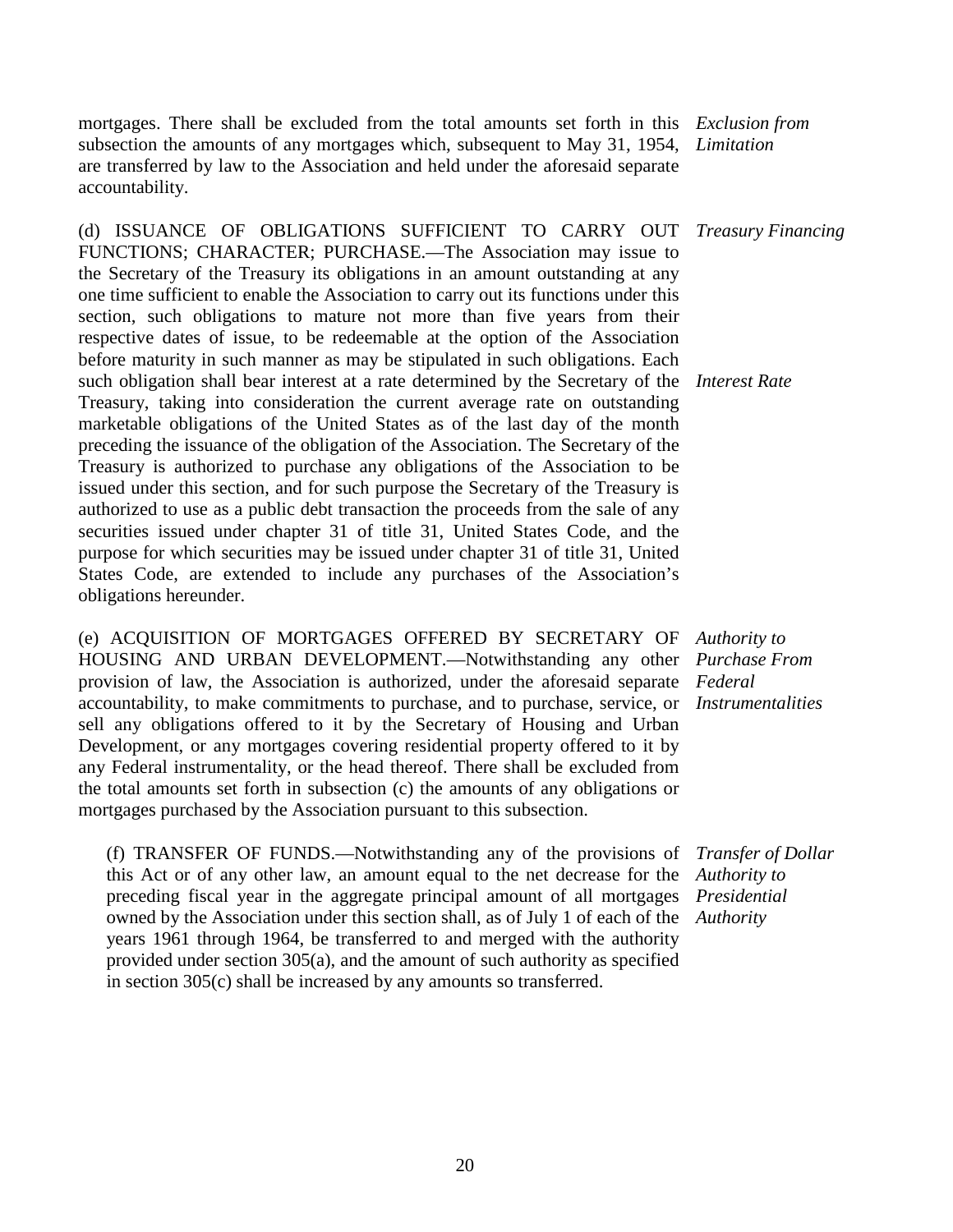# (g) GUARANTEE OF PRINCIPAL AND INTEREST ON TRUST CERTIFI-CATES AND OTHER SECURITIES; FEES AND CHARGES; SUBROGA-TION; CONTRACT FOR EXTINGUISHMENT OF RIGHT, TITLE, OR INTEREST IN MORTGAGES; PROTECTION OF INTERESTS; FULL FAITH AND CREDIT; COMMITMENTS LIMITED; LIMITATION ON FEES OR CHARGES.

(1) The Association is authorized, upon such terms and conditions as it may deem appropriate, to guarantee the timely payment of principal of and interest on such trust certificates or other securities as shall (i) be issued by the corporation under section 304(d), or by any other issuer approved for the purposes of this subsection by the Association, and (ii) be based on and backed by a trust or pool composed of mortgages which are insured under the National Housing Act, or which are insured or guaranteed under the Servicemen's Readjustment Act of 1944, title V of the Housing Act of 1949, or chapter 37 of title 38, United States Code, or which are guaranteed under title XIII of the Public Health Service Act; or guaranteed under section 184 of the Housing and Community Development Act of 1992. The Association shall collect from the issuer a reasonable fee for any guaranty under this subsection and shall make such charges as it may determine to be reasonable for the analysis of any trust or other security arrangement proposed by the issuer. In the event the issuer is unable to make any payment of principal of or interest on any security guaranteed under this subsection, the Association shall make such payment as and when due in cash, and thereupon shall be subrogated fully to the rights satisfied by such payment. In any case in which (I) Federal law requires the reduction of the interest rate on any mortgage backing a security guaranteed under this subsection, (II) the mortgagor under the mortgage is a person in the military service, and (III) the issuer of such security fails to receive from the mortgagor the full amount of interest payment due, the Association may make payments of interest on the security in amounts not exceeding the difference between the amount payable under the interest rate on the mortgage and the amount of interest actually paid by the mortgagor. The Association is hereby empowered, in connection with any guaranty under this subsection, whether before or after any default, to provide by contract with the issuer for the extinguishment, upon default by the issuer, of any redemption, equitable, legal, or other right, title, or interest of the issuer in any mortgage or mortgages constituting the trust or pool against which the guaranteed securities are issued; and with respect to any issue of guaranteed securities, in the event of default and pursuant otherwise to the terms of the contract, the mortgages that constitute such trust or pool shall become the absolute property of the Association subject only to the unsatisfied rights of the holders of the securities based on and backed by such trust or pool. No State or local law, and no Federal law (except Federal law enacted expressly in limitation of this subsection after the effective date of this sentence [October 8, 1980]), shall preclude or limit the exercise by the Association of (A) its power to contract with the issuer on the terms stated in the preceding

*Authority to Guarantee Securities*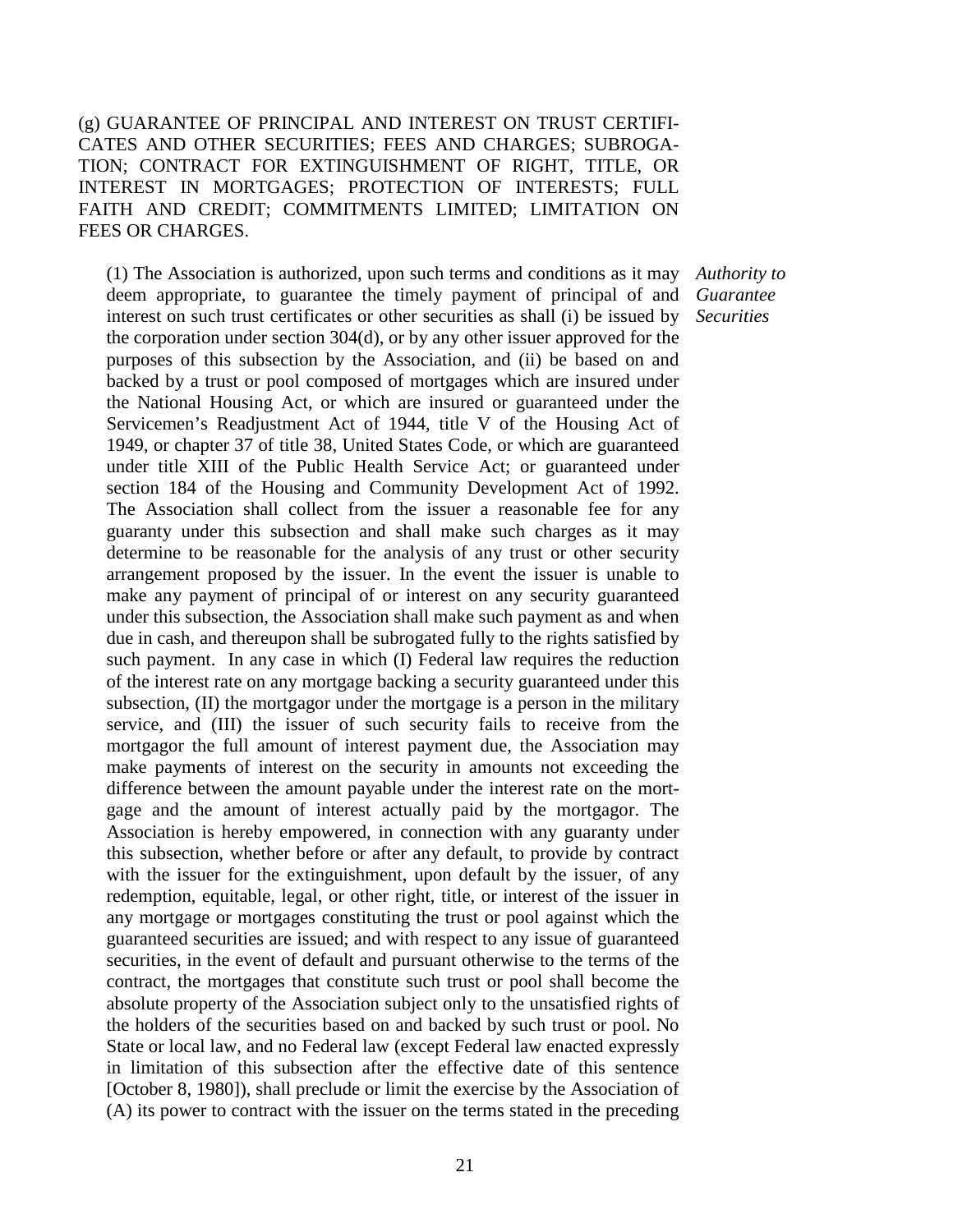sentence,  $(B)$  its rights to enforce any such contract with the issuer, or  $(C)$ its ownership rights, as provided in the preceding sentence, in the mortgages constituting the trust or pool against which the guaranteed securities are issued. The full faith and credit of the United States is pledged to the payment of all amounts which may be required to be paid under any guaranty under this subsection. There shall be excluded from the total amounts set forth in subsection (c) the amounts of any mortgages acquired by the Association as a result of its operations under this subsection.

(2) Notwithstanding any other provision of law and subject only to the absence of qualified requests for guarantees, to the authority provided in this subsection, and to the extent of or in such amounts as any funding limitation approved in appropriation Acts, the Association shall enter into commitments to issue guarantees under this subsection in an aggregate amount of \$110,000,000,000 during fiscal year 1996. There are authorized to be appropriated to cover the costs (as such term is defined in section 502 of the Congressional Budget Act of 1974) of guarantees issued under this Act by the Association such sums as may be necessary for fiscal year 1996.

(3)(A) No fee or charge in excess of 6 basis points may be assessed or *Guarantee Fee on*  collected by the United States (including any executive department, agency, *MBS* or independent establishment of the United States) on or with regard to any guaranty of the timely payment of principal or interest on securities or notes based on or backed by mortgages that are secured by 1- to 4-family dwellings and (i) insured by the Federal Housing Administration under title II of the National Housing Act; or (ii) insured or guaranteed under the Serviceman's Readjustment Act of 1944, chapter 37 of title 38, United States Code, or title V of the Housing Act of 1949.

(B) The fees charged for the guaranty of securities or on notes based on or backed by mortgages not referred to in subparagraph (A), as authorized by other provisions of law, shall be set by the Association at a level not more than necessary to create reserves sufficient to meet anticipated claims based upon actuarial analysis, and for no other purpose.

(C) Fees or charges for the issuance of commitments or miscellaneous administrative fees of the Association shall not be on a competitive auction basis and shall remain at the level set for such fees or charges as of September 1, 1985, except that such fees or charges may be increased if reasonably related to the cost of administering the program, and for no other purpose.

(D) Not less than 90 days before increasing any fee or charge under subparagraph (B) or (C), the Secretary shall submit to the Congress a certification that such increase is solely for the purpose specified in such subparagraph.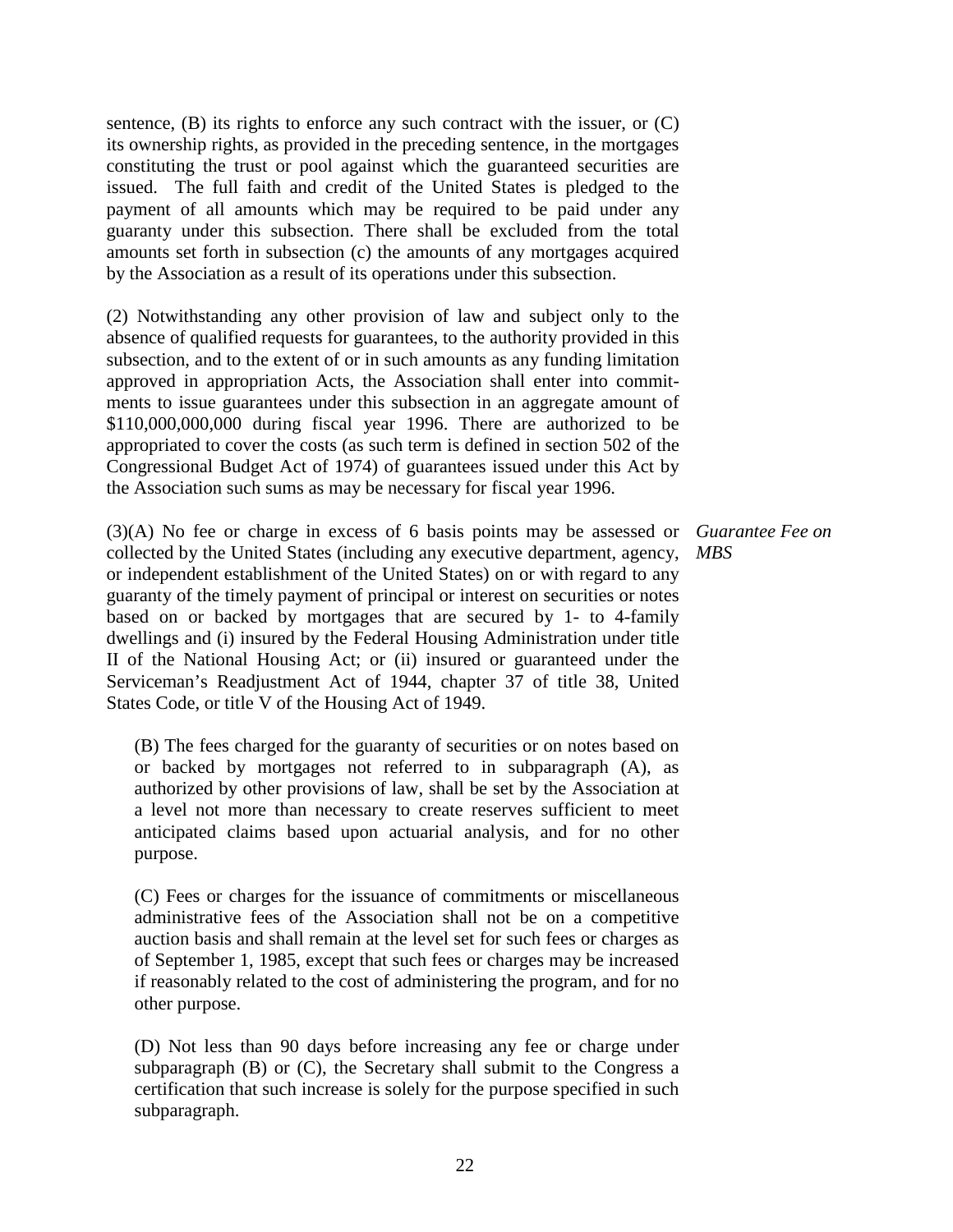(E)(i) Notwithstanding subparagraphs (A) through (D), fees charged for the guarantee of, or commitment to guarantee, multiclass securities backed by a trust or pool of securities or notes guaranteed by the Association under this subsection, and other related fees shall be charged by the Association in an amount the Association deems appropriate. The Association shall take such action as may be necessary to reasonably assure that such portion of the benefit, resulting from the Association's multiclass securities program, as the Association determines is appropriate accrues to mortgagors who execute eligible mortgages after the date of the enactment of this subparagraph [August 10, 1993].

(ii) The Association shall provide for the initial implementation of the program for which fees are charged under the first sentence of clause (i) by notice published in the Federal Register. The notice shall be effective upon publication and shall provide an opportunity for public comment. Not later than 12 months after publication of the notice, the Association shall issue regulations for such program based on the notice, comments received, and the experience of the Association in carrying out the program during such period.

(iii) The Association shall consult with persons or entities in such manner as the Association deems appropriate to ensure the efficient commencement and operation of the multiclass securities program.

(iv) No State or local law, and no Federal law (except Federal law enacted expressly in limitation of this clause after the effective date of this subparagraph [August 10, 1993]) shall preclude or limit the exercise by the Association of its power to contract with persons or entities, and its rights to enforce such contracts, for the purpose of ensuring the efficient commencement and continued operation of the multiclass securities program.

# **SEC. 307. BENEFITS AND BURDENS INCIDENT TO ADMINISTRATION OF FUNCTIONS AND OPERATIONS UNDER SECTIONS 305 AND 306**

All of the benefits and burdens incident to the administration of the functions and operations of the Association under sections 305 and 306, respectively, of this title, after allowance for related obligations of the Association, its prorated expenses, and the like, including amounts required for the establishment of such reserves as the Secretary of Housing and Urban Development shall deem appropriate, shall inure solely to the Secretary of the Treasury, and such related earnings or other amounts as become available shall be paid annually by the Association to the Secretary of the Treasury for covering into miscellaneous receipts.

*12 U.S.C. 1722*

*Benefits and Burdens that Inure to Secretary of the Treasury*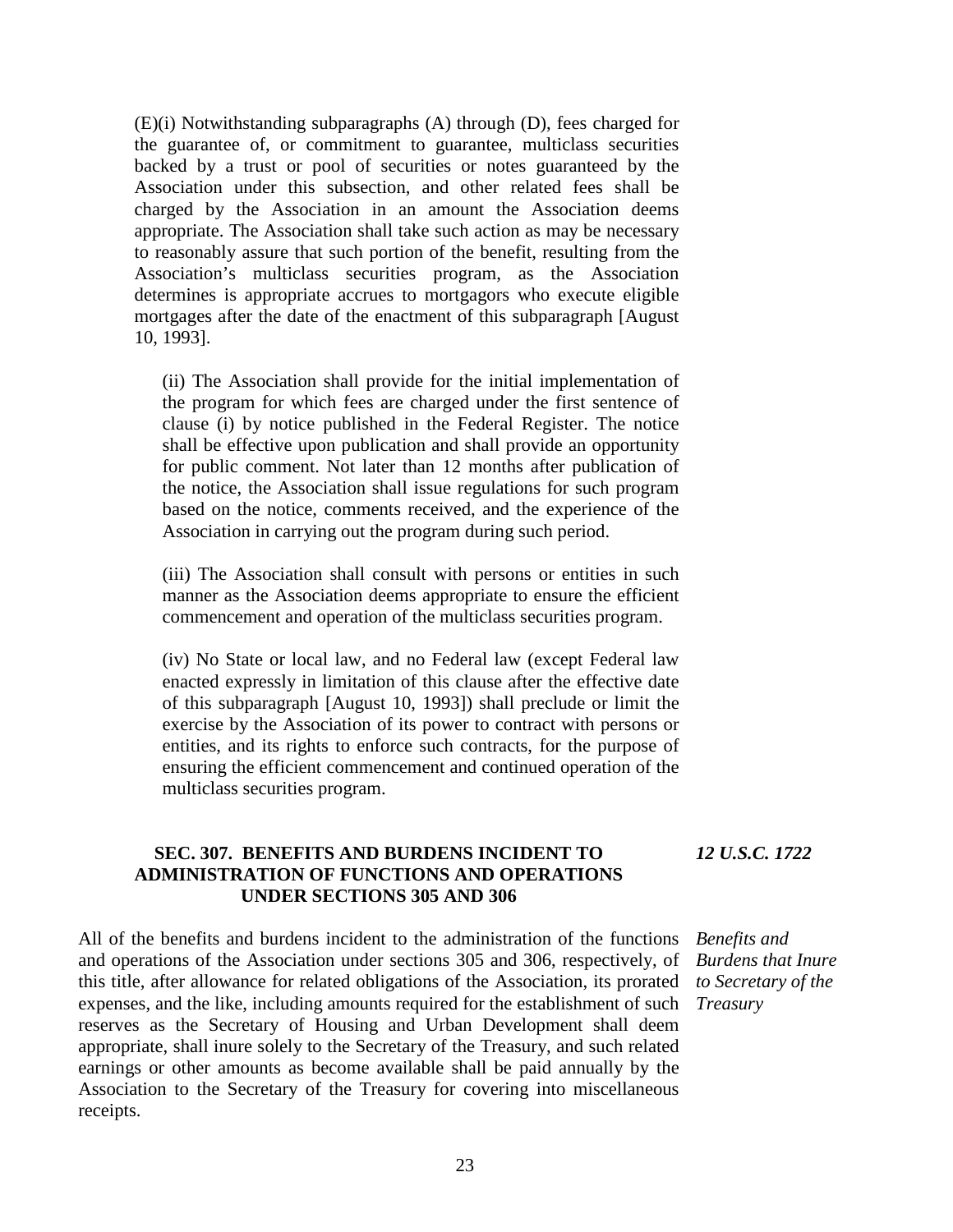(a) GOVERNMENT NATIONAL MORTGAGE ASSOCIATION.—All the *Powers and Duties*  powers and duties of the Government National Mortgage Association shall be vested in the Secretary of Housing and Urban Development and the Association shall be administered under the direction of the Secretary. Within the limitations of law, the Secretary shall determine the general policies which shall govern the operations of the Association, and shall have power to adopt, amend, and repeal bylaws governing the performance of the powers and duties granted to or imposed upon it by law. There is hereby established in the Department of Housing and Urban Development the position of President, Government National Mortgage Association, who shall be appointed by the President, by and with the advice and consent of the Senate. The Secretary shall select and *Appointment of*  effect the appointment of qualified persons to fill the offices of vice president, and such other offices as may be provided for in the bylaws. Persons appointed under the preceding sentence shall perform such executive functions, powers, and duties as may be prescribed by the bylaws or by the Secretary, and such persons shall be executive officers of the Association and shall discharge all such executive functions, powers, and duties.

(b) FEDERAL NATIONAL MORTGAGE ASSOCIATION.—The Federal *Board of Directors*  National Mortgage Association shall have a board of directors which shall consist of 13 persons, or such other number that the Director determines appropriate, who shall be elected annually by the common stockholders. Except to the extent that action under section 1377 of the Federal Housing Enterprises Financial Safety and Soundness Act of 1992 temporarily results in a lesser number, the board shall at all times have as members at least one person from the homebuilding industry, at least one person from the mortgage lending industry, and at least one person from the real estate industry, and at least one person from an organization that has represented consumer or community interests for not less than 2 years or one person who has demonstrated a career commitment to the provision of housing for low-income households. Each member of the board of directors shall be elected for a term ending on the date of the next annual meeting of the stockholders. Any seat on the board which becomes vacant after the annual election of the directors shall be filled by the board, but only for the unexpired portion of the term. Within the limitations of law and regulation, the board shall determine the general policies which shall govern the operations of the corporation, and shall have power to adopt, amend, and repeal bylaws governing the performance of the powers and duties granted to or imposed upon it by law. The board of directors shall select and effect the appointment of qualified persons to fill the offices of president and vice president, and such other offices as may be provided for in the bylaws. Any member of the board who is a full-time officer or employee of the Federal Government shall not, as such member, receive compensation for his services.

*in Secretary (GNMA)*

*President (GNMA)*

*(Fannie Mae)*

*General Policy Determination*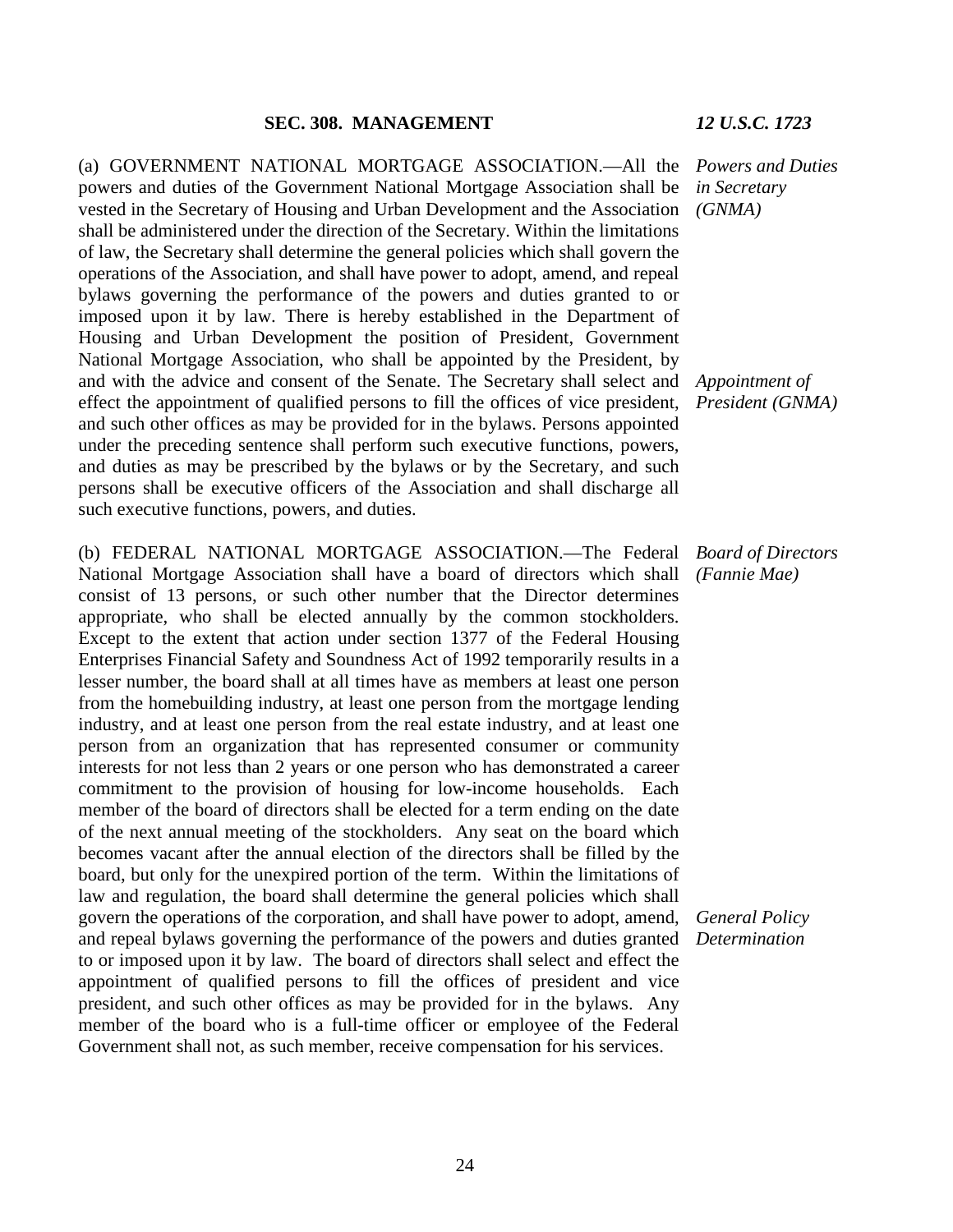# **SEC. 309. GENERAL POWERS OF GOVERNMENT NATIONAL MORTGAGE ASSOCIATION AND FEDERAL NATIONAL MORTGAGE ASSOCIATION**

(a) SEAL, AND OTHER MATTERS INCIDENT TO OPERATION.—Each of the bodies corporate named in section  $302(a)(2)$  shall have power to adopt, alter, and use a corporate seal, which shall be judicially noticed; to enter into and perform contracts, leases, cooperative agreements, or other transactions, on such terms as it may deem appropriate, with any agency or instrumentality of the United States, or with any State, Territory, or possession, or the Commonwealth of Puerto Rico, or with any political subdivision thereof, or with any person, firm, association, or corporation; to execute, in accordance with its bylaws, all instruments necessary or appropriate in the exercise of any of its powers; in its corporate name, to sue and to be sued, and to complain and *Sue and Be Sued* to defend, in any court of competent jurisdiction, State or Federal, but no attachment, injunction, or other similar process, mesne or final, shall be issued against the property of the Association or against the Association with respect to its property; to conduct its business without regard to any qualification or similar statute in any State of the United States, including the District of Columbia, the Commonwealth of Puerto Rico, and the Territories and possessions of the United States; to lease, purchase, or acquire any property, real, personal, or mixed, or any interest therein, to hold, rent, maintain, modernize, renovate, improve, use, and operate such property, and to sell, for cash or credit, lease, or otherwise dispose of the same, at such time and in such manner as and to the extent that it may deem necessary or appropriate; to prescribe, repeal, and amend or modify, rules, regulations, or requirements governing the manner in which its general business may be conducted; to accept gifts or donations of services, or of property, real, personal, or mixed, tangible or intangible, in aid of any of its purposes; and to do all things as are necessary or incidental to the proper management of its affairs and the proper conduct of its business.

(b) DETERMINATION WITH RESPECT TO OBLIGATIONS AND EXPENDITURES.—Except as may be otherwise provided in this title, in chapter 91 of title 31, United States Code, or in other laws specifically applicable to Government corporations, the Association shall determine the necessity for and the character and amount of its obligations and expenditures and the manner in which they shall be incurred, allowed, paid, and accounted for.

*Corporate Powers (Fannie Mae and GNMA)*

*Property*

*Corporate Expenditures of GNMA*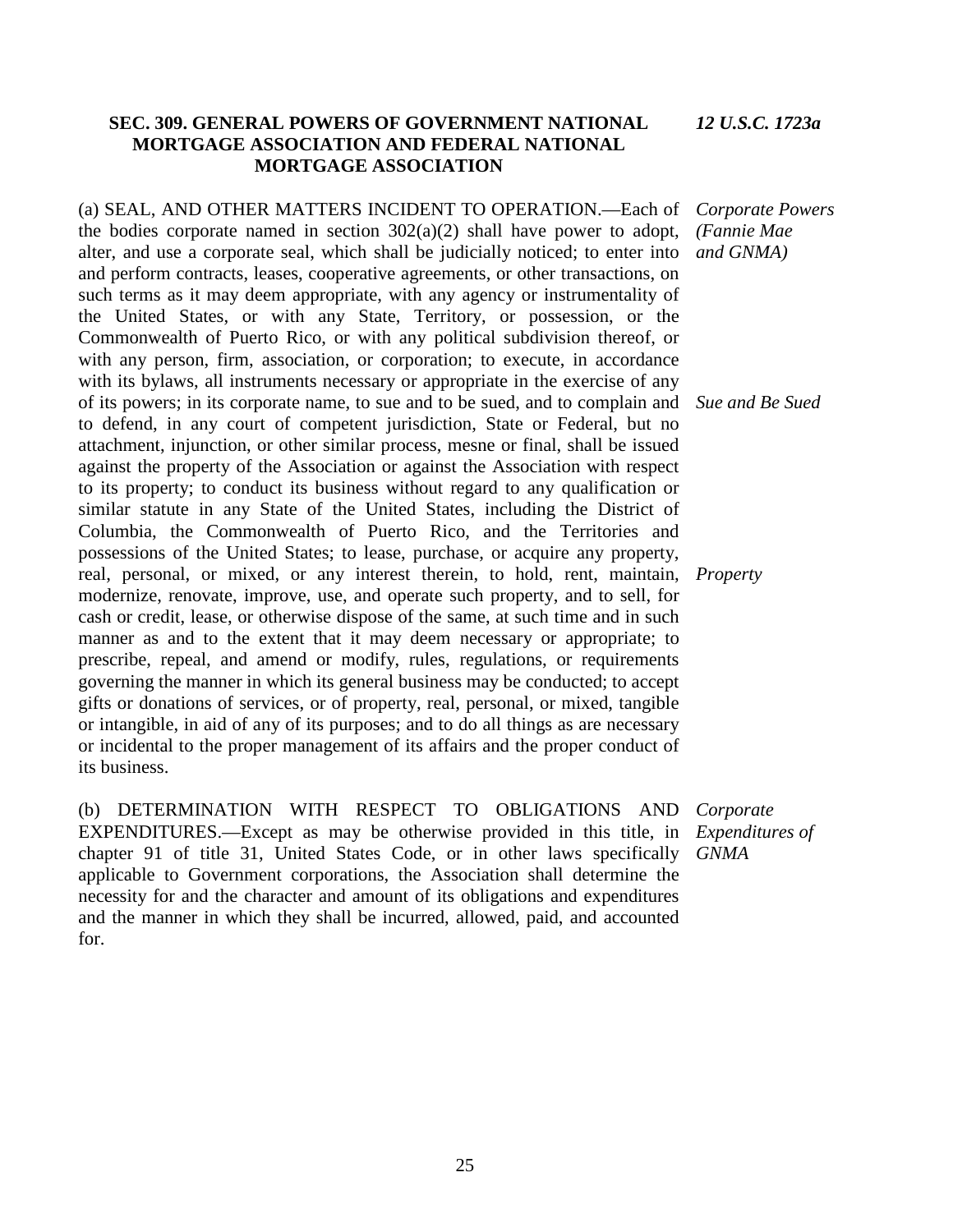### (c) EXEMPTION FROM TAXATION.—

(1) The Association, including its franchise, capital, reserves, surplus, mortgages or other security holdings, and income shall be exempt from all taxation now or hereafter imposed by the United States, by any territory, dependency, or possession thereof, or by any State, county, municipality, or local taxing authority, except that any real property of the Association shall be subject to State, territorial, county, municipal, or local taxation to the same extent according to its value as other real property is taxed.

(2) The corporation, including its franchise, capital, reserves, surplus, mortgages or other security holdings, and income, shall be exempt from all taxation now or hereafter imposed by any State, territory, possession, Commonwealth, or dependency of the United States, or by the District of Columbia, or by any county, municipality, or local taxing authority, except that any real property of the corporation shall be subject to State, territorial, county, municipal, or local taxation to the same extent as other real property is taxed.

# (d) APPOINTMENT AND COMPENSATION OF PERSONNEL; USE OF SERVICES OF OTHER AGENCIES.—

(1) Subject to the provisions of section 308(a), the Secretary of Housing and Urban Development shall have power to select and appoint or employ such officers, attorneys, employees, and agents of the Association, to vest them with such powers and duties, and to fix and to cause the Association to pay such compensation to them for their services, as he may determine, subject to the civil service and classification laws. With the consent of any Government corporation or Federal Reserve bank, or of any board, commission, independent establishment, or executive department of the Government, the Association may avail itself on a reimbursable basis of the use of information, services, facilities, officers, and employees thereof, including any field service thereof, in carrying out the provisions of the title.

(2) The board of directors of the corporation shall have the power to select and appoint or employ such officers, attorneys, employees, and agents, to vest them with such powers and duties, and to fix and to cause the corporation to pay such compensation to them for their services as the board of directors determines reasonable and comparable with compensation for employment in other similar businesses (including other publicly held financial institutions or major financial services companies) involving similar duties and responsibilities, except that a significant portion of potential compensation of all executive officers (as such term is defined in paragraph  $(3)(C)$  of the corporation shall be based on the performance of the corporation; and any such action shall be without regard to the Federal civil service and classification laws. Appointments, promotions, and separations so made shall be based on merit and efficiency, and no political

*Exemption from Certain Taxes (GNMA)*

*Exemption from Certain Taxes (Fannie Mae)*

*Appointment of Officers and Employees (GNMA)*

*Appointment of Officers and Employees (Fannie Mae)*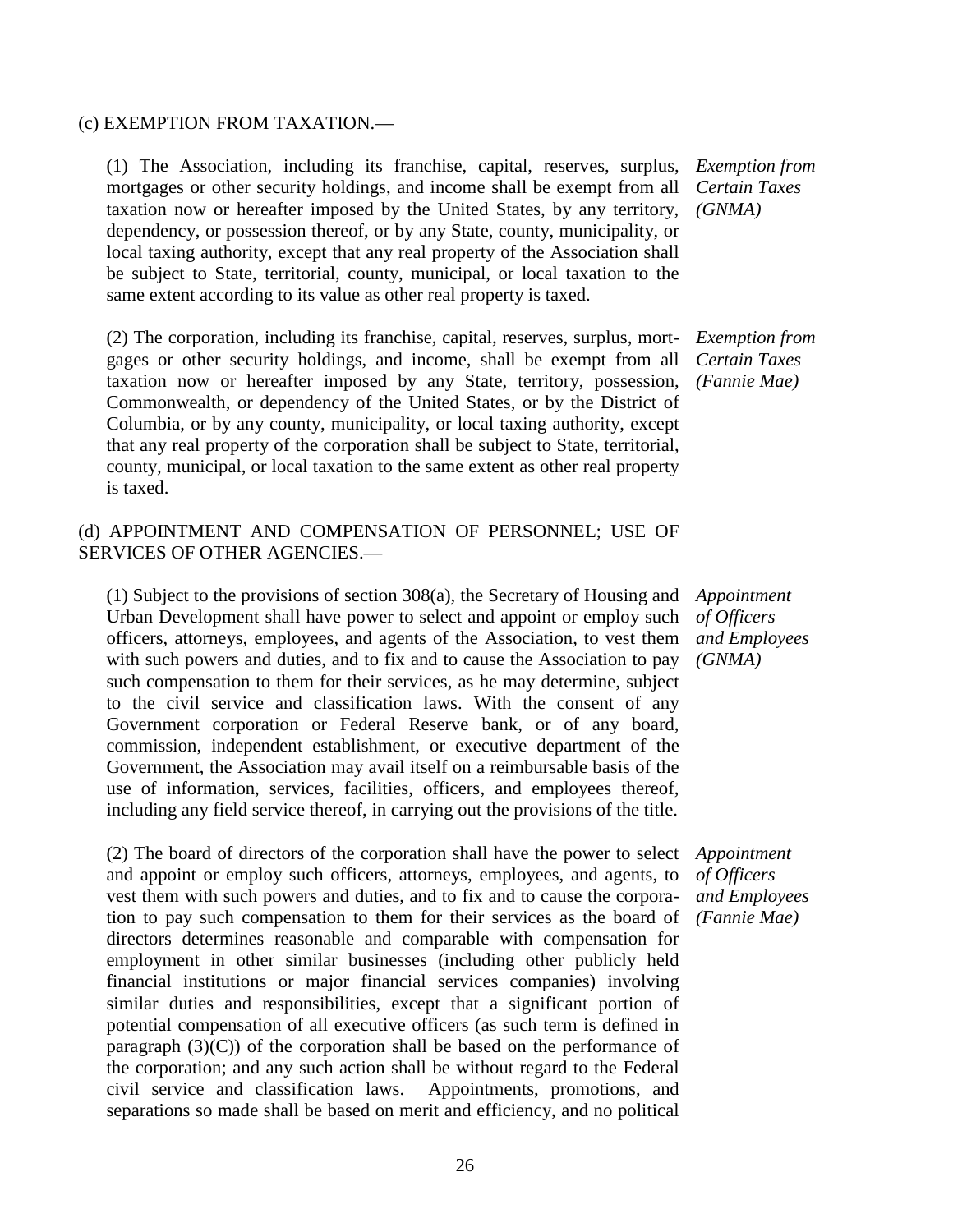tests or qualifications shall be permitted or given consideration. Each officer and employee of the corporation who is employed by the corporation prior to January 31, 1972, and who on the day previous to the beginning of such employment will have been subject to the civil service retirement law (subch. III of ch. 83 of title 5, United States Code) shall, so long as the employment of such officer or employee by the corporation continues without a break in continuity of service, continue to be subject to such law; and for the purpose of such law the employment of such officer or employee by the corporation without a break in continuity of service shall be deemed to be employment by the Government of the United States. The corporation shall contribute to the Civil Service Retirement and Disability Fund a sum as provided by section 8334(a) of title 5, United States Code, except that such sum shall be determined by applying to the total basic pay (as defined in 5 U.S.C. 8331(3) and except as hereinafter provided) paid to the employees of the corporation who are covered by the civil service retirement law, the per centum rate determined annually by the Director of the Office of Personnel Management to be the excess of the total normal cost per centum rate of the civil service retirement system over the employee deduction rate specified in section 8334(a) of title 5, United States Code. The corporation shall also pay into the Civil Service Retirement and Disability Fund such portion of the cost of administration of the fund as is determined by the Director of the Office of Personnel Management to be attributable to its employees. Notwithstanding the foregoing provisions, there shall not be considered for the purposes of the civil service retirement law that portion of the basic pay in any one year of any officer or employee of the corporation which exceeds the basic pay provided for positions listed in section 5312 of title 5, United States Code, on the last day of such year: *Provided,* That with respect to any person whose employment is made subject to the civil service retirement law by section 806 of the Housing and Community Development Act of 1974, there shall not be considered for the purposes of such law that portion of the basic pay of such person in any one year which exceeds the basic pay provided for positions listed in section 5316 of such title 5 on the last day of such year. Except as provided in this subsection, the corporation shall not be subject to the provisions of title 5, United States Code.

(3)(A) Not later than June 30, 1993, and annually thereafter, the corporation shall submit a report to the Committee on Banking, Finance and Urban Affairs of the House of Representatives and the Committee on Banking, Housing and Urban Affairs of the Senate on (i) the comparability of the compensation policies of the corporation with the compensation policies of other similar businesses, (ii) in the aggregate, the percentage of total cash compensation and payments under employee benefit plans (which shall be defined in a manner consistent with the corporation's proxy statement for the annual meeting of shareholders for the preceding year) earned by executive officers of the corporation during the preceding year that was based on the corporation's performance, and (iii) the comparability of the

*Report on Compensation Policies*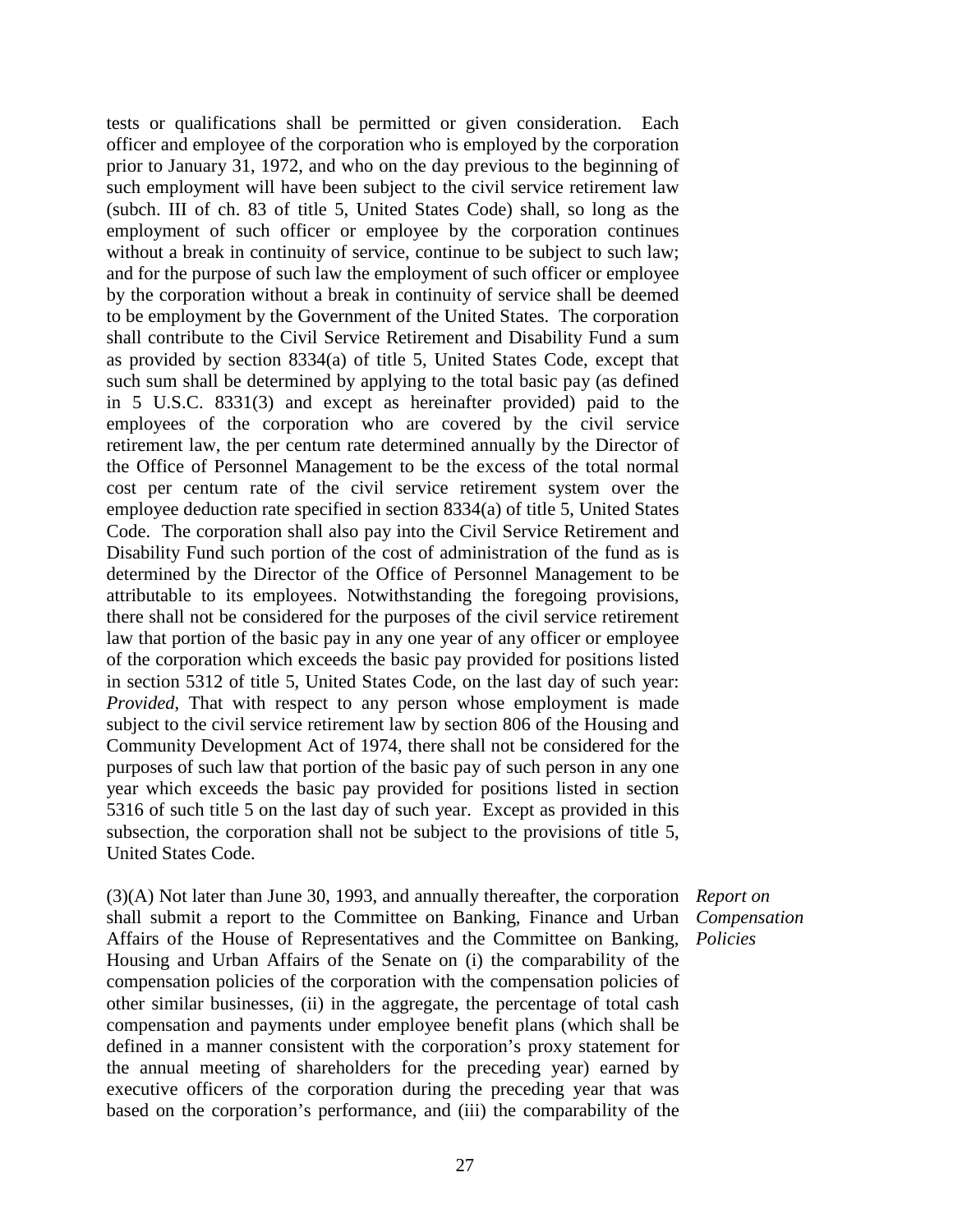corporation's financial performance with the performance of other similar businesses. The report shall include a copy of the corporation's proxy statement for the annual meeting of shareholders for the preceding year.

(B) Notwithstanding the first sentence of paragraph (2), after the date of *Termination*  the enactment of the Federal Housing Enterprises Financial Safety and *Agreements* Soundness Act of 1992 [October 28, 1992], the corporation may not enter into any agreement or contract to provide any payment of money or other thing of current or potential value in connection with the termination of employment of any executive officer of the corporation, unless such agreement or contract is approved in advance by the Director of the Federal Housing Finance Agency. The Director may not approve any such agreement or contract unless the Director determines that the benefits provided under the agreement or contract are comparable to benefits under such agreements for officers of other public and private entities involved in financial services and housing interests who have comparable duties and responsibilities. For purposes of this subparagraph, any renegotiation, amendment, or change after such date of enactment [October 28, 1992], to any such agreement or contract entered into on or before such date of enactment [October 28, 1992], shall be considered entering into an agreement or contract.

(C) For purposes of this paragraph, the term "executive officer" has the *Executive Officer*  meaning given the term in section 1303 of the Federal Housing *Defined* Enterprises Financial Safety and Soundness Act of 1992.

(4) Notwithstanding any other provision of this section, the corporation *Executive*  shall not transfer, disburse, or pay compensation to any executive officer, or enter into an agreement with such executive officer, without the approval of the Director, for matters being reviewed under section 1318 of the Federal Housing Enterprises Financial Safety and Soundness Act of 1992 (12 U.S.C. 4518).

(e) PROHIBITION AGAINST USE OF DAMAGES.—No individual, association, partnership, or corporation, except *of the Name* the bodies corporate named in section 302(a)(2) of this title, shall hereafter use *Fannie Mae* the words "Federal National Mortgage Association," "Government National Mortgage Association," or any combination of such words, as the name or a part thereof under which the individual, association, partnership, or corporation shall do business. Violations of the foregoing sentence may be enjoined by ENDHERE *Exclusive Use*

any court of general jurisdiction at the suit of the proper body corporate. In any such suit, the plaintiff may recover any actual damages flowing from such violation, and, in addition, shall be entitled to punitive damages (regardless of the existence or nonexistence of actual damages) of not exceeding \$100 for each day during which such violation is committed or repeated.

*Compensation*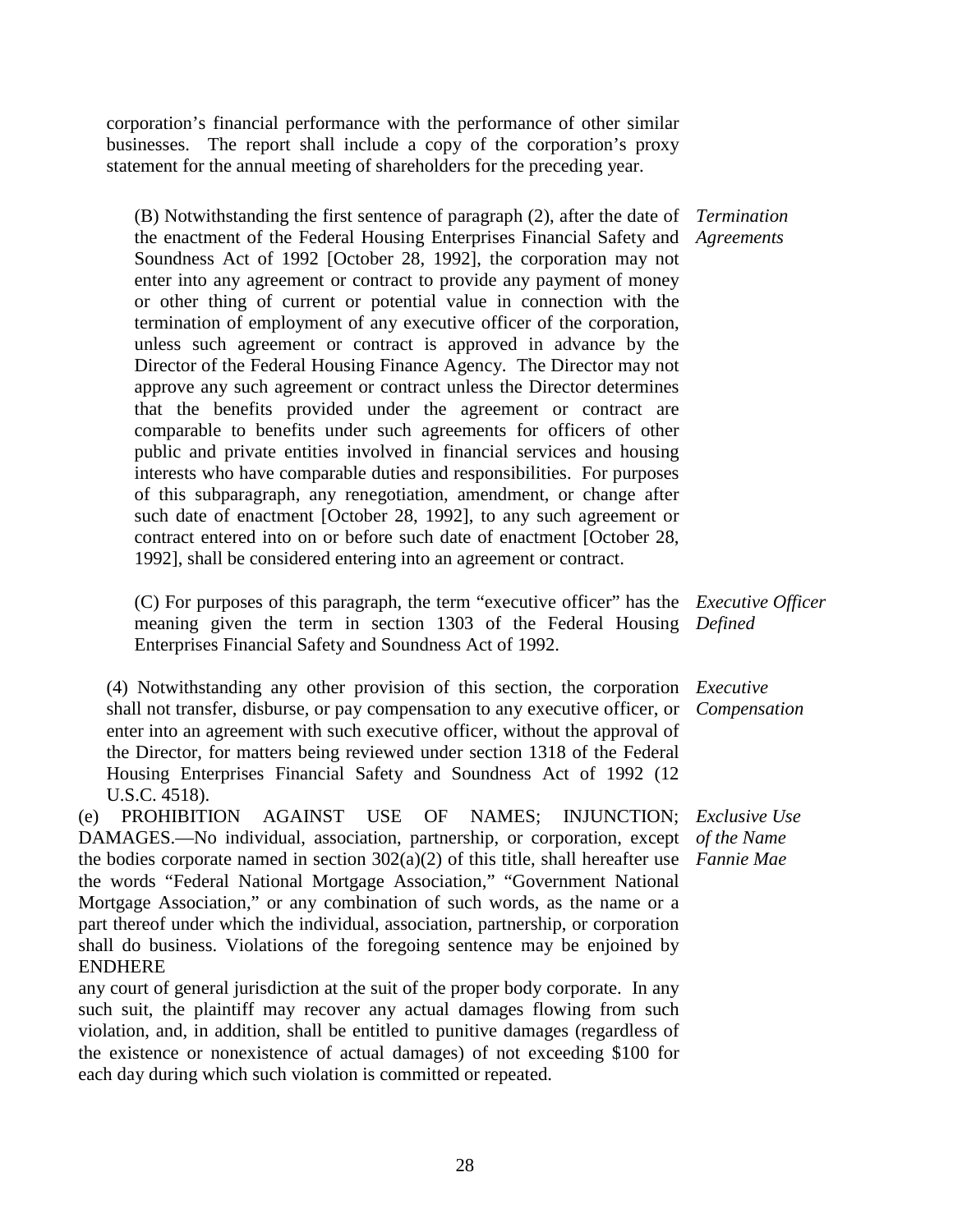(f) PREPARATION OF FORMS OF OBLIGATIONS AND CERTIFI-*Engraved Forms*  CATES.—In order that the Association may be supplied with such forms of *(GNMA)* obligations or certificates as it may need for issuance under this title, the Secretary of the Treasury is authorized, upon request of the Association, to prepare such forms as shall be suitable and approved by the Association, to be held in the Treasury subject to delivery, upon order of the Association. The engraved plates, dies, bed pieces, and other material executed in connection therewith shall remain in the custody of the Secretary of the Treasury. The Association shall reimburse the Secretary of the Treasury for any expenses incurred in the preparation, custody, and delivery of such forms.

(g) DEPOSITARIES, CUSTODIANS, AND FISCAL AGENTS.—The Federal *Federal Reserve*  Reserve banks are authorized and directed to act as depositaries, custodians, and fiscal agents for each of the bodies corporate named in section 302(a)(2), for its *Fiscal Agents* own account or as fiduciary, and such banks shall be reimbursed for such *(Fannie Mae* services in such manner as may be agreed upon; and each of such bodies *and GNMA)* corporate may itself act in such capacities, for its own account or as fiduciary, and for the account of others.

*Banks to Act as* 

(h) Repealed.

(i) Repealed.

### (j) AUDIT; ACCESS TO BOOKS, ETC.; REPORT OF AUDIT.—

(1) The programs, activities, receipts, expenditures, and financial trans-*Audits by GAO* actions of the corporation shall be subject to audit by the Comptroller General of the United States under such rules and regulations as may be prescribed by the Comptroller General. The representatives of the ENDHEREENDHERE

Government Accountability Office shall have access to such books, accounts, financial records, reports, files, and such other papers, things, or property belonging to or in use by the corporation and necessary to facilitate the audit, and they shall be afforded full facilities for verifying transactions with the balances or securities held by depositories, fiscal agents, and custodians. A report on each such audit shall be made by the Comptroller General to the Congress. The corporation shall reimburse the Government Accountability Office for the full cost of any such audit as billed therefor by the Comptroller General.

(2) To carry out this subsection, the representatives of the Government Accountability Office shall have access, upon request to the corporation or any auditor for an audit of the corporation under subsection (l), to any books, accounts, financial records, reports, files, or other papers, things, or property belonging to or in use by the corporation and used in any such audit and to any papers, records, files and reports of the auditor used in such an audit.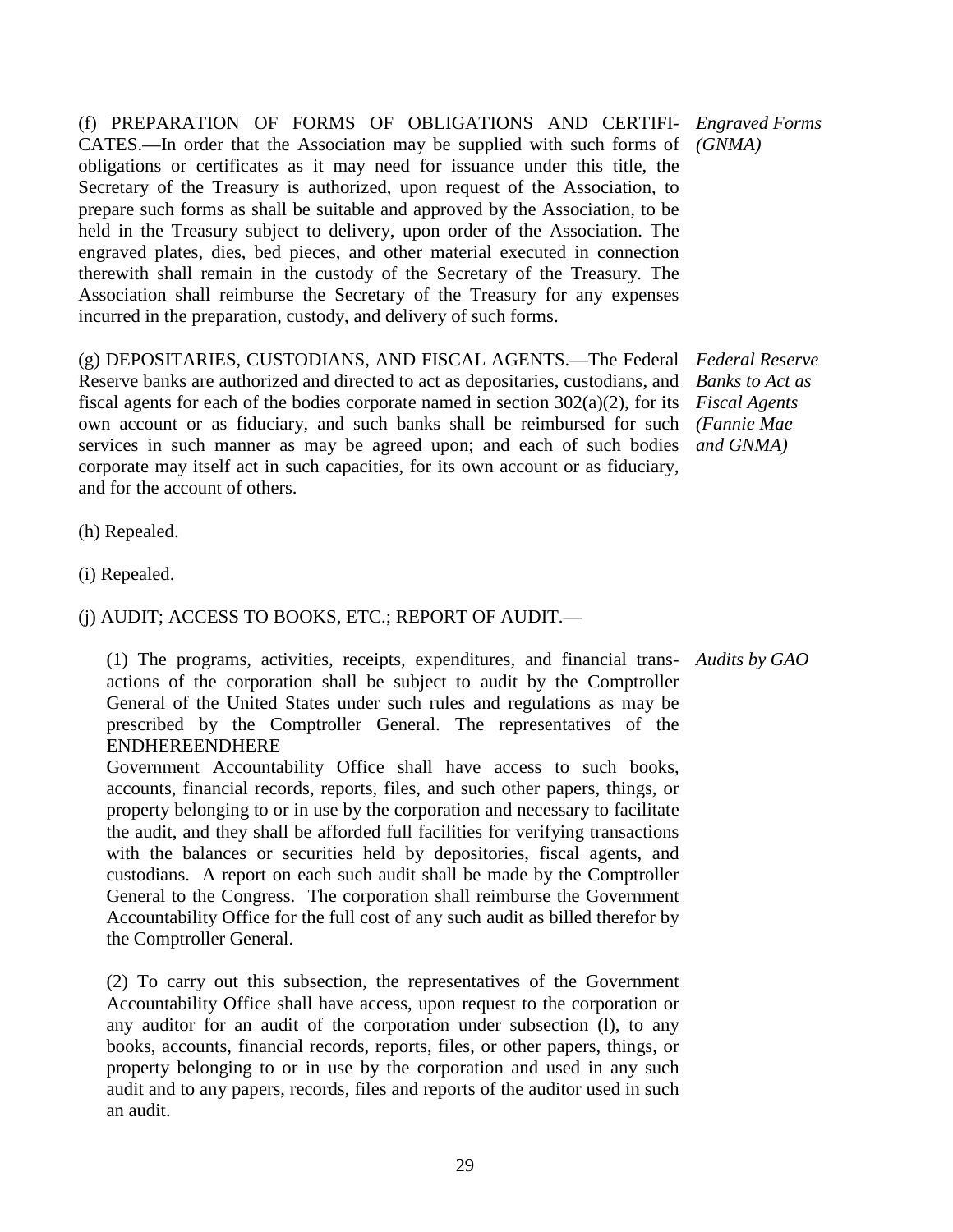### (k) FINANCIAL REPORTS; SUBMISSION TO DIRECTOR; CONTENTS.—

(1) The corporation shall submit to the Director of the Federal Housing *Annual and*  Finance Agency annual and quarterly reports of the financial condition and *Quarterly*  operations of the corporation which shall be in such form, contain such *Financial Reports* information, and be submitted on such dates as the Director shall require.

(2) Each such annual report shall include―

(A) financial statements prepared in accordance with generally accepted accounting principles;

(B) any supplemental information or alternative presentation that the Director may require; and

(C) an assessment (as of the end of the corporation's most recent fiscal year), signed by the chief executive officer and chief accounting or financial officer of the corporation, of―

(i) the effectiveness of the internal control structure and procedures of the corporation; and

(ii) the compliance of the corporation with designated safety and soundness laws.

(3) The corporation shall also submit to the Director any other reports required by the Director pursuant to section 1314 of the Federal Housing Enterprises Financial Safety and Soundness Act of 1992.

(4) Each report of financial condition shall contain a declaration by the president, vice president, treasurer, or any other officer designated by the board of directors of the corporation to make such declaration, that the report is true and correct to the best of such officer's knowledge and belief.

(l) INDEPENDENT AUDITS OF FINANCIAL STATEMENTS.—

(1) The corporation shall have an annual independent audit made of its *Independent Audits*financial statements by an independent public accountant in accordance with generally accepted auditing standards.

(2) In conducting an audit under this subsection, the independent public accountant shall determine and report on whether the financial statements of the corporation (A) are presented fairly in accordance with generally accepted accounting principles, and (B) to the extent determined necessary by the Director, comply with any disclosure requirements imposed under subsection  $(k)(2)(B)$ .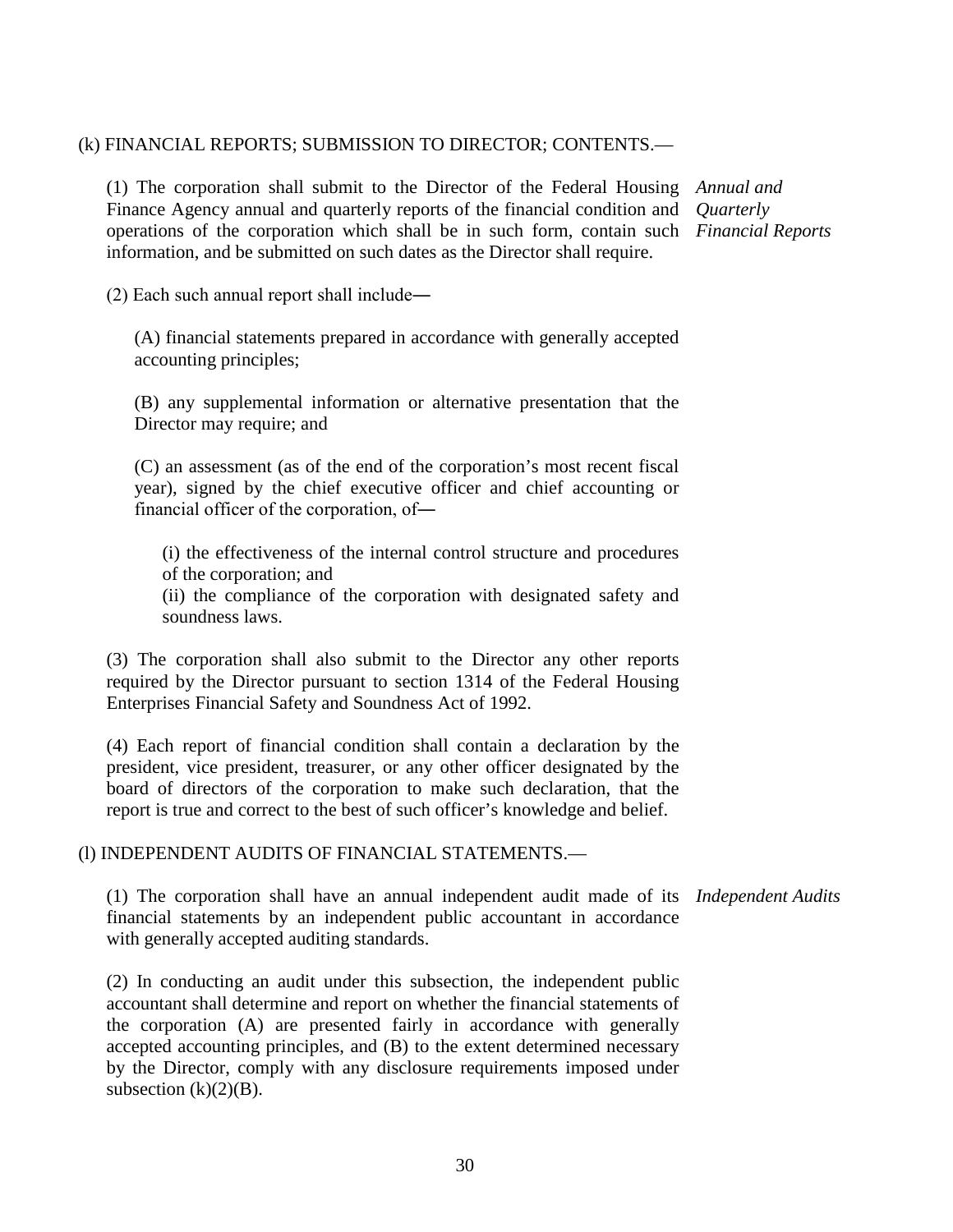# (m) MORTGAGE DATA COLLECTION AND REPORTING REQUIRE-MENTS.—

(1) The corporation shall collect, maintain, and provide to the Director of *Reports to the*  the Federal Housing Finance Agency, in a form determined by the Director, *Director on*  data relating to its mortgages on housing consisting of 1 to 4 dwelling units. *Housing Data* Such data shall include―

(A) the income, census tract location, race, and gender of mortgagors under such mortgages;

(B) the loan-to-value ratios of purchased mortgages at the time of origination;

(C) whether a particular mortgage purchased is newly originated or seasoned;

(D) the number of units in the housing subject to the mortgage and whether the units are owner-occupied; and

(E) any other characteristics that the Secretary considers appropriate, to the extent practicable.

(2) The corporation shall collect, maintain, and provide to the Director of the Federal Housing Finance Agency, in a form determined by the Director, data relating to its mortgages on housing consisting of more than 4 dwelling units. Such data shall include―

(A) census tract location of the housing;

(B) income levels and characteristics of tenants of the housing (to the extent practicable);

(C) rent levels for units in the housing;

(D) mortgage characteristics (such as the number of units financed per mortgage and the amount of loans);

(E) mortgagor characteristics (such as nonprofit, for-profit, limited equity cooperatives);

(F) use of funds (such as new construction, rehabilitation, refinancing);

(G) type of originating institution; and

(H) any other information that the Secretary considers appropriate to the extent practicable.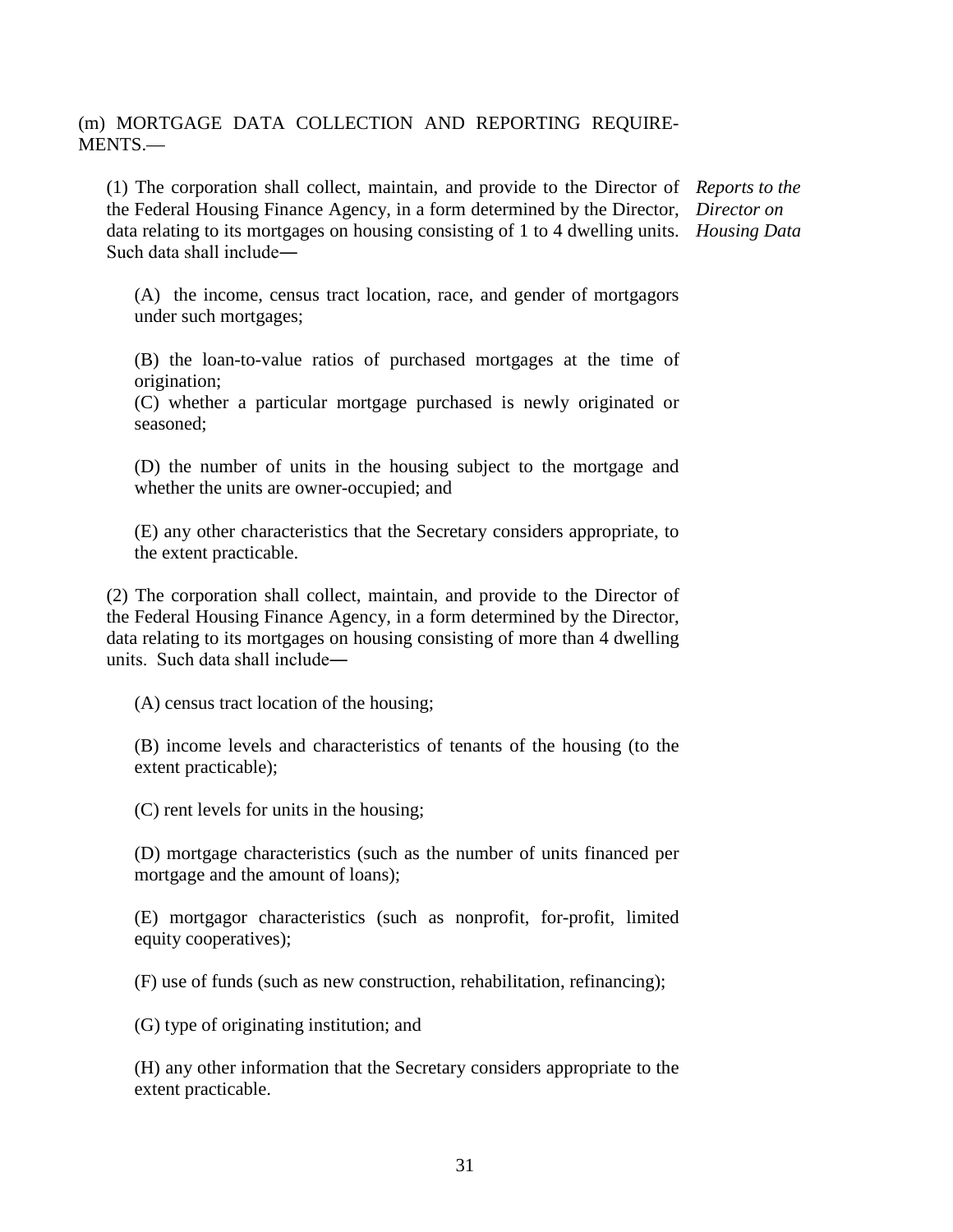(3)(A) Except as provided in subparagraph (B), this subsection shall apply only to mortgages purchased by the corporation after December 31, 1992.

(B) This subsection shall apply to any mortgage purchased by the corporation after the date determined under subparagraph (A) if the mortgage was originated before such date, but only to the extent that the data referred in paragraph (1) or (2), as applicable, is available to the corporation.

(n) REPORT ON HOUSING ACTIVITIES; CONTENTS; PUBLIC DISCLOSURE.—

(1) The corporation shall submit to the Committee on Banking, Finance and *Reports to*  Urban Affairs of the House of Representatives, the Committee on Banking, Housing and Urban Affairs of the Senate, and the Director of the Federal Housing Finance Agency a report on its activities under subpart B of part 2 of subtitle A of the Federal Housing Enterprises Financial Safety and Soundness Act of 1992.

*Congress Related to Housing Goals*

(2) The report under this subsection shall―

(A) include, in aggregate form and by appropriate category, statements of the dollar volume and number of mortgages on owner-occupied and rental properties purchased which relate to each of the annual housing goals established under such subpart;

(B) include, in aggregate form and by appropriate category, statements of the number of families served by the corporation, the income class, race, and gender of homebuyers served, the income class of tenants of rental housing (to the extent such information is available), the characteristics of the census tracts, and the geographic distribution of the housing financed;

(C) include a statement of the extent to which the mortgages purchased by the corporation have been used in conjunction with public subsidy programs under Federal law;

(D) include statements of the proportion of mortgages on housing consisting of 1 to 4 dwelling units purchased by the corporation that have been made to first-time homebuyers, as soon as providing such data is practicable, and identifying any special programs (or revisions to conventional practices) facilitating homeownership opportunities for first-time homebuyers;

(E) include, in aggregate form and by appropriate category, the data provided to the Secretary under subsection  $(m)(1)(B)$ ;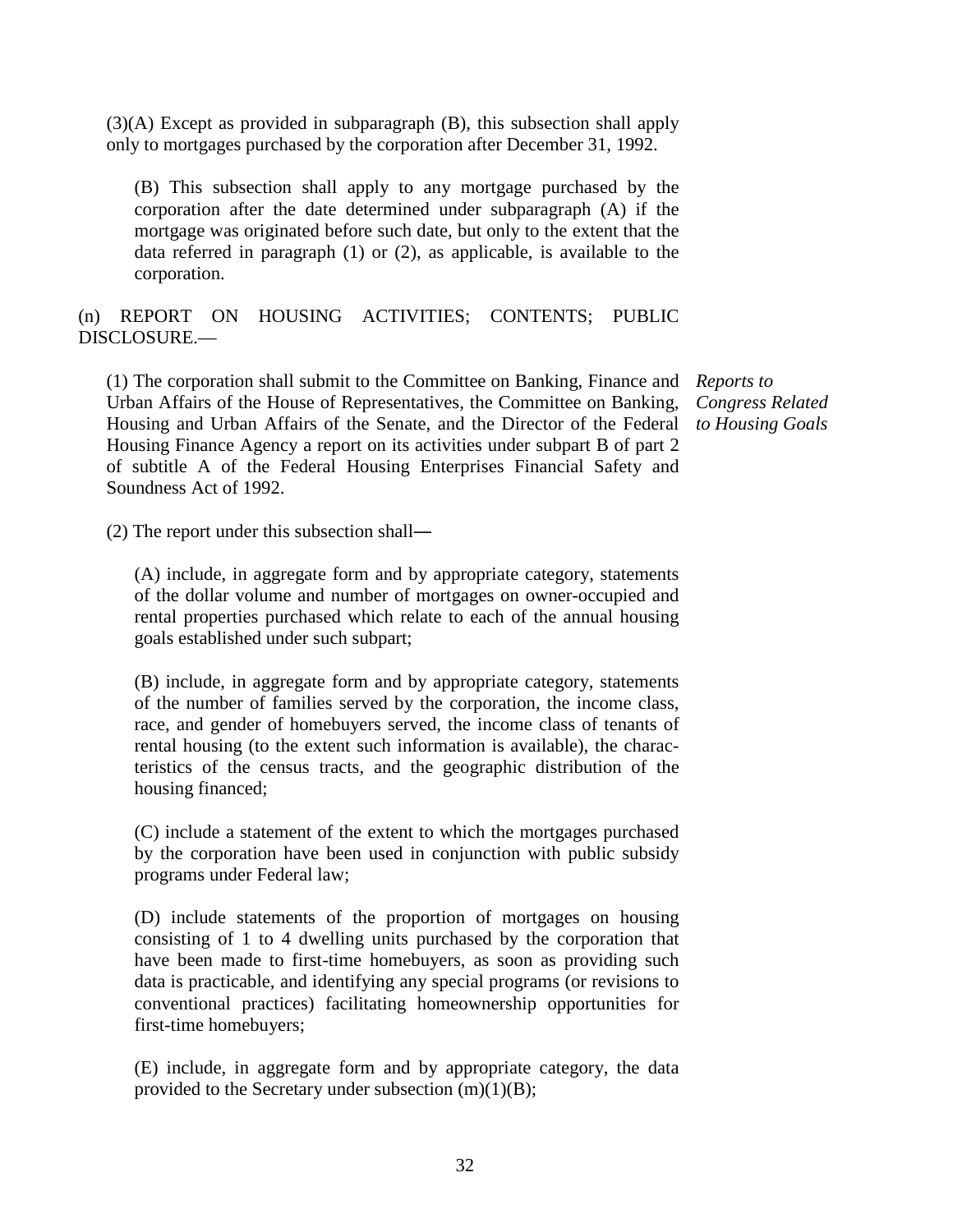(F) compare the level of securitization versus portfolio activity;

(G) assess underwriting standards, business practices, repurchase requirements, pricing, fees, and procedures, that affect the purchase of mortgages for low- and moderate-income families, or that may yield disparate results based on the race of the borrower, including revisions thereto to promote affordable housing or fair lending;

(H) describe trends in both the primary and secondary multifamily housing mortgage markets, including a description of the progress made, and any factors impeding progress toward standardization and securitization of mortgage products for multifamily housing;

(I) describe trends in the delinquency and default rates of mortgages secured by housing for low- and moderate-income families that have been purchased by the corporation, including a comparison of such trends with delinquency and default information for mortgage products serving households with incomes above the median level that have been purchased by the corporation, and evaluate the impact of such trends on the standards and levels of risk of mortgage products serving low- and moderate-income families;

(J) describe in the aggregate the seller and servicer network of the corporation, including the volume of mortgages purchased from minority-owned, women-owned, and community-oriented lenders, and any efforts to facilitate relationships with such lenders;

(K) describe the activities undertaken by the corporation with nonprofit and for-profit organizations with State and local governments and housing finance agencies, including how the corporation's activities support the objectives of comprehensive housing affordability strategies under section 105 of the Cranston-Gonzalez National Affordable Housing Act; and

(L) include any other information that the Director of the Federal Housing Finance Agency considers appropriate.

(3)(A) The corporation shall make each report under this subsection available to the public at the principal and regional offices of the corporation.

(B) Before making a report under this subsection available to the public, the corporation may exclude from the report information that the Director of the Federal Housing Finance Agency has determined is proprietary information under section 1326 of the Federal Housing Enterprises Financial Safety and Soundness Act of 1992.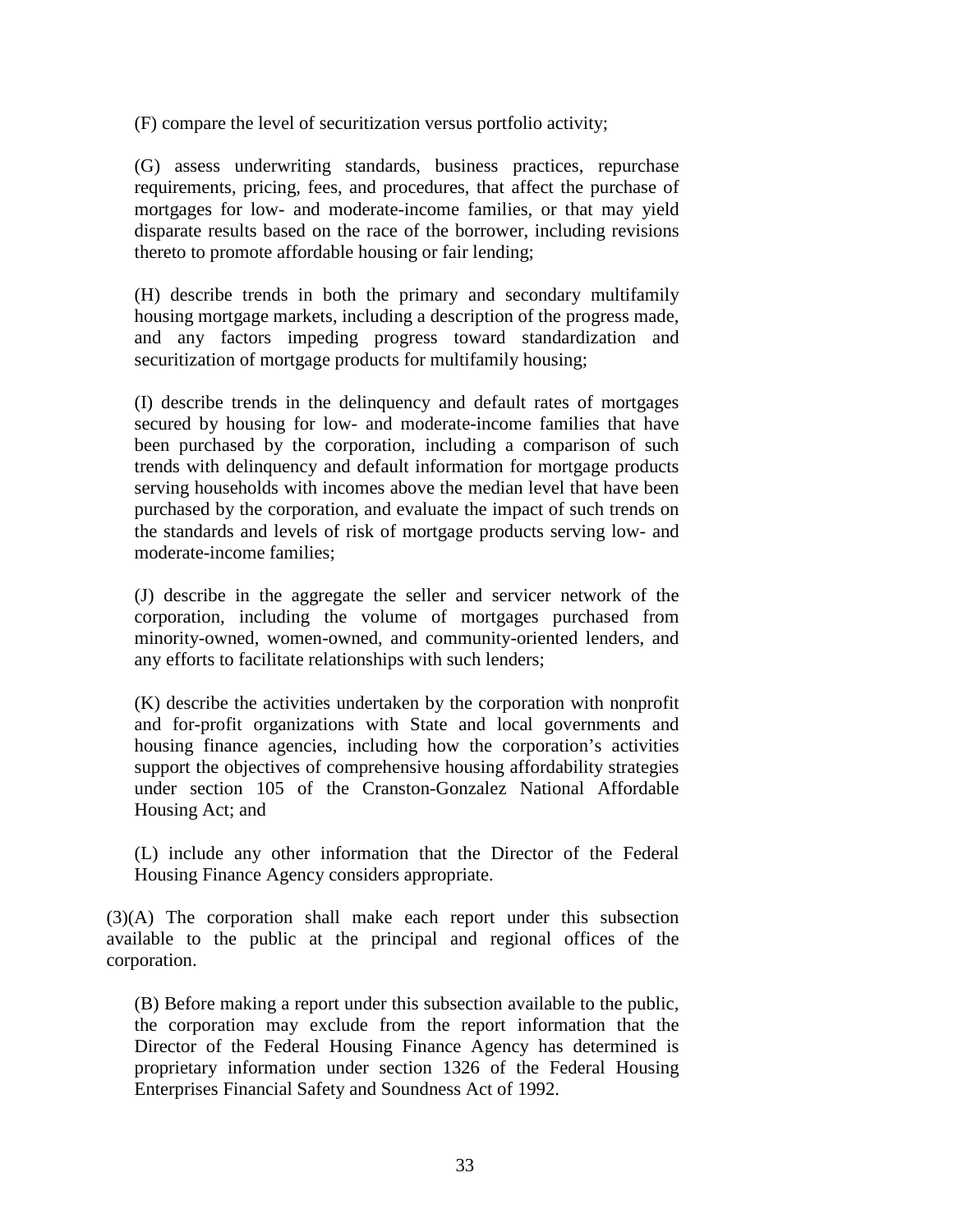### (o) AFFORDABLE HOUSING ADVISORY COUNCIL.—

(1) Not later than 4 months after the date of enactment of the Federal *Affordable Housing*  Housing Enterprises Financial Safety and Soundness Act of 1992 [October *Advisory Council* 28, 1992], the corporation shall appoint an Affordable Housing Advisory Council to advise the corporation regarding possible methods for promoting affordable housing for low- and moderate-income families.

(2) The Affordable Housing Advisory Council shall consist of 15 individuals, who shall include representatives of community-based and other nonprofit and for-profit organizations and State and local government agencies actively engaged in the promotion, development, or financing of housing for low- and moderate-income families.

### **SEC 310. INVESTMENT OF FUNDS**

Moneys of the Association not invested in mortgages or other security holdings or in operating facilities shall be kept in cash on hand or on deposit, or invested in obligations of the United States or guaranteed thereby, or in obligations, participations, or other instruments which are lawful investments for fiduciary, trust, or public funds.

### **SEC. 311. OBLIGATIONS, PARTICIPATIONS, OR OTHER INSTRUMENTS AS LAWFUL INVESTMENTS; ACCEPTANCE AS SECURITY; EXEMPT SECURITIES**

All obligations, participations, or other instruments issued by either of the bodies corporate named in section  $302(a)(2)$  shall be lawful investments, and may be accepted as security for all fiduciary, trust, and public funds, the investment or deposit of which shall be under the authority and control of the United States or any officer or officers thereof. All stock, obligations, *SEC Exemption* securities, participations, or other instruments issued pursuant to this title shall, to the same extent as securities which are direct obligations of or obligations guaranteed as to principal or interest by the United States, be deemed to be exempt securities within the meaning of laws administered by the Securities and Exchange Commission.

### **SEC. 312. SHORT TITLE**

This title III may be referred to as the "Federal National Mortgage Association Charter Act".

*12 U.S.C. 1723b*

*12 U.S.C. 1723c*

*12 U.S.C. 1716 note*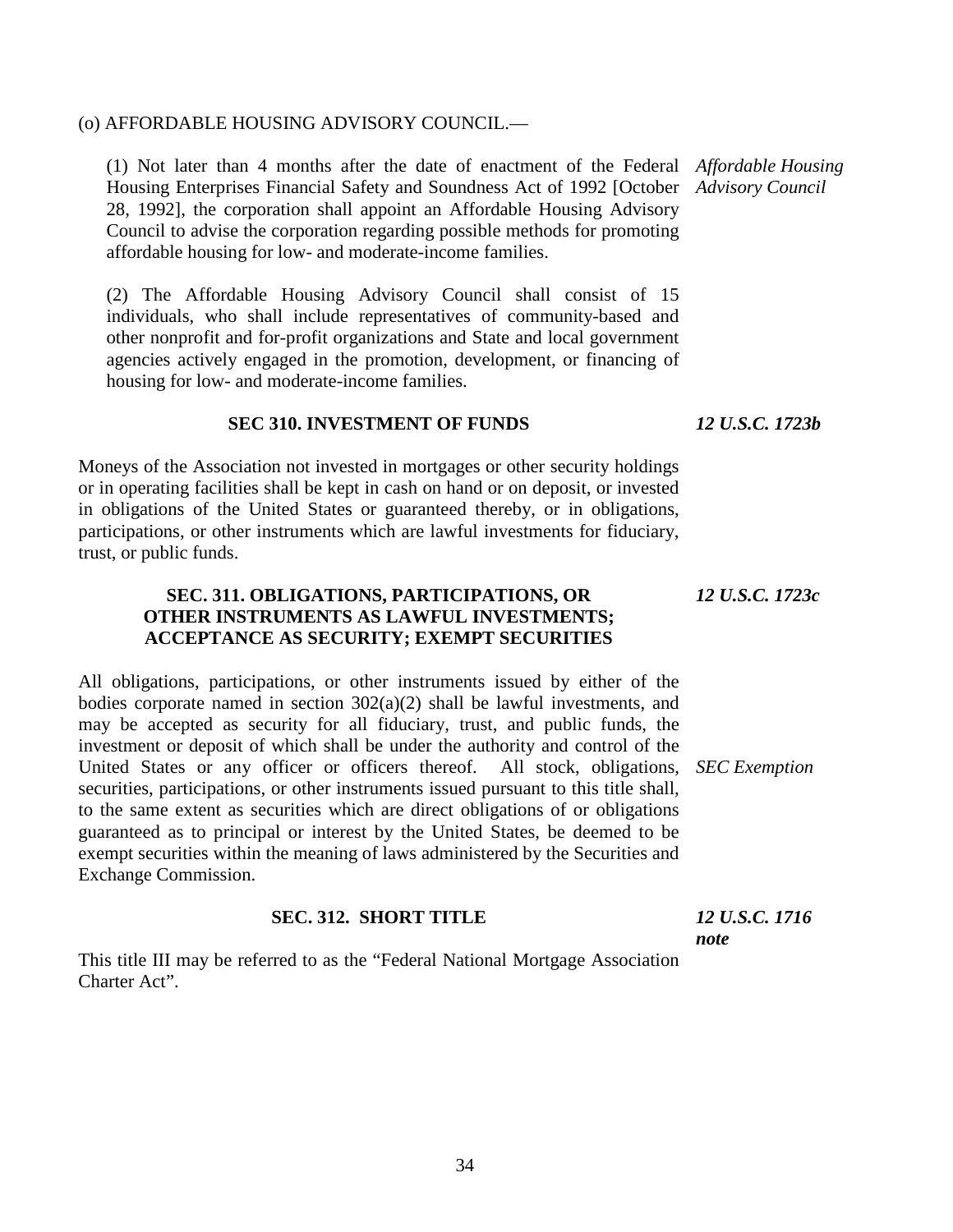| <b>SEC. 313. INTERIM AUTHORITY TO PURCHASE</b><br><b>CERTAIN MORTGAGES</b>                                                                                                                                                                                                                                                                                                                                                                                                                                                                                                 | 12 U.S.C. 1723e |
|----------------------------------------------------------------------------------------------------------------------------------------------------------------------------------------------------------------------------------------------------------------------------------------------------------------------------------------------------------------------------------------------------------------------------------------------------------------------------------------------------------------------------------------------------------------------------|-----------------|
| Repealed.                                                                                                                                                                                                                                                                                                                                                                                                                                                                                                                                                                  |                 |
| <b>SEC. 314. PURCHASE OF ENERGY CONSERVING</b><br><b>IMPROVEMENT LOANS TO LOW- AND</b><br><b>MODERATE-INCOME FAMILIES</b>                                                                                                                                                                                                                                                                                                                                                                                                                                                  | 12 U.S.C. 1723f |
| Repealed.                                                                                                                                                                                                                                                                                                                                                                                                                                                                                                                                                                  |                 |
| SEC. 315. AUTHORITY OF SOLAR ENERGY AND<br><b>ENERGY CONSERVATION BANK TO PURCHASE</b><br><b>LOANS AND ADVANCES OF CREDIT FOR</b><br><b>ENERGY CONSERVING IMPROVEMENTS OR</b><br><b>SOLAR ENERGY SYSTEMS</b>                                                                                                                                                                                                                                                                                                                                                               | 12 U.S.C. 1723g |
| Repealed.                                                                                                                                                                                                                                                                                                                                                                                                                                                                                                                                                                  |                 |
| <b>SEC. 316. AUTHORITY OF SOLAR ENERGY AND</b><br><b>ENERGY CONSERVATION BANK TO PURCHASE</b><br><b>MORTGAGES SECURED BY NEWLY CONSTRUCTED</b><br><b>HOMES WITH SOLAR ENERGY SYSTEMS</b>                                                                                                                                                                                                                                                                                                                                                                                   | 12 U.S.C. 1723h |
| Repealed.                                                                                                                                                                                                                                                                                                                                                                                                                                                                                                                                                                  |                 |
| <b>SEC. 317. CIVIL MONEY PENALTIES AGAINST ISSUERS</b>                                                                                                                                                                                                                                                                                                                                                                                                                                                                                                                     | 12 U.S.C. 1723i |
| (a) IN GENERAL.—                                                                                                                                                                                                                                                                                                                                                                                                                                                                                                                                                           |                 |
| (1) AUTHORITY.—Whenever an issuer or custodian approved under <i>Civil Money</i><br>section 306(g) knowingly and materially violates any provisions of <i>Penalties</i><br>subsection (b), the Secretary of Housing and Urban Development may<br>impose a civil money penalty on the issuer or the custodian in accordance<br>with the provisions of this section. The penalty shall be in addition to any<br>other available civil remedy or any available criminal penalty and may be<br>imposed whether or not the Secretary imposes other administrative<br>sanctions. |                 |
| (2) AMOUNT OF PENALTY.—The amount of the penalty, as determined Amount of Penalty<br>by the Secretary, may not exceed \$5,000 for each violation, except that the<br>maximum penalty for all violations by a particular issuer or custodian<br>during any one-year period shall not exceed \$1,000,000. Each violation of a<br>provision of subsection $(b)(1)$ shall constitute a separate violation with<br>respect to each pool of mortgages. In the case of a continuing violation, as<br>determined by the Secretary, each day shall constitute a separate violation. |                 |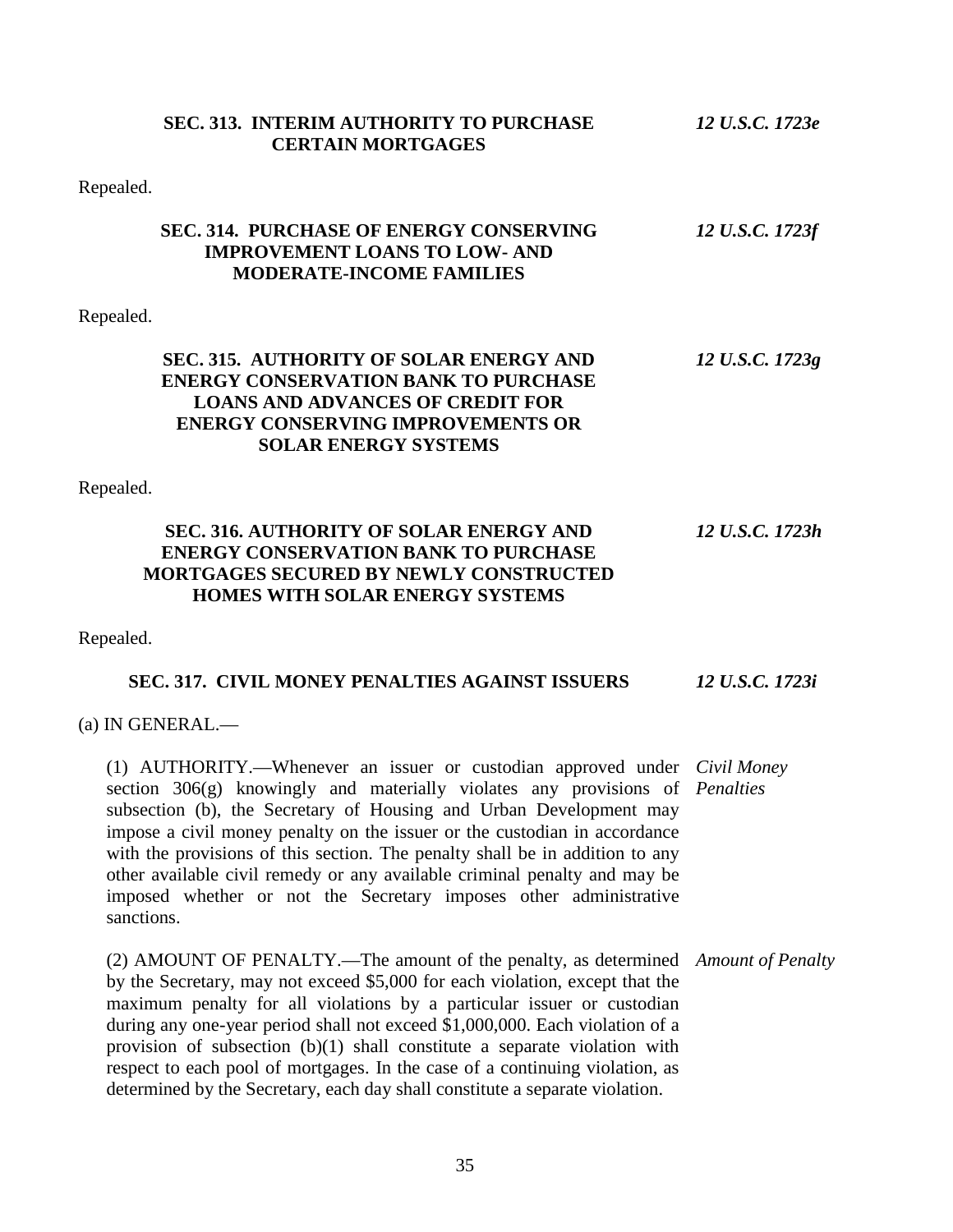## (b) VIOLATIONS FOR WHICH A PENALTY MAY BE IMPOSED.—

(1) VIOLATIONS.—The violations by an issuer or a custodian for which *Violations for*  the Secretary may impose a civil money penalty under subsection (a) are the following:

*Which a Penalty May be Imposed*

(A) Failure to make timely payments of principal and interest to holders of securities guaranteed under section 306(g).

(B) Failure to segregate cash flow from pooled mortgages or to deposit either principal and interest funds or escrow funds into special accounts with a depository institution whose accounts are insured by the National Credit Union Administration or by the Federal Deposit Insurance Corporation through the Deposit Insurance Fund.

(C) Use of escrow funds for any purpose other than that for which they were received.

(D) Transfer of servicing for a pool of mortgages to an issuer not approved under this title, unless expressly permitted by statute, regulation, or contract approved by the Secretary.

(E) Failure to maintain a minimum net worth in accordance with requirements prescribed by the Association.

(F) Failure to promptly notify the Association in writing of any changes that materially affect the business status of an issuer.

(G) Submission to the Association of false information in connection with any securities guaranteed, or mortgages pooled, under section 306(g).

(H) Hiring, or retaining in employment, an officer, director, principal, or employee whose duties involve, directly or indirectly, programs administered by the Association while such person was under suspension or debarment by the Secretary.

(I) Submission to the Association of a false certification either on its own behalf or on behalf of another person or entity.

(J) Failure to comply with an agreement, certification, or condition of approval set forth on, or applicable to, the application for approval as an issuer of securities under section 306(g).

(K) Violation of any provisions of this title or any implementing regulation, handbook, or participant letter issued under authority of this title.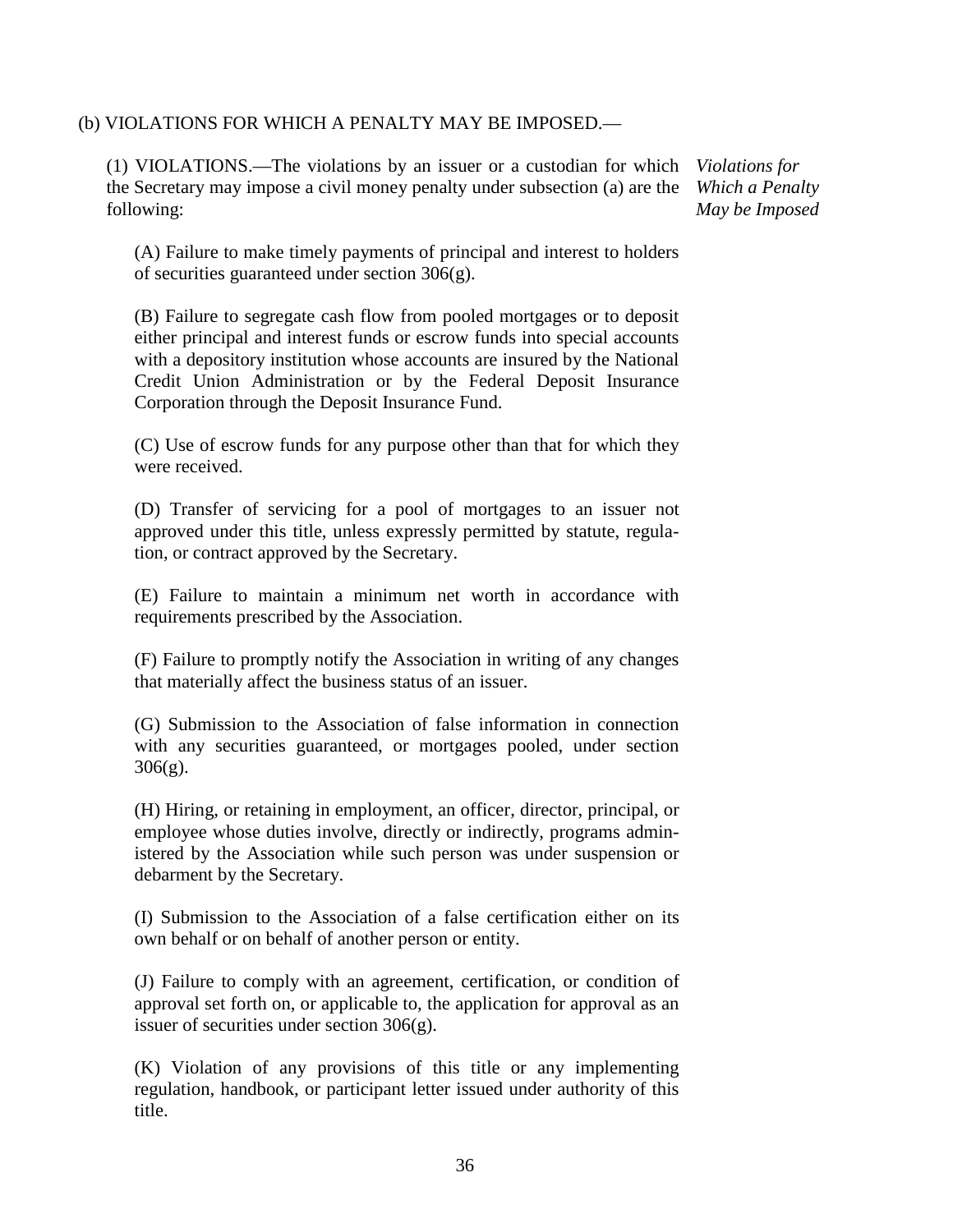(2) NOTIFICATION TO ATTORNEY GENERAL.—Before taking action to impose a civil money penalty for a violation under paragraph (1)(G) or paragraph (1)(I), the Secretary shall inform the Attorney General of the United States.

(c) AGENCY PROCEDURES.—

*Agency Procedures*

(1) ESTABLISHMENT.—The Secretary shall establish standards and procedures governing the imposition of civil money penalties under subsection (a). The standards and procedures—

(A) shall provide for the Secretary to make the determination to impose the penalty;

(B) shall provide for the imposition of a penalty only after an issuer or a custodian has been given notice of, and opportunity for, a hearing on the record; and

(C) may provide for review by the Secretary of any determination or order, or interlocutory ruling, arising from a hearing.

(2) FINAL ORDERS.—If no hearing is requested within 15 days of receipt of a notice of opportunity for hearing, the imposition of a penalty shall constitute a final and unappealable determination. If the Secretary reviews the determination or order, the Secretary may affirm, modify, or reverse that determination or order. If the Secretary does not review the determination or order within 90 days of the issuance of the determination or order, the determination or order shall be final.

(3) FACTORS IN DETERMINING AMOUNT OF PENALTY.—In determining the amount of a penalty under subsection (a), consideration shall be given to such factors as the gravity of the offense, any history of prior offenses (including offenses occurring before enactment of this section), ability to pay the penalty, injury to the public, benefits received, deterrence of future violations, and such other factors as the Secretary may determine by regulations.

(4) REVIEWABILITY OF IMPOSITION OF PENALTY.—The Secretary's determination or order imposing a penalty under subsection (a) shall not be subject to review, except as provided in subsection (d).

### (d) JUDICIAL REVIEW OF AGENCY DETERMINATION.—

(1) IN GENERAL.—After exhausting all administrative remedies *Judicial Review* established by the Secretary under subsection (c)(1), an issuer or a custodian *of Agency* against which the Secretary has imposed a civil money penalty under *Determination*subsection (a) may obtain a review of the penalty and such ancillary issues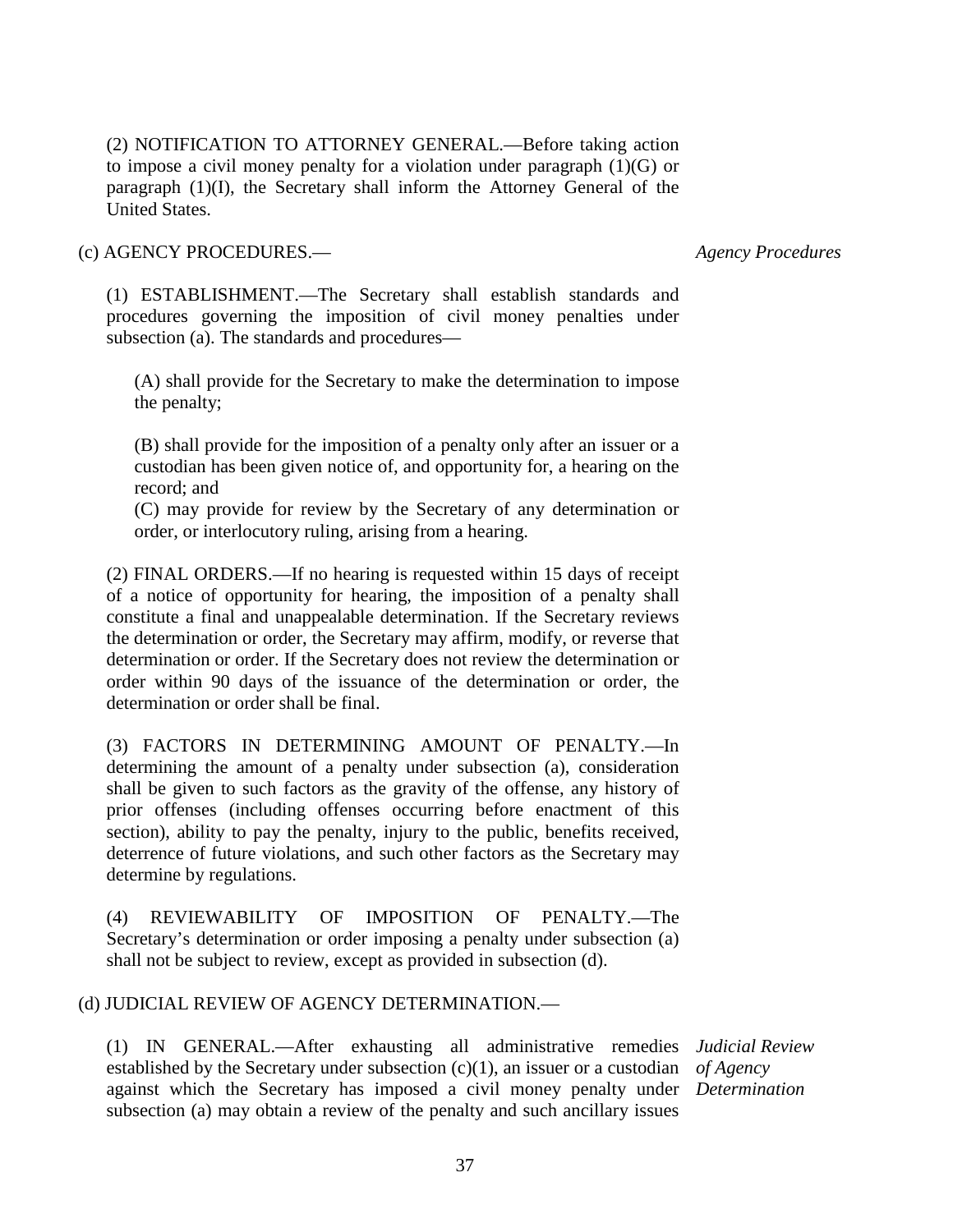as may be addressed in the notice provided under subsection  $(c)(1)(A)$  in the appropriate court of appeals of the United States, by filing in such court, within 20 days after the entry of such order or determination, a written petition praying that the Secretary's order or determination be modified or be set aside in whole or in part.

(2) OBJECTIONS NOT RAISED IN HEARING.—A court shall not consider any objection that was not raised in the hearing conducted pursuant to subsection (c)(1) unless a demonstration is made of extraordinary circumstances causing the failure to raise the objection. If any party demonstrates to the satisfaction of the court that additional evidence, which was not presented at such hearing, is material and that there were reasonable grounds for the failure to present such evidence at the hearing, the court shall remand the matter to the Secretary for consideration of such additional evidence.

(3) SCOPE OF REVIEW.—The decisions, findings, and determinations of the Secretary shall be reviewed pursuant to section 706 of title 5, United States Code.

(4) ORDER TO PAY PENALTY.—Notwithstanding any other provision of law, the court shall have the power in any such review to order payment of the penalty imposed by the Secretary.

(e) ACTION TO COLLECT PENALTY.—If any issuer or custodian fails to *Action to Collect*  comply with the Secretary's determination or order imposing a civil money *Penalty*penalty under subsection (a), after the determination or order is no longer subject to review as provided by subsections  $(c)(1)$  and  $(d)$ , the Secretary may request the Attorney General of the United States to bring an action in an appropriate United States district court to obtain a monetary judgment against the issuer or custodian and such other relief as may be available. The monetary judgment may, in the discretion of the court, include any attorneys fees and other expenses incurred by the United States in connection with the action. In an action under this subsection, the validity and appropriateness of the Secretary's determination or order imposing the penalty shall not be subject to review.

(f) SETTLEMENT BY SECRETARY.—The Secretary may compromise, modify, or remit any civil money penalty which may be, or has been, imposed under this section.

(g) "KNOWINGLY" DEFINED.—The term "knowingly" means having actual knowledge of or acting with deliberate ignorance of or reckless disregard for the prohibitions under this section.

(h) REGULATIONS.—The Secretary shall issue such regulations as the Secretary deems appropriate to implement this section.